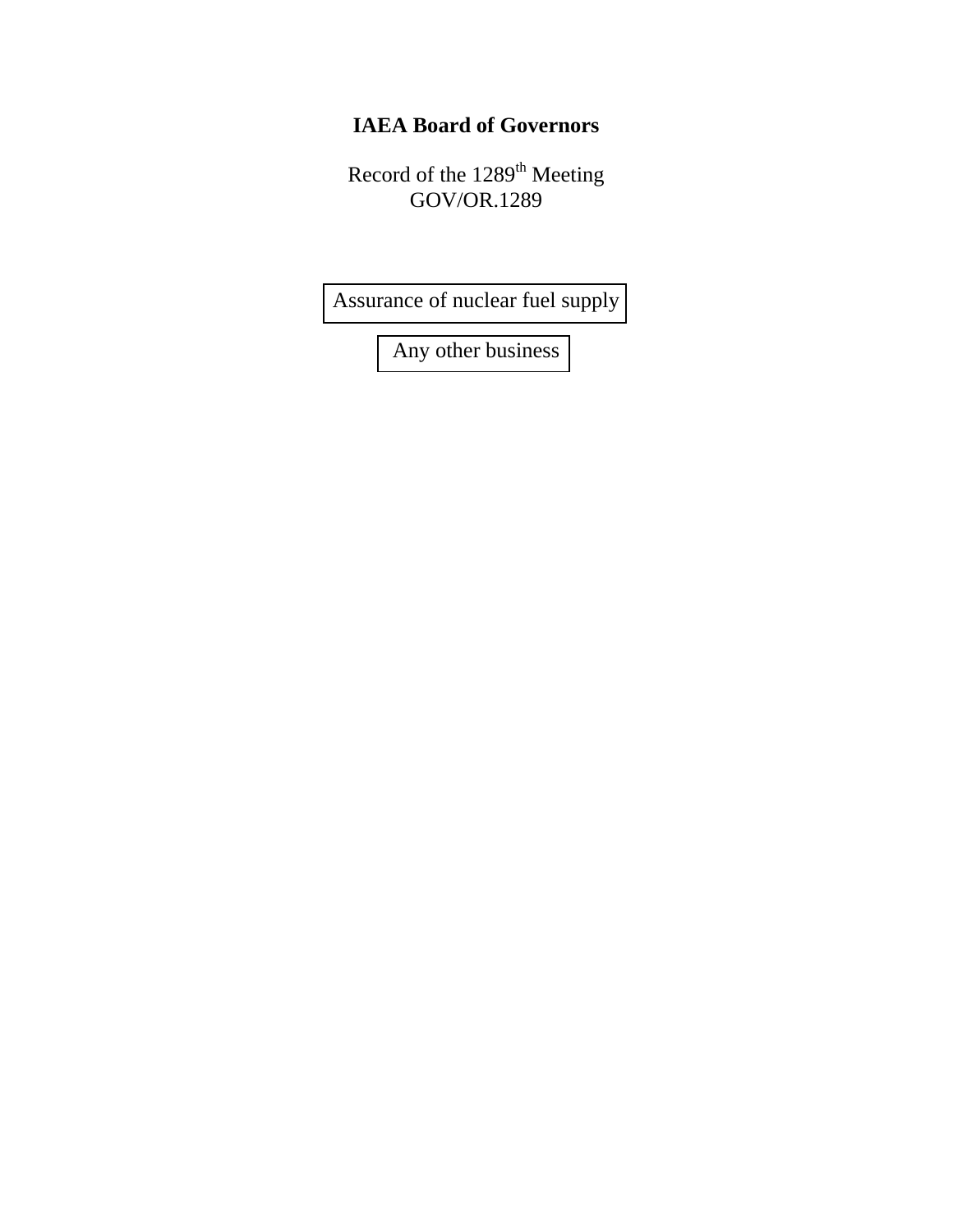

# Board of Governors **GOV/OR.1289**

Issued: February 2011

**Restricted Distribution** Original: English

**For official use only** 

## Record of the 1289<sup>th</sup> Meeting

*Held at Headquarters, Vienna, on Friday, 3 December 2010, at 3.05 p.m.* 

#### **Contents**

| Item of the<br>agenda <sup>1</sup> |                                            | Paragraphs  |
|------------------------------------|--------------------------------------------|-------------|
| $\overline{4}$                     | Medium Term Strategy 2012–2017 (continued) | $1 - 62$    |
|                                    | Assurance of nuclear fuel supply           | $63 - 220$  |
| 8                                  | Any other business                         | $221 - 261$ |

 $\overline{\phantom{a}}$  , which is a set of the set of the set of the set of the set of the set of the set of the set of the set of the set of the set of the set of the set of the set of the set of the set of the set of the set of th

 $^{1}$  GOV/2010/61.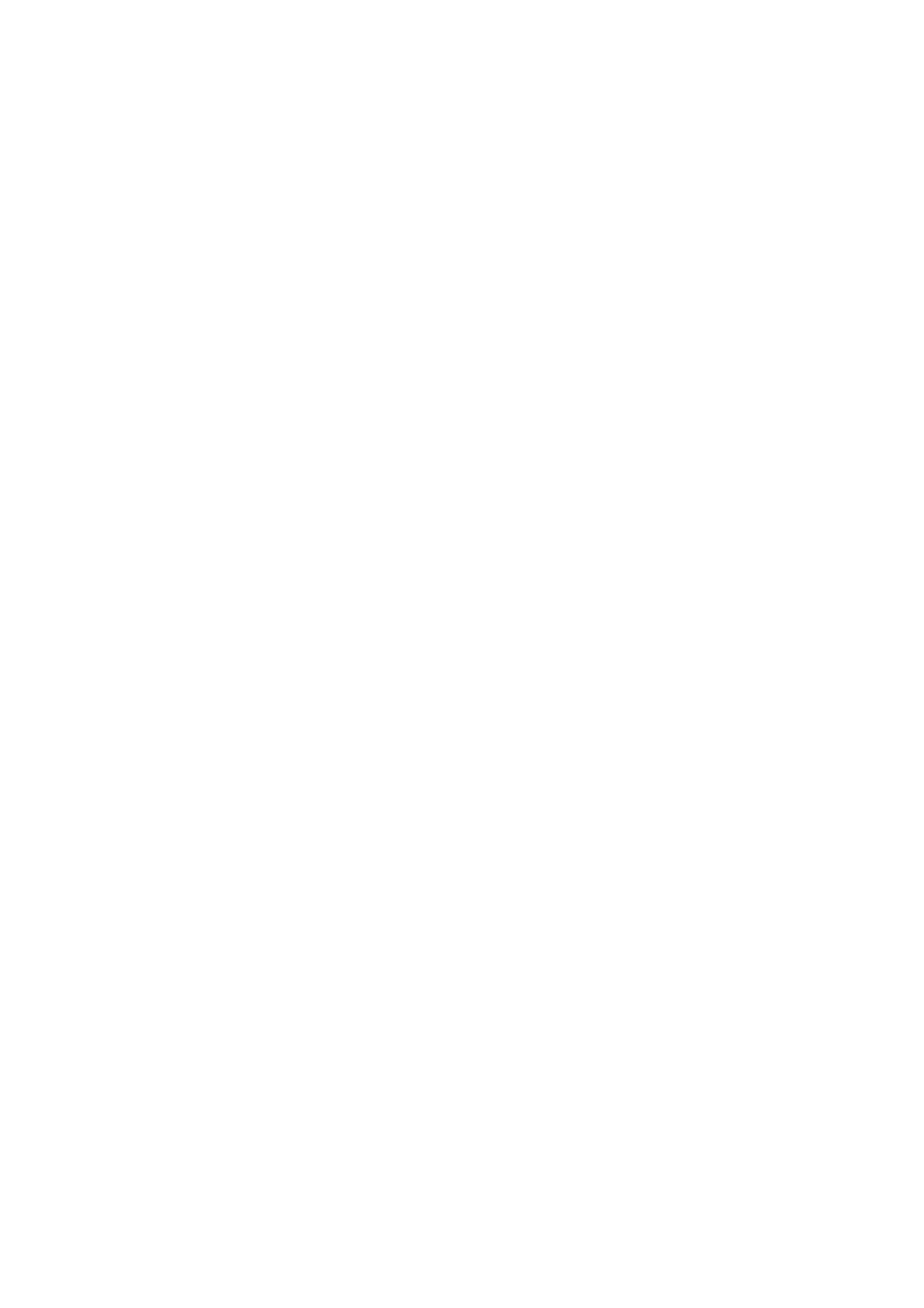#### **Attendance**

(The list below gives the name of the senior member of each delegation who attended the meeting, as well as that of any other member whose statement is summarized in this record.)

| Mr PARVEZ                  | Chairman (Pakistan)                                     |
|----------------------------|---------------------------------------------------------|
| Mr CURIA                   | Argentina<br>Australia                                  |
| Mr MCGUIRE                 |                                                         |
| Mr ALESKEROV               | Azerbaijan                                              |
| Mr RECKER                  | Belgium                                                 |
| Mr FAGUNDES DO NASCIMENTO  | <b>Brazil</b>                                           |
| Mr MASCHIETTO AYROSA       |                                                         |
| Mr MPAY                    | Cameroon                                                |
| Mr BARRETT                 | Canada                                                  |
| Mr CAZA<br>Mr LABBÉ VILLA  |                                                         |
| Mr HU Xiaodi               | Chile                                                   |
|                            | China                                                   |
| Mr HUANG Wei<br>Ms DRÁBOVÁ |                                                         |
|                            | Czech Republic                                          |
| Ms CALLESEN                | Denmark                                                 |
| Mr STACEY MORENO           | Ecuador                                                 |
| Mr MONDOLONI               | France                                                  |
| Mr LÜDEKING                | Germany                                                 |
| Mr KHULLAR                 | India                                                   |
| Mr GHISI                   | Italy                                                   |
| Mr NAKANE                  | Japan                                                   |
| Mr QUEISI                  | Jordan                                                  |
| Mr YATANI                  | Kenya                                                   |
| Mr SHIM Yoon-Joe           | Korea, Republic of                                      |
| Mr ENKHSAIKHAN             | Mongolia                                                |
| Mr HAMER                   | Netherlands                                             |
| Ms VAN DEELEN              |                                                         |
| Mr ILLO                    | Niger                                                   |
| Mr ANWAR                   | Pakistan                                                |
| Ms CÁCERES ESCALANTE       | Peru                                                    |
| Mr COELHO                  | Portugal                                                |
| Mr BERDENNIKOV             | <b>Russian Federation</b>                               |
| Ms CHIN                    | Singapore                                               |
| Mr MINTY                   | South Africa                                            |
| Mr MABHONGO                |                                                         |
| Mr CHAOUCH                 | Tunisia                                                 |
| Mr PAVLYSHYN               | Ukraine                                                 |
| Mr ALKAABI                 | <b>United Arab Emirates</b>                             |
| Mr SMITH                   | United Kingdom of Great Britain and<br>Northern Ireland |
| Mr DAVIES                  | United States of America                                |
| Mr WOOD                    |                                                         |
| Mr UZCÁTEGUI DUQUE         | Venezuela, Bolivarian Republic of                       |
|                            |                                                         |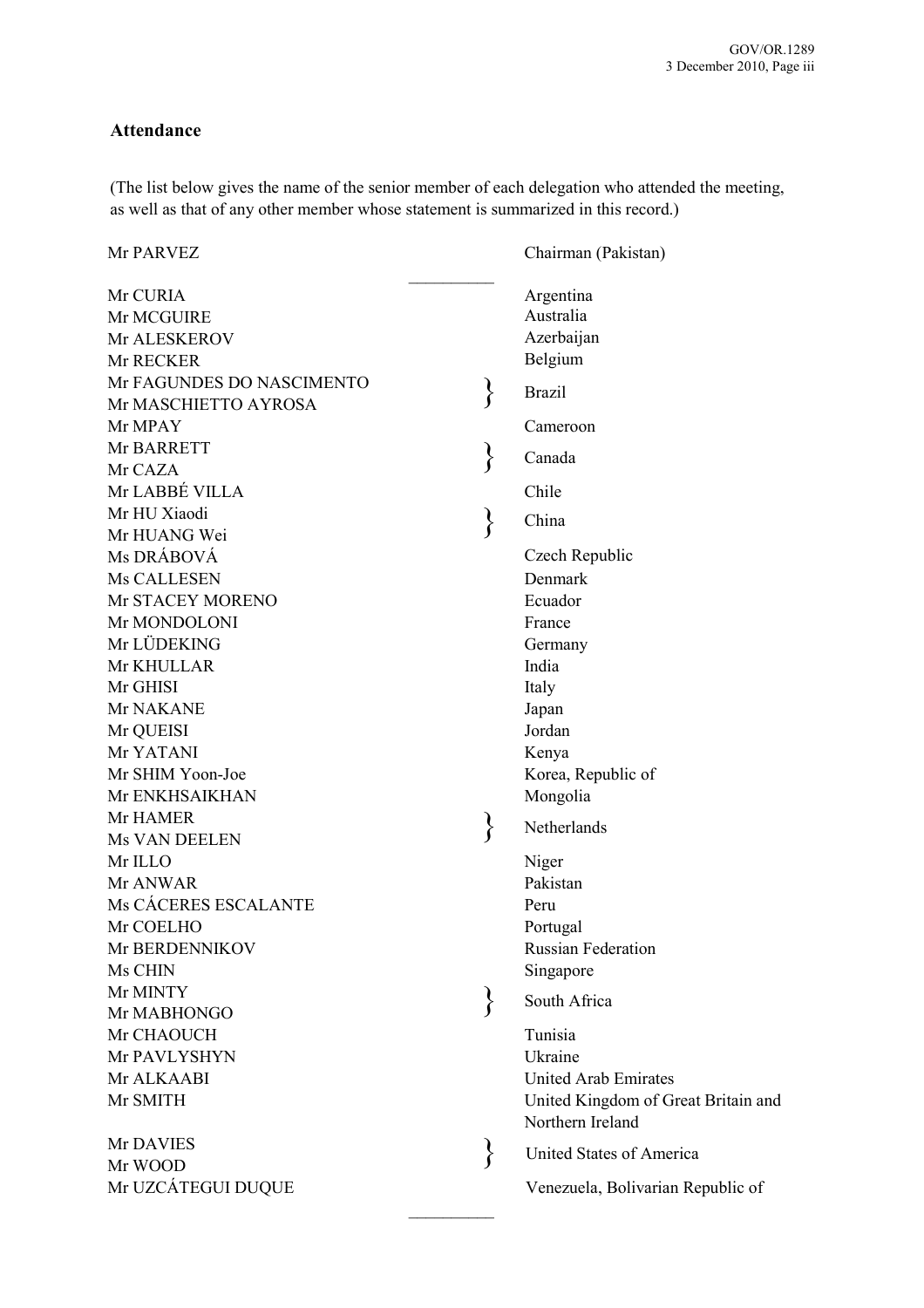#### **Attendance** (continued)

| Mr AMANO | Director General       |
|----------|------------------------|
| Mr ANING | Secretary of the Board |

#### **Representatives of the following Member States also attended the meeting:**

Afghanistan, Algeria, Angola, Armenia, Austria, Bulgaria, Colombia, Croatia, Cuba, Cyprus, Egypt, Estonia, Finland, Greece, Holy See, Hungary, Indonesia, Islamic Republic of Iran, Iraq, Ireland, Israel, Kazakhstan, Kuwait, Lebanon, Libyan Arab Jamahiriya, Lithuania, Luxembourg, Malaysia, Mexico, Montenegro, Morocco, Namibia, New Zealand, Nicaragua, Nigeria, Norway, Oman, Panama, Philippines, Poland, Qatar, Romania, Saudi Arabia, Serbia, Slovakia, Slovenia, Spain, Sri Lanka, Sudan, Sweden, Switzerland, Syrian Arab Republic, Thailand, The former Yugoslav Republic of Macedonia, Turkey, Uruguay, Vietnam, Yemen, Zimbabwe.

#### **Abbreviations used in this record:**

| G8                           | Group of Eight                                                                                |
|------------------------------|-----------------------------------------------------------------------------------------------|
| $G-77$                       | Group of Seventy-Seven                                                                        |
| <b>GRULAC</b>                | Latin American and Caribbean Group                                                            |
| <b>INPRO</b>                 | International Project on Innovative Nuclear Reactors and<br><b>Fuel Cycles</b>                |
| <b>LDC</b>                   | least developed country                                                                       |
| <b>LEU</b>                   | low-enriched uranium                                                                          |
| <b>NAM</b>                   | Non-Aligned Movement                                                                          |
| NGO                          | non-governmental organization                                                                 |
| <b>NPT</b>                   | Treaty on the Non-Proliferation of Nuclear Weapons                                            |
| <b>NPT Review Conference</b> | Review Conference of the Parties to the Treaty on the<br>Non-Proliferation of Nuclear Weapons |
| <b>PACT</b>                  | Programme of Action for Cancer Therapy                                                        |
| <b>TACC</b>                  | <b>Technical Assistance and Cooperation Committee</b>                                         |
| <b>UN</b>                    | <b>United Nations</b>                                                                         |
| <b>WHO</b>                   | World Health Organization                                                                     |
| <b>WTO</b>                   | World Trade Organization                                                                      |
|                              |                                                                                               |

\* Speakers under Rule 50 of the Provisional Rules of Procedure are indicated by an asterisk.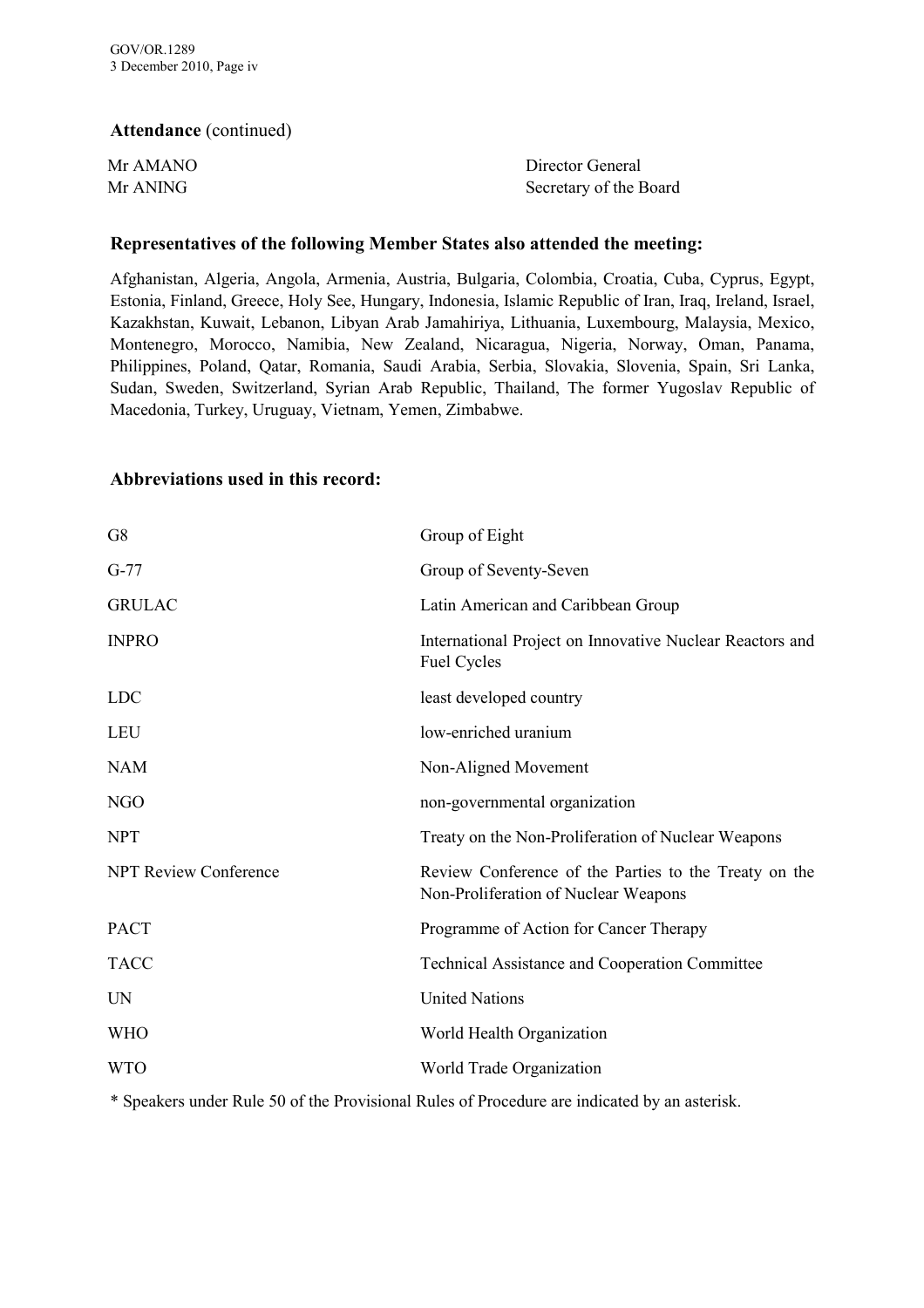## **4. Medium Term Strategy 2012–2017** (continued) (GOV/2010/66)

1. Mr KHULLAR (India) said that the Medium Term Strategy document, carefully crafted after extensive negotiations, incorporated most of the suggestions made by India and offered an appropriate and balanced set of recommendations concerning the Agency's statutory responsibilities. India took note of the document and hoped that the Agency would use it as a framework for the formulation of the programme and budget proposals during the period 2012–2017.

2. Mr WOOD (United States of America) welcomed the timely and successful conclusion of the Medium Term Strategy process at the current Board meeting, since that would allow programme and budget to flow from strategy and planning, not vice versa. The hard work and discipline of Member States and Ambassador Ferută had resulted in a document that would inform the Secretariat's preparations for the upcoming budget cycle and subsequent biennia as well.

3. The United States had consistently supported the Medium Term Strategy exercise as one of the more promising ways for Member States to discuss and formulate coherent priorities for the Agency's work, though too often in the past the process had resulted in either too much information or too little prioritization to give proper guidance. In 2010, however, the exercise had resulted in a much improved and more concise document which laid out six broad themes Member States wished the Agency to pursue, without spelling out details that rightly should be left to the Secretariat. Micro-management could be as disruptive to an international organization as indifferent governance, but in the present case a good balance had been struck.

4. The document had been created in a spirit of compromise and did not perfectly reflect the priorities of any one Member State, precisely because it had been fashioned to reflect the priorities of all Member States. At the same time, it was focused and provided useful guidance for programme and budget formulation.

5. The leadership of Ambassador Ferută of Romania had been critical to its success; he and his staff had led the discussions with insight, vision and genuine dedication to the Agency's long term health.

6. The United States underscored that the period covered by the new Medium Term Strategy promised to be a critical one for the Agency and the international nuclear non-proliferation regime. How well Member States were able to respond to unexpected challenges and how effectively the Agency was able to provide the technical means to fulfil their expectations could potentially shape States' shared geopolitical future for years to come. For that reason, during discussions on the Medium Term Strategy, his country had emphasized the need to amplify the Agency's core safeguards mission and improve its relevant activities to support the expansion of nuclear power and address international development concerns.

7. The statement in the Medium Term Strategy document that "The Agency will continue to provide the international community with objective and independent verification of States' safeguards obligations." provided an essential foundation for nuclear cooperation which was at the heart of the Agency's statutory mandate.

8. The United States welcomed the Medium Term Strategy's treatment of technical cooperation and the peaceful uses of nuclear energy and had demonstrated its support of those priorities by its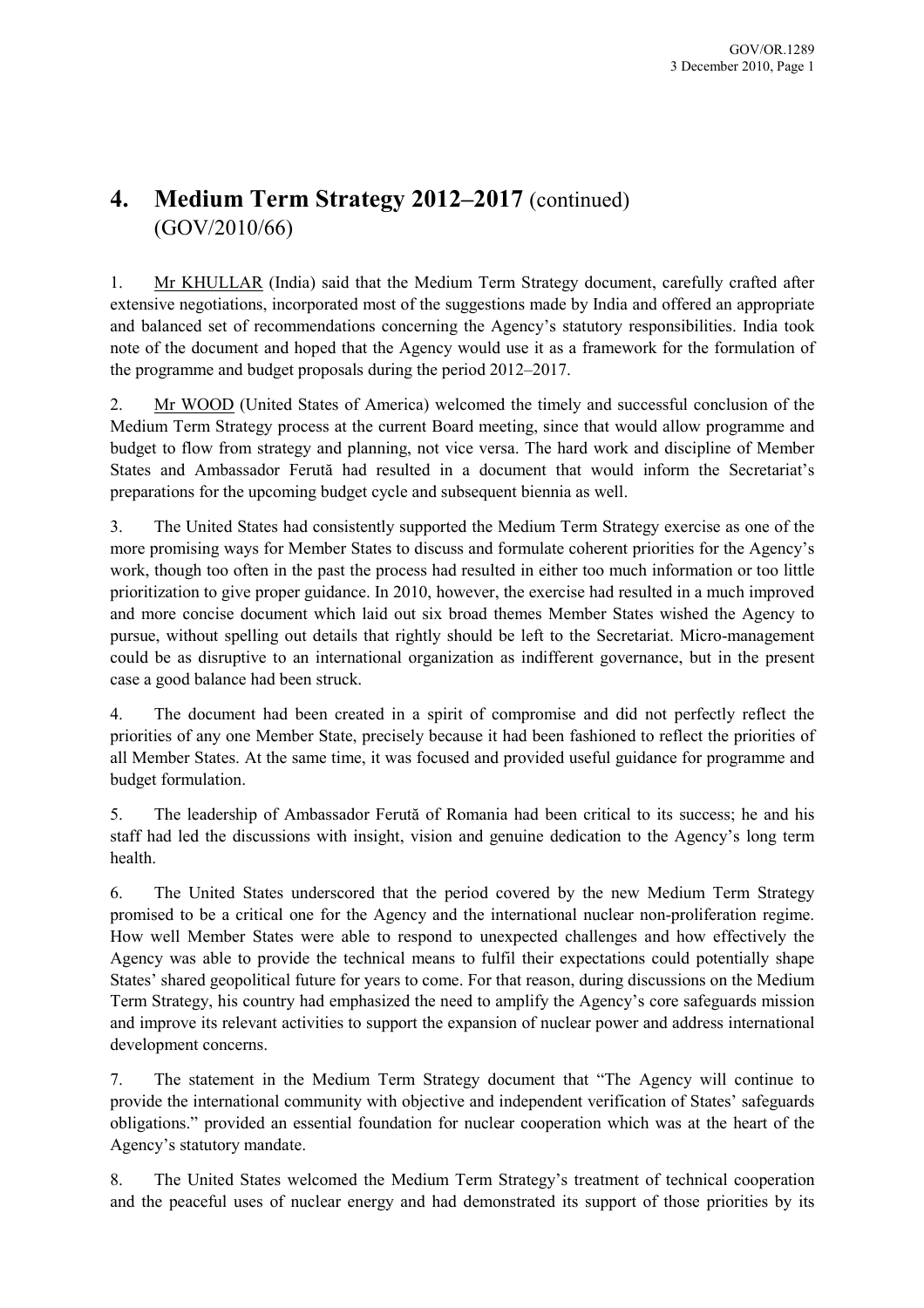long-standing leadership in funding technical cooperation, by President Obama's Peaceful Uses Initiative, and by its efforts to expand the availability of nuclear energy in accordance with the highest standards of safety and security. To achieve those goals, the Agency must have the resources to carry out its programmes each year and reliable, long-term funding to meet its capital infrastructure needs.

9. The United States endorsed the new Medium Term Strategy because it not only reflected the priorities of Member States but also supported his country's national vision of a strengthened Agency with a clear mandate to expand the peaceful use of nuclear power.

10. Mr NAKANE (Japan) welcomed the inclusion in the Medium Term Strategy 2012–2017 of many elements which his country had emphasized. The new strategy set forth clear priorities to meet the new challenges the Agency was likely to face in the six years to come. Japan especially appreciated the cross-cutting approach of Section A on facilitating access to nuclear power, which enabled the Agency to address Member States' needs for greater use of nuclear power in a holistic manner, and the inclusion in Section D of a number of substantive elements to better guide the Agency's technical cooperation activities. Japan took note of the Medium Term Strategy 2012–2017 and hoped it would be properly reflected in budget and programme proposals and the allocation of human resources in the Agency.

11. Mr HUANG Wei (China) said that his country highly commended the unremitting efforts of the open-ended Working Group headed by Ambassador Ferută in pushing forward discussions on the Medium Term Strategy 2012–2017.

12. China welcomed the strategy set forth in document GOV/2010/66, which had been finalized after multiple rounds of discussions and was a comprehensive and balanced reflection of the main concerns and development needs of Member States in the new context of the peaceful use of nuclear energy and global nuclear non-proliferation.

13. China hoped that the Secretariat, with that strategy as foundation and guide and in light of developments and technological advances in nuclear energy, would formulate balanced and highly relevant work programmes and budgets for the cycles of the next 6 years with a view to providing better services for Member States.

14. China also hoped that the spirit of consensus demonstrated by Member States during discussions and consultations on the Medium Term Strategy would continue when other matters were discussed.

15. Mr UZCÁTEGUI DUQUE (Bolivarian Republic of Venezuela) said that the Medium Term Strategy 2012–2017 was a very important document whose main purpose was to guide the Secretariat in formulating the Agency's programme and budget for the next three cycles.

16. The document's format left some room for flexibility to respond to challenges arising globally in connection with the use of nuclear energy. The Secretariat should continue close dialogue with Member States in carrying out its mandates and in preparing programme and budget documents in particular.

17. His country attached special importance to strengthening the Agency's technical cooperation activities, including those aimed at promoting the transfer of nuclear technology to developing countries.

18. The Secretariat must also continue to strive for balance among the three pillars of the NPT: the peaceful use of nuclear energy, non-proliferation and disarmament.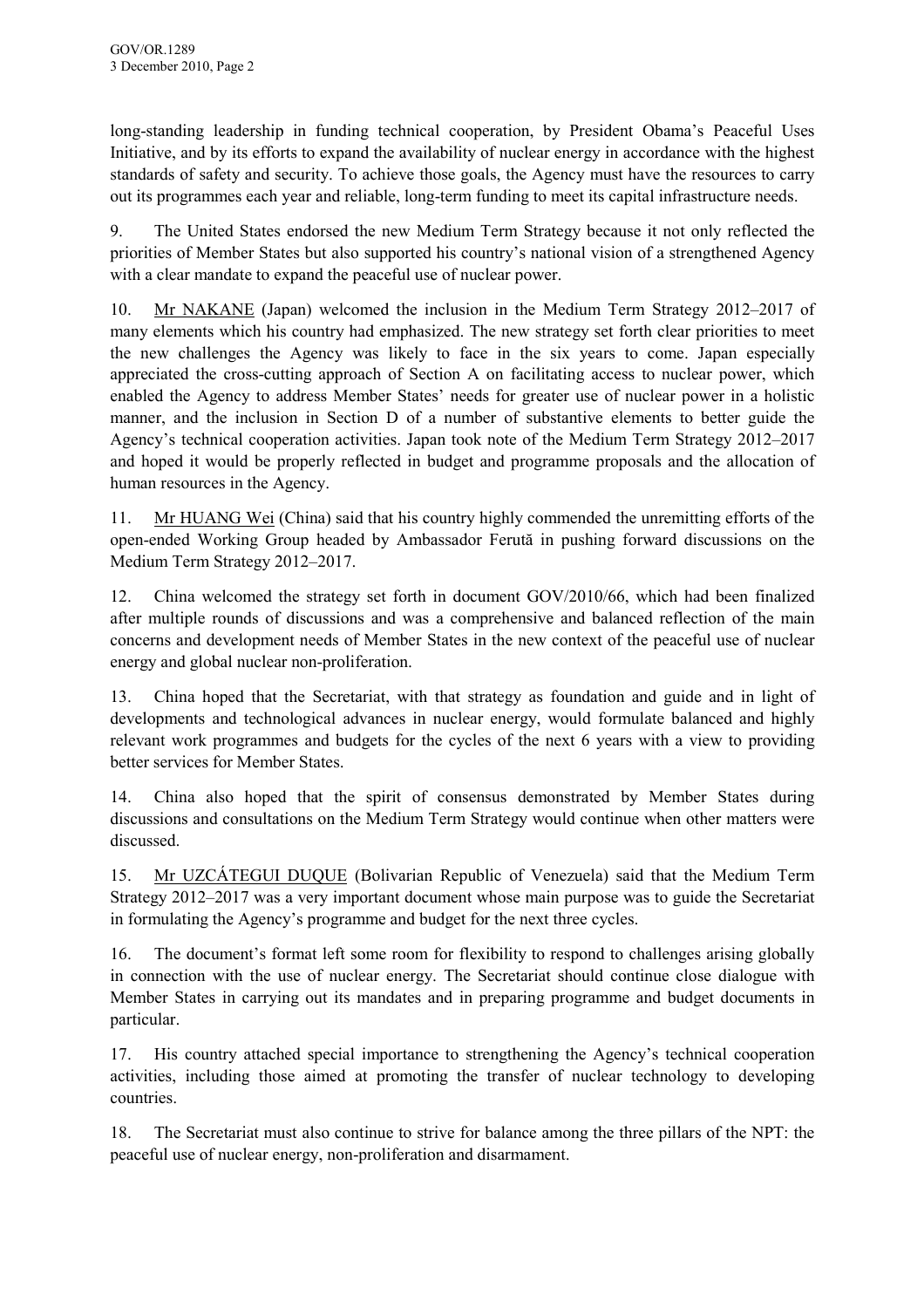19. Ms YPARRAGUIRRE (Philippines)\* said the text submitted in document GOV/2010/66 adequately reflected the views and concerns expressed by Member States during discussions. It provided clear direction to the Secretariat for designing programmes, while allowing sufficient flexibility to respond to changes in Member States' needs and priorities during the period in question.

20. The Philippines would have wanted a broader perspective on the Agency's role in implementing the forward-looking actions recommended in the Final Document of the 2010 NPT Review Conference, in which Member States of the Agency that were also Parties to the NPT had agreed on specific actions that the Agency and its Member States should take in the coming years. However, her country appreciated that consensus had been reached by including some of the forward-looking actions within the Agency's strategic objectives.

21. The Philippines welcomed the inclusion of a separate section devoted to technical cooperation, as that placed the technical cooperation programme more explicitly among the Agency's objectives. In view of her country's growing use of nuclear technology in various non-power applications and its interest in developing a nuclear power programme, she also welcomed the emphasis on the Agency's role in assisting Member States in those areas. The document reflected the political commitment among Member States to further strengthen the Agency in view of its growing relevance in addressing contemporary global challenges as more and more countries turned to the Agency for technical assistance.

22. The Philippines looked forward to cooperating closely with the Agency in the area of water resources as the pilot Member State of the IAEA Water Availability Enhancement Project beginning in 2011. In June 2010 the Philippines had once again been designated as an IAEA Collaborating Centre for the application of nuclear techniques in studies of harmful algal blooms, which had resulted in valuable research relating to the use of nuclear techniques in the management of marine natural resources.

23. Her country welcomed the focus on the Agency's role in nuclear safety and nuclear security in view of the transboundary implications of even a single nuclear accident or nuclear security breach.

24. The Philippines welcomed the Agency's commitment to assist Member States in enhancing their national safety and security infrastructures. While responsibility for those areas rested primarily with Member States, the Agency played an important role in assisting national efforts to ensure appropriate levels of safety and security for all kinds of facilities and activities, taking into consideration national capacities and priorities.

25. Mr FERNÁNDEZ RONDÓN (Cuba)\* welcomed the emphasis in the Medium Term Strategy 2012–2017 on the Agency's role in promoting the benefits of nuclear technologies and applications in areas where they added value: human health, cancer treatment, food security and water resource management. Cuba attached special importance in the coming cycle to cancer and cardiovascular diseases, which were becoming a global threat to human health, especially in developing countries. Cuba welcomed efforts aimed at promoting the safe and effective use of medical radiation for the diagnosis and treatment of patients and reiterated its support for the Agency's collaboration with WHO in that area.

26. Cuba welcomed the inclusion of the provision of effective technical cooperation by the Agency as a separate strategic objective. That reflected the sentiments of the great majority of developing countries within the Agency, which looked to it as the organization that had demonstrated technical capacity to transfer nuclear technology for peaceful purposes to all its Members. Therefore Cuba did not wish to see any decentralization of those functions of the Agency to other organizations.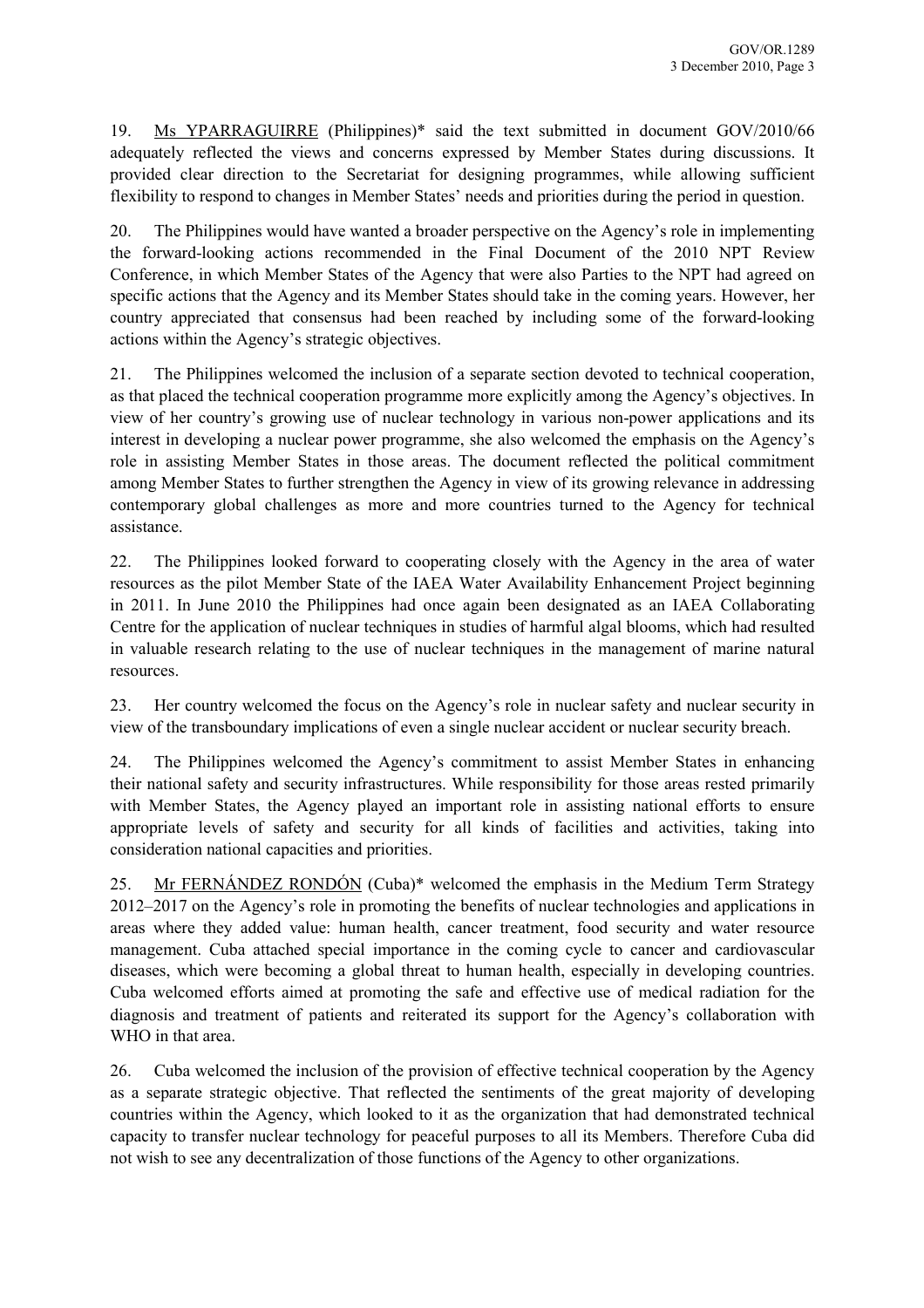27. Cuba agreed with others that in the coming years the Agency should play a more active role in the verification of nuclear disarmament, for which it would require effective safeguards to discourage and detect the use of nuclear material for illicit purposes. Cuba supported the idea that the Agency, as instructed by its governing bodies and in conformity with its Statute, should carry out its activities in keeping with the purposes and principles of the United Nations for promoting peace and international cooperation, with the policies of the United Nations promoting global disarmament under safeguards, and with any international agreement concerning arrangements relevant to those policies.

28. Cuba was concerned to note the tendency towards more frequent attempts by the Secretariat and certain Member States to transform voluntary arrangements into obligatory ones. That was unfair and unacceptable, since it violated the principle of the voluntary nature of each State's decision to sign, adhere to and ratify international treaties.

29. With those comments, Cuba took note of the Medium Term Strategy 2012–2017 contained in document GOV/2010/66 and endorsed its use as a framework for the formulation of programme and budget proposals during the period in question.

30. Mr OTHMAN (Syrian Arab Republic)\* thanked Ambassador Ferută and the Secretariat for their work in producing the draft Medium Term Strategy 2012–2017, a document which in Syria's view should conform to the goals and functions of the Agency as defined in Article III of its Statute.

31. The Strategy was valuable as a reference, comprehensive framework and guide for the formulation of the Agency's programme and budget over the next three programming cycles but must not eclipse the basic reference, which was the Agency's Statute.

32. The pioneering role and demonstrated capacity of the Agency, developed during 54 years as the international organization working to disseminate peaceful applications of nuclear energy in many fields under the motto of 'Atoms for Peace', must be maintained and enhanced.

33. His country welcomed the six strategic objectives laid out in the document, especially the inclusion of one about facilitating access to nuclear power. The Agency played a unique role in supporting the introduction of safe and secure nuclear power programmes by countries desiring them while respecting the sovereign rights of countries to determine their nuclear programme and nuclear fuel cycle, in keeping with Article III of the Statute.

34. The Agency's promotion of nuclear technology and science would strengthen the capacities of Member States in the use of nuclear energy for peaceful purposes. That objective was essential, and all means to ensure its optimal implementation must be provided. The full implementation of General Conference resolutions on strengthening the Agency's activities in nuclear science, technology and applications would also contribute in that regard.

35. Syria attached importance to the improvement of nuclear safety and security as an objective in the coming period, while stressing that safety and security were first and foremost a national responsibility and that the role of the Agency was to assist countries by providing guidance when requested. Safety and security requirements should not be made into an obstacle hindering the transfer of nuclear technology to Member States or limiting the right of Member States to use nuclear energy for peaceful purposes. The Agency's efforts to expand the scope of commitments to international legal instruments in the area of nuclear safety and security must be accompanied by efforts to secure the commitment of all its Member States to all safeguards-relevant agreements and conventions.

36. Syria welcomed the inclusion of the provision of effective technical cooperation as a strategic objective and encouraged the Agency to mobilize all possible resources to achieve it, given that technical cooperation was the optimal means for the Agency to disseminate the peaceful uses of nuclear energy. Syria urged the Agency to make maximal use of the General Conference's resolutions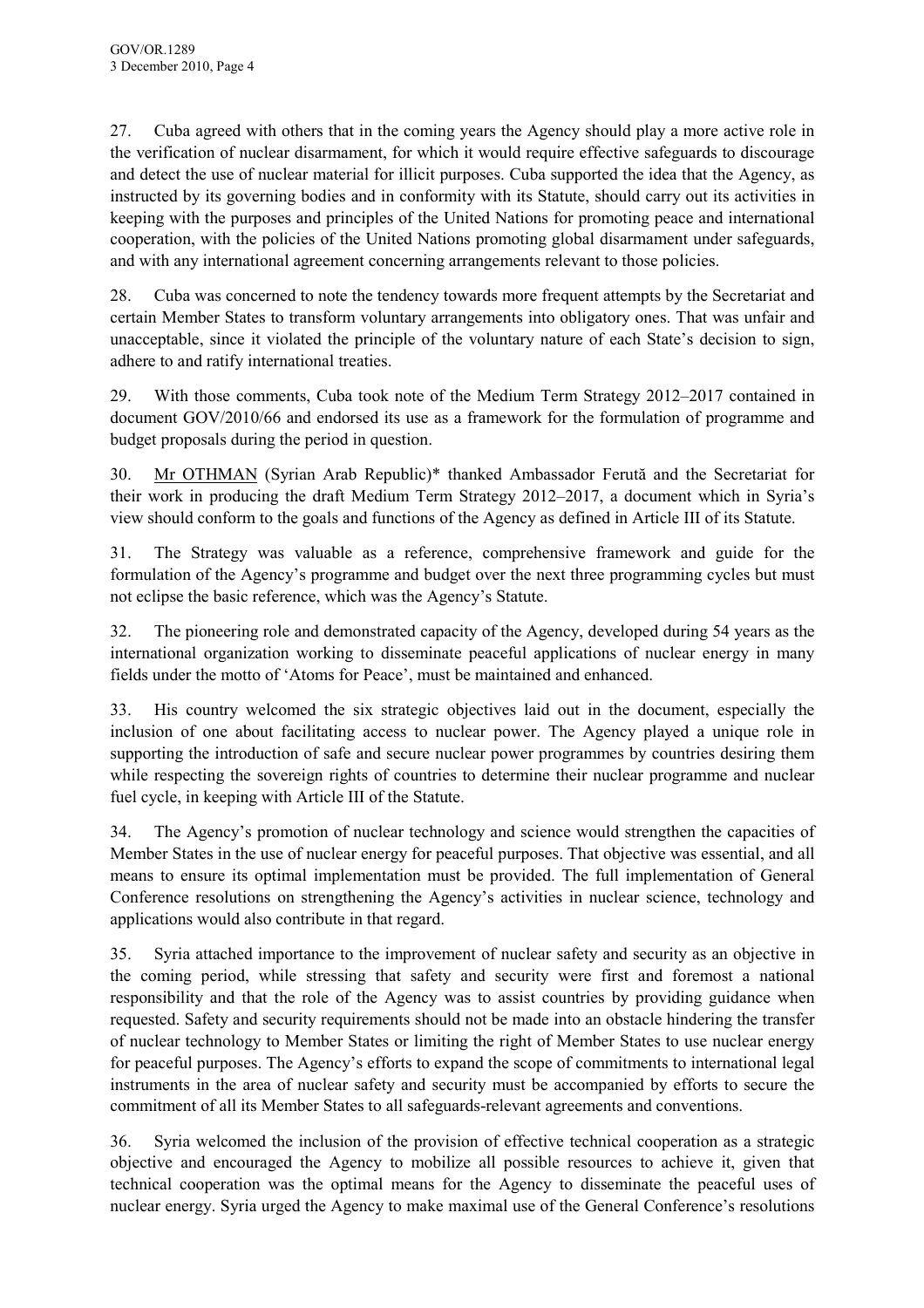over the years on strengthening the Agency's technical cooperation activities, especially with regard to making technical cooperation resources sufficient, assured and predictable as part of the Regular Budget. It also encouraged the Agency to strengthen the principle of joint responsibility of Member States for the effective and efficient financing and implementation of technical cooperation activities.

37. The technical cooperation programme must be designed to meet the needs of Member States according to their requirements and should by no means impose on certain countries preconditions which ran counter to the Agency's Statute and relevant laws and rules, and in particular the guidelines and rules that governed the provision of Agency technical assistance. No imposition of additional conditions on countries receiving technical assistance, in an attempt to get them to commit to more than what was stipulated in the Statute, could be justified legally or technically. The Agency must not ask Member States to accept additional burdens merely in order to be eligible for technical assistance.

38. All Member States concurred on the need to enhance the effectiveness and efficiency of Agency safeguards and other activities in the field of verification to ensure the non-diversion of nuclear technology to military uses. His country stressed, however, that Agency safeguards must be applied to all Member States equally and transparently, and agreed with the thesis in document GOV/2010/66 that efforts to improve the efficiency of the safeguards system must also be based on the recognition that the full potential of the system would best be realized through implementation of comprehensive safeguards agreements in all States. Syria therefore called on the Agency to redouble its efforts to conclude comprehensive safeguards agreements with all Member States as soon as possible in order to realize the strategic objective of enhancing the effectiveness of Agency safeguards.

39. As for the additional protocol, Syria once again underscored that it was a complementary, voluntary and non-binding element of the safeguards system, the central purpose of which was to ensure the entry into force of comprehensive safeguards agreements in all Member States.

40. His country also considered it imperative to take all necessary measures to protect and secure safeguards-relevant information.

41. Mr SOLTANIEH (Islamic Republic of Iran)\* said that while some of the inputs and concerns articulated by his delegation during the deliberations of the Working Group had been addressed in the text of the report, other concerns and expectations remained.

42. Iran reiterated that it attached great importance to the issue of nuclear safety, which constituted one of the key elements of any nuclear programme, and believed that the Agency played an important role in that field, as provided for in Article III of the Statute. There should be no restriction whatsoever on the transfer of technical information on nuclear safety in view of the global impact of any nuclear accident.

43. As nuclear technologies were introduced and used more widely, vigilance and concrete actions to enhance nuclear safety must continue. However, the primary responsibility for nuclear safety and security rested entirely with States, and his country underscored again that nuclear safety and security considerations should not be used to hamper research into and utilization of nuclear technology for peaceful purposes.

44. While Iran was fully aware of the central importance of nuclear safeguards and safety as prerequisites for the peaceful use of nuclear technologies, it strongly rejected the attempts by some Member States to reverse the Agency's order of priorities by giving primacy to safeguards and safety considerations in a manner that led to a restriction of the promotional role of the Agency. The developing countries viewed some new terms, such as the so-called '3 Ss', as an attempt to undermine the priority that should rightly belong to the Agency's promotional role. Nuclear safety was a purely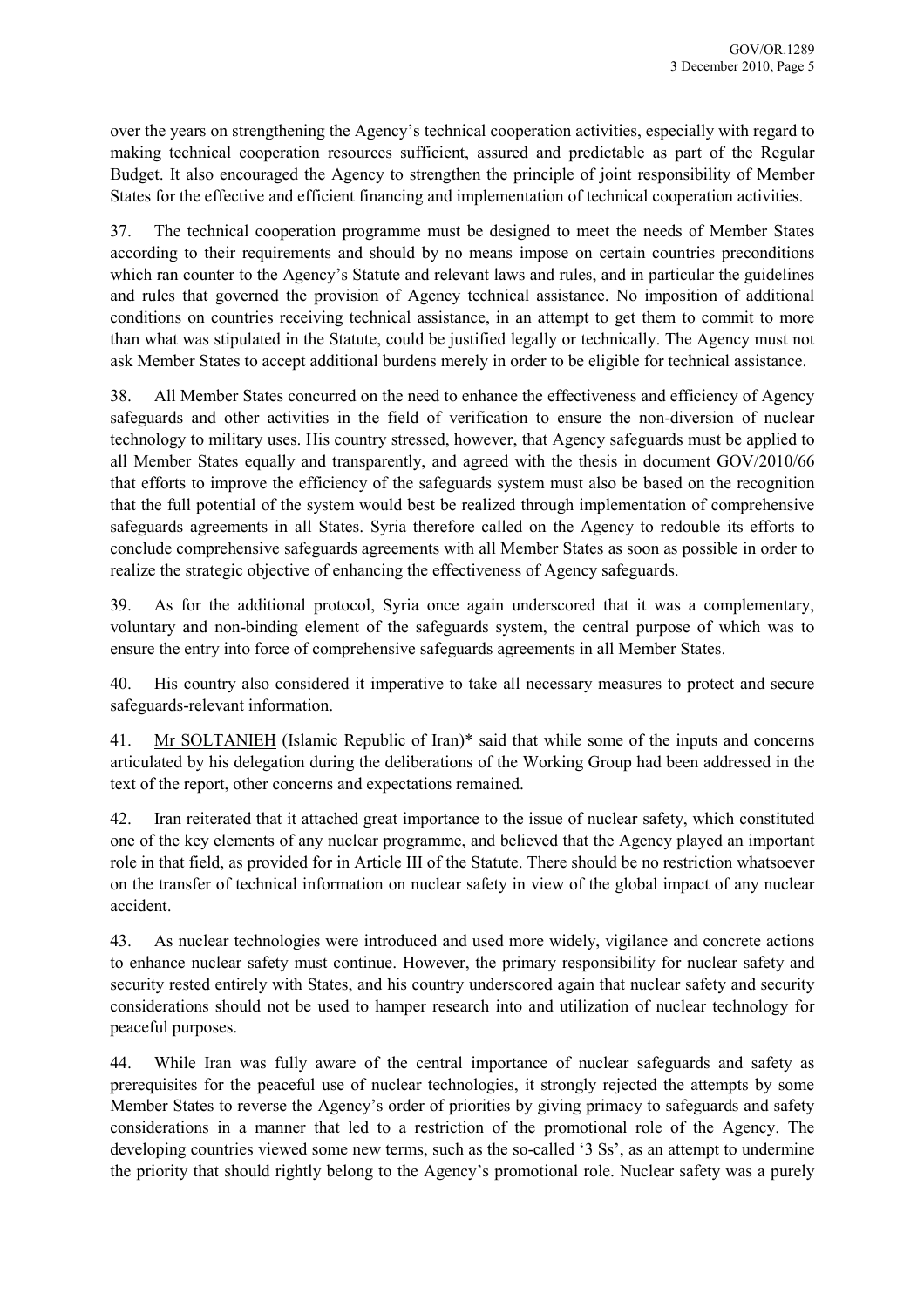technical issue, while nuclear security was a political issue directly affecting States' national security. That was why primary responsibility for nuclear security must rest entirely with the States.

45. He recalled that nuclear security was not a statutory function of the Agency; it was therefore fully justifiable that the activities undertaken in the area of nuclear security continue to be financed through voluntary and extrabudgetary resources. It was absolutely essential to maintain a clear distinction between nuclear safety and nuclear security, since they were entirely different in nature and had entirely different impacts.

46. In the next Medium Term Strategy cycle, the Agency would need to resolve certain concerns regarding safeguards. Iran's most serious concern had to do with failure to ensure confidentiality of information related to safeguards implementation. The Agency needed to work on enhancing and strengthening the rules and modalities for maintaining that confidentiality. A particular issue was the protection of confidential information by staff, especially those leaving the Agency. The Secretariat should also pay due attention to confidentiality and the national security of Member States when reporting safeguards conclusions and other information on safeguards and verification matters.

47. That being said, Iran joined the consensus on the Medium Term Strategy with the expectation that its concerns would be taken into consideration during the planning and implementation of approved projects.

48. The DIRECTOR GENERAL thanked Member States for their inputs and Ambassador Ferută for his exemplary contribution in achieving consensus on the Medium Term Strategy 2012–2017 in the spirit of Vienna. As had been noted on a number of occasions, it was vital that the Agency's strategy have the support of every Member State.

49. Now that the Strategy had been drafted, implementation would begin. Past Strategies had been underutilized, but that should not be the case for the new document.

50. Implementing the Medium Term Strategy was the responsibility of all, but of the Secretariat in particular. Following Ambassador Ferută's suggestion, he would have the document printed as a booklet for daily use. He would keep a copy close by and would instruct his staff to use it as guidance when formulating the programme and budget for 2012–2013 and for the following two programme and budget cycles as well. In addition, he intended to strengthen the function for policy planning and strategy formulation within the Secretariat.

51. The CHAIRMAN, summing up, said that the Board had expressed appreciation to the Chairman of the Working Group for his diligent efforts and able leadership and had also expressed its appreciation to the Secretariat for its assistance in facilitating the work of the Group. He thanked on his own behalf the Group's Chairman, the Secretariat and the representatives of all Member States that had participated in producing the document.

52. Several members had considered that the new Medium Term Strategy reflected an appropriate balance between the Agency's promotional and other activities and that it sufficiently outlined the priorities expressed by Member States.

53. Several members had expressed the view that the new Strategy addressed the challenges and priorities of the Agency in a clear manner. They had also underlined that the Strategy provided practical guidance to the Agency in formulating its programme and budget for the coming three cycles.

54. Several members had expressed the view, however, that the Medium Term Strategy did not prejudge the actual budget levels for those three cycles.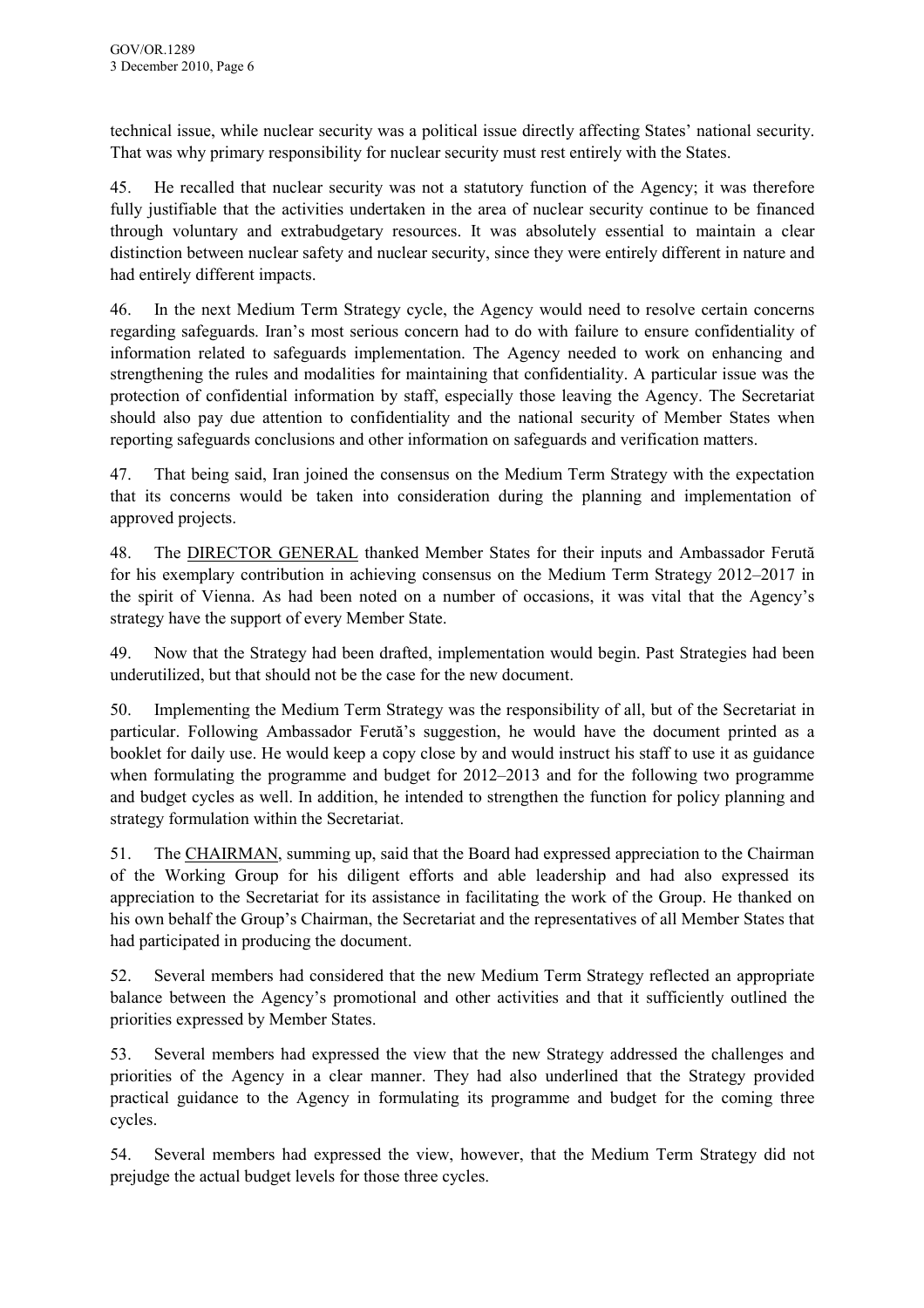55. Several members had noted with appreciation the emphasis placed in the Strategy on ensuring that the Agency had sustainable in-house capacity in all relevant areas in order to be fully capable of assisting Member States in using nuclear science and technology for peaceful purposes.

56. Specific views had been expressed with regard to the activities under each of the Agency's Major Programmes and the Board had also noted the comments made by the Director General.

57. He assumed that the Board wished to take the action recommended in document GOV/2010/66 and take note of the Medium Term Strategy 2012–2017, to be used by the Secretariat as a framework for the formulation of the programme and budget proposals during that period, with the understanding that any significant comments made by the Board would be taken into consideration by the Secretariat and that Member States might update the document if considered necessary.

#### 58. It was so decided.

59. Mr FERUTĂ, speaking as Chairman of the Open-Ended Working Group on the Medium Term Strategy 2012–2017, thanked the Member States for their support and words of appreciation and said he would share them with the colleagues in his team.

60. The many encouraging comments suggested that the level of adherence to the new Medium Term Strategy would be high, which was the most important aspect.

61. The new Strategy, which would guide the Secretariat and Member States for the three cycles to come, would be published in booklet form to consolidate its role in the daily activities of the Agency and to call Member States' attention to it. So far it had been produced only in English, but if Member States agreed, it could be translated into all the official languages of the Agency.

62. He thanked the Member States that had contributed to the process and noted with pleasure that the document would benefit the Secretariat and the Agency's activities. It had been a privilege for his country to chair the Working Group following the contribution it had made to reaching agreement on the 2010–2011 programme and budget.

## **7. Assurance of nuclear fuel supply**

(GOV/2010/67 and Add.1, 68 and Add.1)

63. The CHAIRMAN said that the item had been included in the agenda at the request of a number of Board members, reproduced in document GOV/2010/57/Add.1. The Board had before it document GOV/2010/67 and Add.1, containing a proposal by a number of Member States to establish an Agency LEU bank for the supply of LEU to Member States, and document GOV/2010/68 and Add.1, containing a draft resolution on that subject submitted by a number of Board members.

64. Mr DAVIES (United States of America) said that concepts and proposals for an Agency-administered multilateral fuel assurance mechanism to assure fuel supplies for nuclear power plants had been under discussion since 2003. The most recent proposal, contained in document GOV/2010/67, drew on the many discussions on the subject that had occurred in the Board and in other forums regarding questions and concerns raised about the fuel bank as a concept and various other proposals. The resolution contained in document GOV/2010/68 called for the Board's adoption of the proposal to encourage and support the expansion of peaceful nuclear energy without increasing the risk of nuclear weapons proliferation, while respecting the rights of all Member States. Nothing in the proposal would alter in any way the sovereign right of Member States to develop peaceful nuclear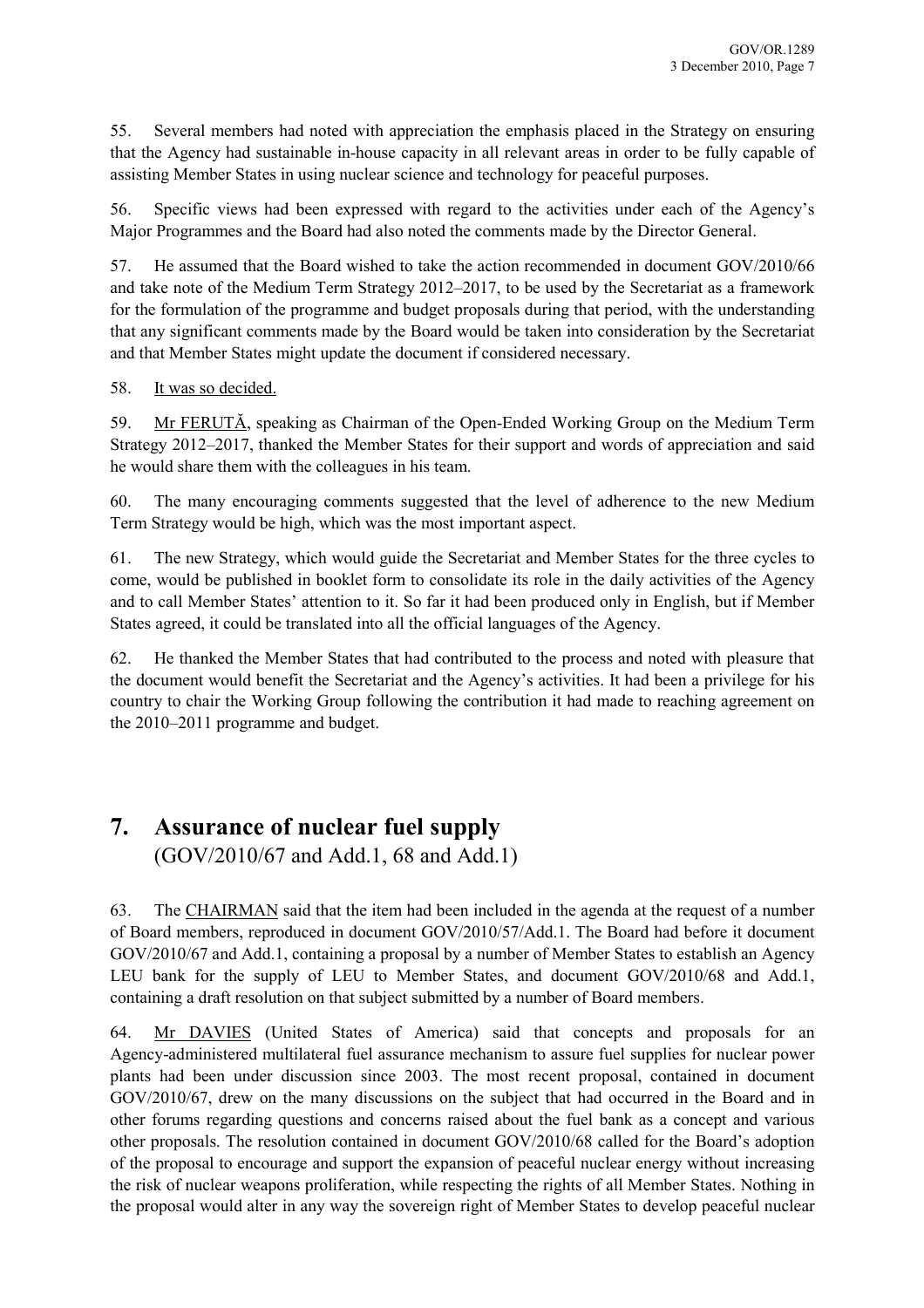energy. President Obama had said that no approach would succeed if it was based on the denial of rights to nations that played by the rules. Rather, the aim was to support and enhance sovereign choice in weighing up the practicality of civil nuclear power in countries whose programmes were not large enough to justify the expensive development of enrichment capabilities.

65. There was general agreement that the international uranium market was working efficiently and well, and would continue to do so. However, unforeseen circumstances might disrupt a Member State's supply of LEU in a manner which the market could not remedy. In September 2006, the Nuclear Threat Initiative had offered to contribute US \$50 million to help create a stockpile of LEU owned and managed by the Agency to serve as a last-resort fuel reserve for Member States facing such a crisis. That generous offer had been subject to two conditions: that other donors would contribute \$100 million in matching funds, and that the Board would set up a mechanism to administer the LEU bank. The first condition had been met over a year previously through separate pledges from the European Union, Kuwait, Norway, the United Arab Emirates, and the United States. The Board now needed to act to fulfil the second condition by approving the actions recommended in document GOV/2010/67.

66. Some had expressed concerns that the LEU bank would impact the Regular Budget of the Agency, but there was no reason why it would need to be used to fund the project. The Agency had decades of experience in administering projects that relied on voluntary contributions. With over \$150 million in funding to start up the LEU bank, all direct and indirect costs could be met through the voluntary contribution of money, material, or services. Of course, additional contributions were encouraged, as they would further add to the value of the bank.

67. Others had expressed concern that the LEU bank could disrupt the uranium market. The United States did not share that concern, judging the design, scale, and operating principles of the proposed LEU bank to be suitable only for providing assistance in extraordinary circumstances. In the context of a fuel market that supplied over 400 nuclear power plants worldwide, purchases of LEU sufficient for three reactor core reloads could not have any significant effect on the market price. Moreover, transfers of material from the bank would occur only in the exceptional case that neither the market nor a bilateral partner were able to fulfil a Member State's supply need. Given that LEU transfers overwhelmingly occurred under long-term contracts, the Agency's LEU bank would be a mechanism of last resort, to fill a gap that was foreseen and could not be resolved. The market would not be affected because market supply would not be available, and States would not be able to play the market as they would still have to pay market prices for procurement from the LEU reserve.

68. In 2009, the Board had approved the Russian Federation's proposal for an LEU reserve in Angarsk, Russia. The current proposal would not conflict with that reserve: rather, the two would reinforce one another, as they were both intended to help Member States facing a fuel crisis. A diversity of fuel assurance mechanisms would help build confidence in the reliability of fuel supply.

69. Action 58 of the Final Document of the 2010 NPT Review Conference had called for States parties to continue to discuss further, in a non-discriminatory and transparent manner, the development of multilateral approaches to the fuel cycle including mechanisms for assurance of nuclear fuel supply, without affecting rights under the NPT and without prejudice to national fuel cycle policies, taking into account full-scope safeguards requirements. The proposal contained in document GOV/2010/67 met all of those requirements.

70. The issue of fuel assurance mechanisms had been discussed for a long time. Thoughtful contributions from Agency Member States, both on and off the Board, had allowed the design of an Agency LEU bank to be refined. The United States was grateful for such efforts and appreciated the provision of technical advice by the Secretariat along the way. The time for debate was now over and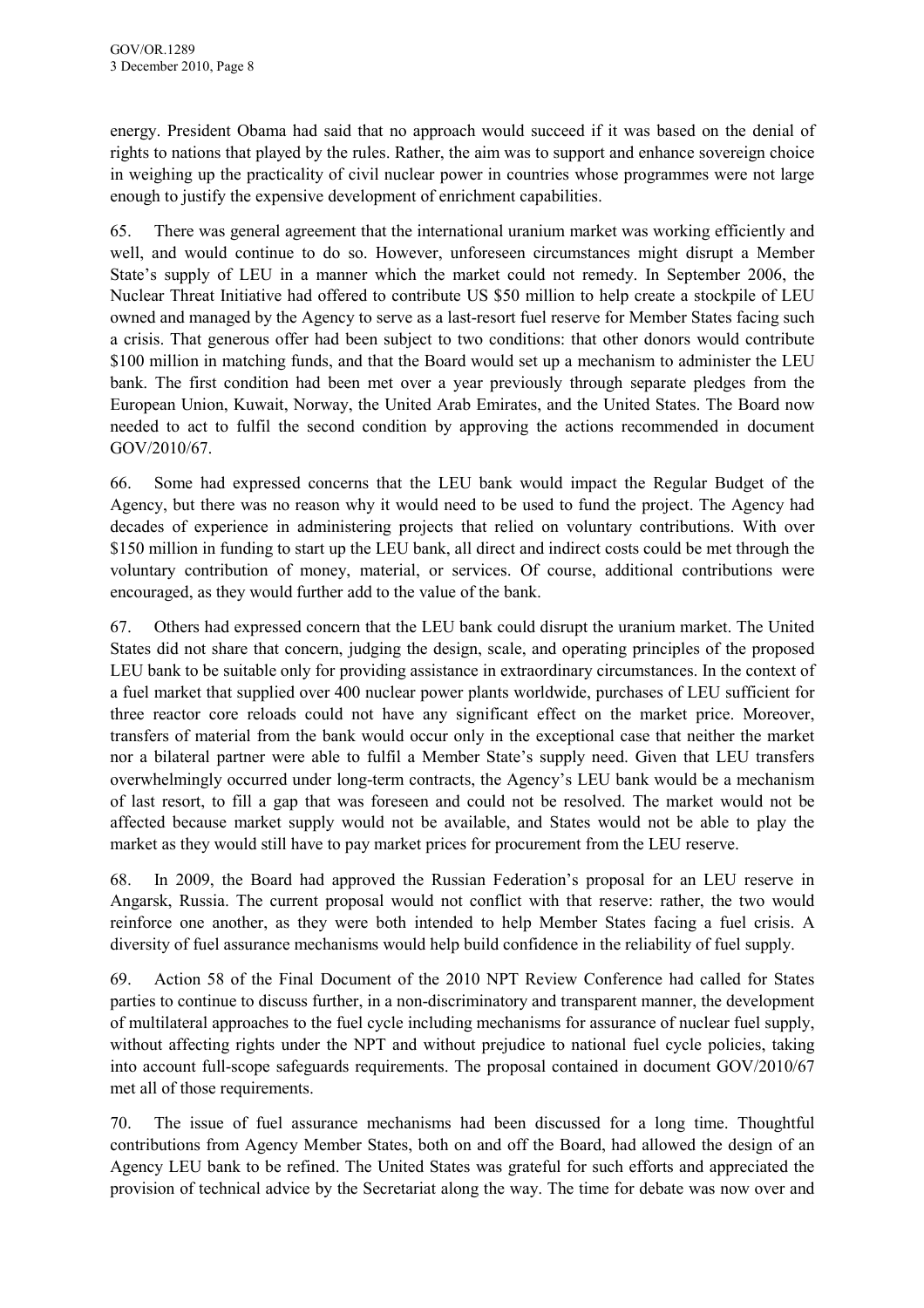<span id="page-13-0"></span>the time for action had arrived. The Board was in a position to accept the \$150 million in pledged funds and to approve the proposal for an Agency LEU bank. He therefore called on members to adopt the draft resolution contained in document GOV/2010/68.

71. Mr RECKER (Belgium), speaking on behalf of the European Union, the candidate countries Croatia, the former Yugoslav Republic of Macedonia and Iceland, the countries of the Stabilisation and Association Process and potential candidates Albania, Bosnia and Herzegovina, Montenegro and Serbia, as well as Ukraine, the Republic of Moldova and Armenia, said that the European Union strongly supported the concept of multilateral approaches to the nuclear fuel cycle, which brought energy security and non-proliferation benefits without distorting the existing well-functioning market. The Council of Ministers had taken the decision to support the establishment of an Agency LEU bank, and the European Union had declared its readiness to make a substantial financial contribution and had undertaken many activities in support of the proposal contained in document GOV/2010/67. The establishment of an LEU bank represented an important step forward in multilateral nuclear approaches, reflecting in a positive way the outcome on the subject during the 2010 NPT Review Conference. It also came at an appropriate time, as an increasing number of new countries were showing interest in the peaceful uses of nuclear power. The European Union — after many years of discussion on the issue in which it had played an active role — welcomed the establishment of an LEU bank under Agency auspices, as provided for in the Statute.

72. The European Union requested Board members to give their full support for the establishment of the LEU bank and appreciated the generally positive response the proposal had received thus far. The European Union called upon the Secretariat — following the Board's decision — to take the steps necessary for implementing such an important project.

73. Mr MABHONGO (South Africa), speaking on behalf of the Group of 77 and NAM, said that there was a need to address thoroughly the technical, legal and economic aspects associated with the issue, as well as its underlying political dimensions, so as to ensure that any proposal that emerged was in full accordance with the Agency's Statute and took into account the respective legal obligations of Member States and the principle of non-discrimination. The multi-faceted aspects of assurance of supply required a meticulous discussion in an open-ended format. Those aspects, whose merit remained to be fully assessed, had a direct impact on the use of nuclear energy for peaceful purposes and needed to be subject to in-depth consideration by the Agency with a view to arriving at a consensus.

74. Concerns related to nuclear proliferation must not in any way restrict the inalienable right of all States to develop all aspects of nuclear science and technology for peaceful purposes and to pursue national nuclear fuel capabilities, including enrichment.

75. Any further consideration of assurance of supply had to be based on an agreement among Agency members, and on a coherent and comprehensive conceptual framework outlining the specific political, technical, economic and legal parameters that adequately addressed the views and concerns of all Member States and applied to all the proposals. That would help avoid any confrontation that would divide members of the Agency and the Board and hamper the credibility of the Agency and its policy-making organs. Since many questions raised on the issue had not received a satisfactory response, any proposal tabled in the Board should only be considered after extensive efforts had been made towards reaching a consensus. While any Member State had the right to make any proposal or table any resolution, attempts should be made to avoid polarizing or politicizing the Agency. Any proposal on assurance of supply should be based on objective eligibility criteria and should be in accordance with the Statute, taking into account the principle of non-discrimination and the respective legal obligations of Member States. Any Board decision which would have an impact on all Member States should take into consideration the interests of those States and should not merely be donor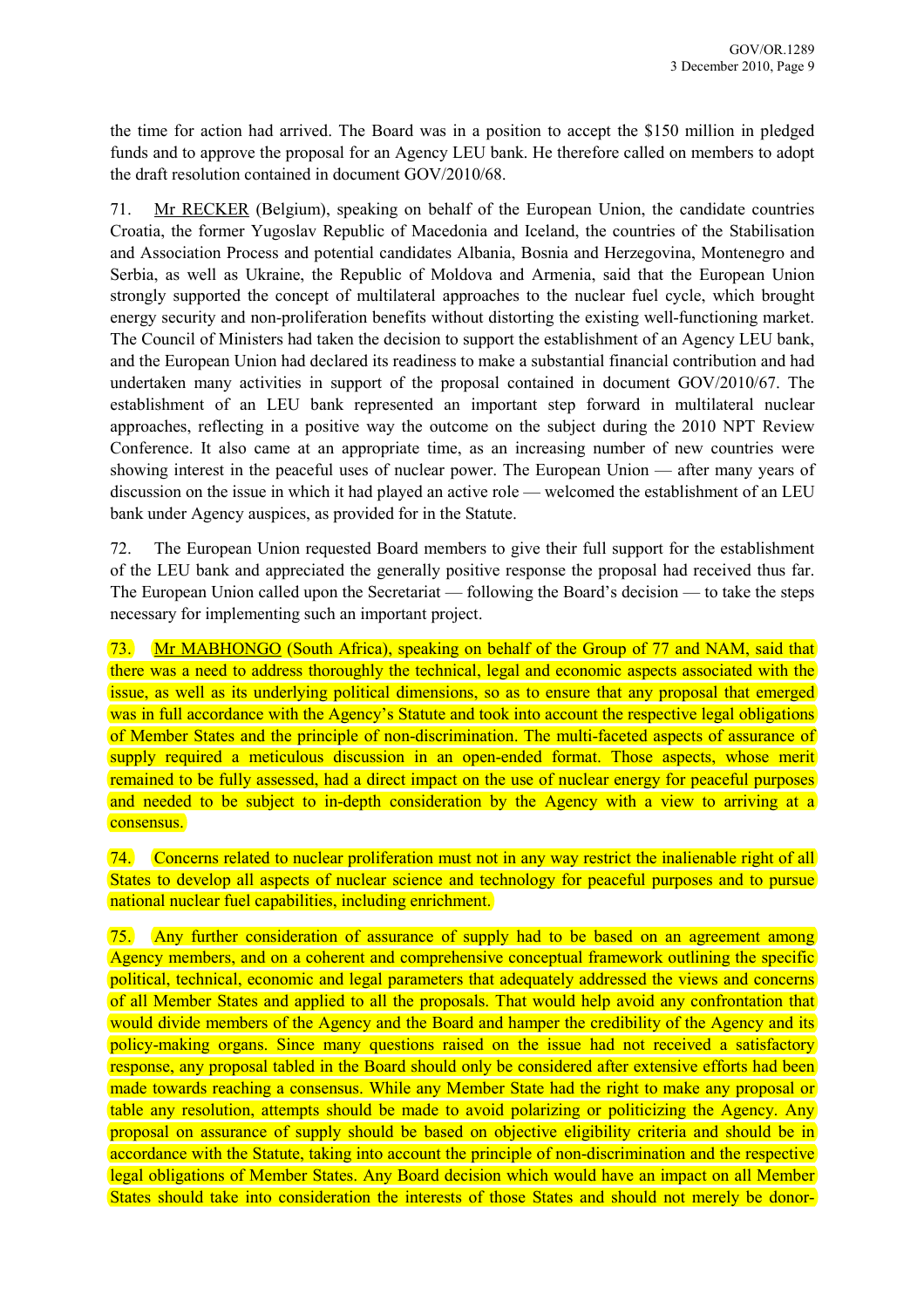driven. Member States that made voluntary financial contributions to any proposal related to assurance of supply should not have any influence on the decision-making process in that regard. Financial contributions made by non-governmental sources should be subject to close consultation with all Member States. In the event those contributions were approved, no external influence should be placed on the Agency's work as a result, since that would jeopardize its independence, credibility and integrity.

76. Although the proposal contained in document GOV/2010/67 stated that all costs relating to the LEU bank would be funded exclusively through extrabudgetary resources, a full study should be conducted on the long-term financial implications for the Agency's resources — including staff costs — in the event of a shortfall in funds for the bank's operation, and on the measures to ensure that such funding was sufficient, assured, predictable and unconditional. Fuel supply could only be assured if there was an established mechanism to ensure fabrication of fuel from the LEU supplied through the bank. All possible model agreements between the suppliers, hosts, Agency and requesting States should have been made available before the adoption of any proposal, with a view to providing full information on all the permutations of bilateral and multilateral transactions.

77. The Group of 77 and NAM would have welcomed fuller discussions on: guarantees that delivery of the fuel to the requesting State would not be hampered by denials or delays of shipments and liability for compensation in cases where delivery was disrupted or delayed; the budgetary implications of applying safeguards to the material stored at the bank; the extent of control exercised by the Agency over the terms of agreement between the supplier State and host State regarding conditions of supply; and the criteria for the selection of the host State or States.

78. The consultations that were still under way regarding the framework for conducting further discussions on the issue needed to be transparent and inclusive. An open-ended working group was the best forum for conducting such discussions.

79. Mr LABBÉ VILLA (Chile), speaking on behalf of GRULAC, said that any initiative on assurance of supply could not seek to impose limits on the inalienable right of States to the peaceful uses of nuclear energy under Article IV of the NPT. Paragraph 9 of document GOV/2010/67 stated that those rights would not be compromised or diminished by the proposal therein. However, any initiative in that regard needed to contain objective and non-discriminatory criteria.

80. GRULAC would have welcomed further-reaching, more open dialogue on the proposal among all interested Member States prior to its tabling, as well as its earlier circulation. Assurance of nuclear fuel supply was a complex issue that required in-depth discussion on the technical, legal and administrative aspects, as well as the political and commercial implications. A conceptual framework with clear principles and objectives was required. GRULAC was prepared to work constructively in that regard and believed that an open working group would provide the best forum for a frank, open and inclusive discussion on all aspects related to assurance of supply initiatives.

81. Mr ALKAABI (United Arab Emirates) said that an increasing number of countries had shown an interest in developing peaceful nuclear energy programmes to meet their national energy demands. After evaluating energy demand and supply, his country had decided that nuclear energy would make a significant contribution to meeting its goals of energy self-sufficiency and security. It had subsequently published its policy on the development of a nuclear energy programme, which included strategies to ensure the programme's successful deployment and long-term sustainability.

82. His country had taken many major steps to develop its nuclear energy programme in line with that policy. In December 2009, the country's first four nuclear power reactors had been contracted, the first of which was scheduled to begin commercial operation in 2017. In pursuing nuclear energy development, the United Arab Emirates had made a choice to rely on the international market for the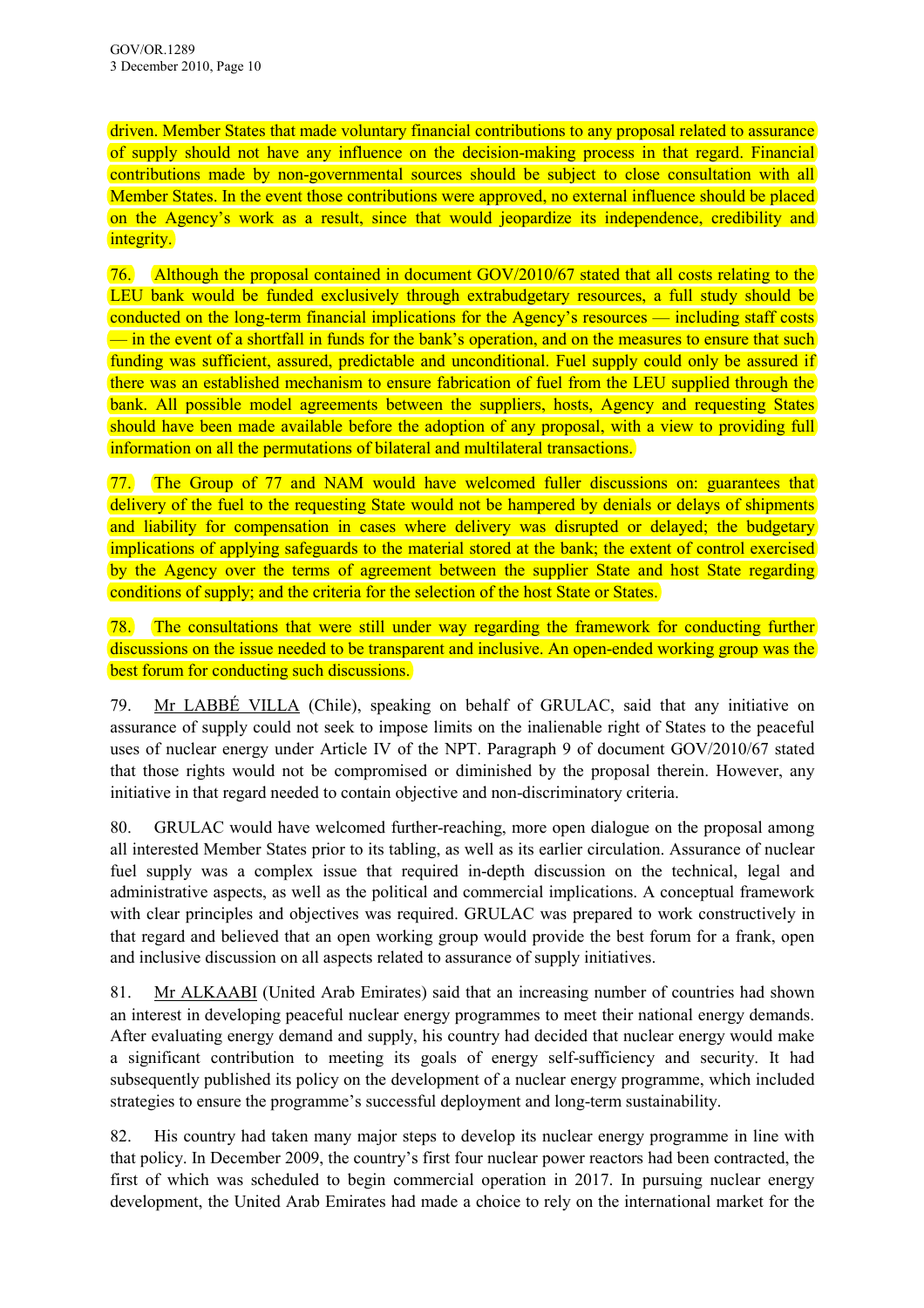supply of nuclear fuel, thus concluding that the market had matured sufficiently to provide it with a stable and secure supply. Whether a country chose to rely on the international market or not, further fuel assurance mechanisms should always be welcomed as they could strengthen the traditional fuel supply chain and contribute to the stability of the global nuclear energy sector by providing a back-up mechanism in the event of supply disruptions resulting from non-commercial obstacles.

83. The development of a new peaceful nuclear energy programme was a major undertaking involving major infrastructure requirements, resources and planning challenges. The availability of reliable fuel supply assurance mechanisms could support newcomer countries in their adoption of peaceful nuclear energy, especially as most of them had neither the capacity nor the interest to develop their own national fuel cycle capabilities. Conversely, the absence of such mechanisms might discourage States from moving forward in the adoption of peaceful nuclear energy, owing to concerns over lack of a reliable supply of nuclear fuel in the event of any disruption to existing market arrangements.

84. The concept of multilateral fuel assurance networks was not new: multiple proposals had been presented in the past. Some of those proposals now needed more serious consideration. The United Arab Emirates supported the proposal to establish an LEU bank as contained in document GOV/2010/67, which it had helped to develop and to which it had pledged a financial contribution of \$10 million. The proposal took into consideration the various views expressed within the Agency and the industry, and addressed many of the concerns raised by Member States. The proposed actions were designed not to infringe upon or restrict in any way States' rights to develop all aspects of nuclear science and technology for peaceful purposes, including domestic fuel cycle capabilities. The proposal laid out the legal basis for the establishment of the fuel bank, and further elaborated on eligibility criteria, for example the requirement that the receiving State should have a comprehensive safeguards agreement in force. It also made clear that the bank would not interfere with global market arrangements.

85. For countries with a nuclear energy programme under development, the implementation of such initiatives was a priority. The proposed fuel bank was an essential step towards the establishment of a network of reliable multilateral fuel assurance mechanisms including multiple services related to the front and back end of the fuel cycle.

86. Mr NAKANE (Japan) noted that the proposed Agency fuel bank was consistent with the inalienable right provided for in Article IV of the NPT and that nothing in document GOV/2010/67 or GOV/2010/68 affected the rights of any Member States, including the right to establish or expand their own nuclear fuel cycle capacity. He noted that the costs of all activities associated with the operation of the LEU bank would be covered exclusively by voluntary contributions and expressed appreciation that a detailed financial and administrative plan for the ongoing operation of the bank was expected to be developed by the Director General.

87. With respect to the International Uranium Enrichment Centre in Angarsk, the Agency LEU bank would add value by expanding the scope of disruption to be addressed without having a distortive effect on the existing nuclear fuel market.

88. Pursuant to the discussions on assurance of nuclear fuel supply held among Member States thus far, Japan felt that it was important to establish an effective framework that would be widely accepted and open to participation by many countries. To that end, his country had submitted a proposal on the establishment of an Agency standby arrangements system for the assurance of nuclear fuel supply, which had been circulated in September 2006 as INFCIRC/683. The proposal covered not only uranium enrichment, but also other important activities of the front end of the nuclear fuel cycle, including uranium ore, uranium conversion, fuel fabrication, uranium storage and reserves. Under that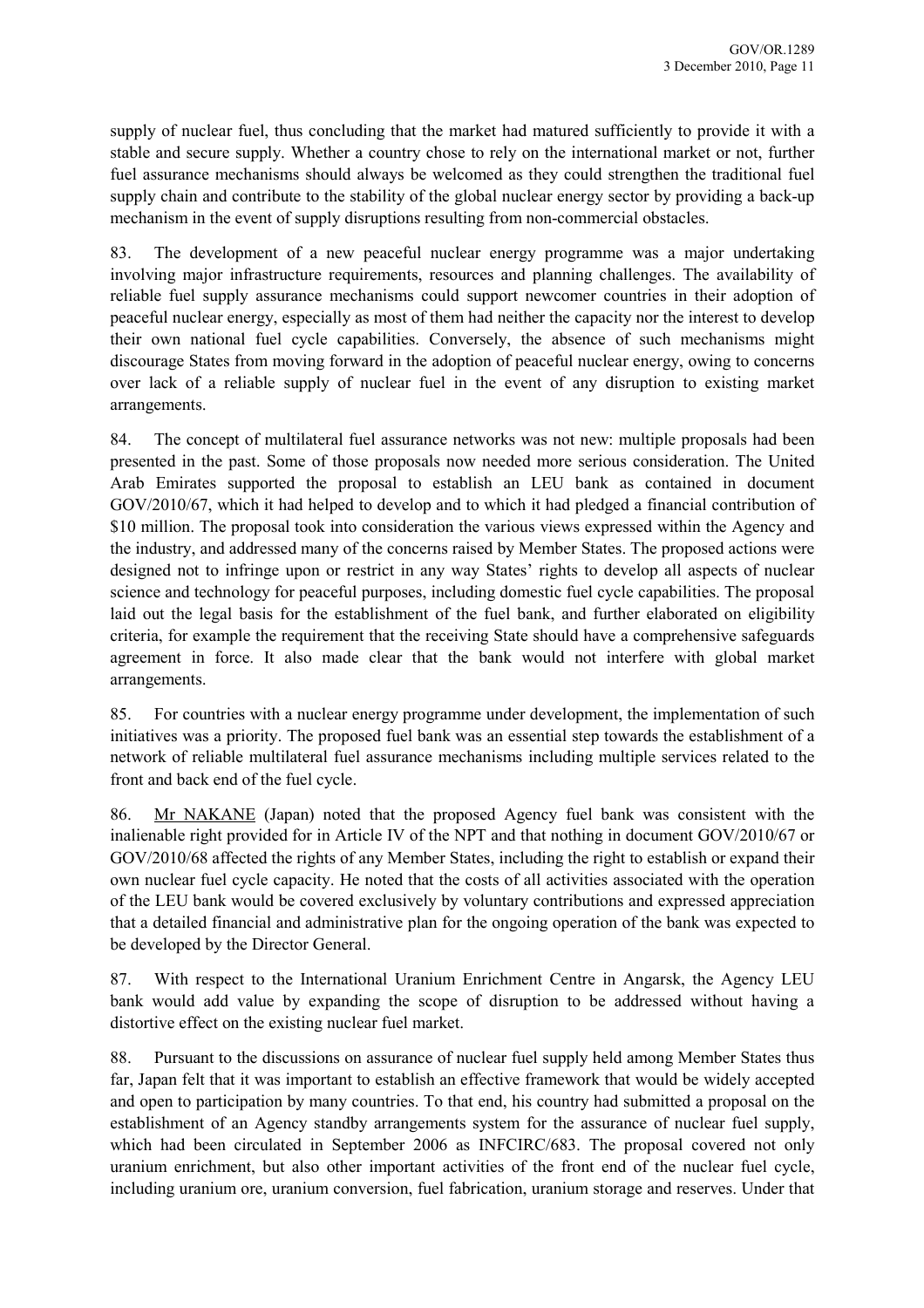system, any Member State could register its current nuclear fuel stock and supply capacity in the aforementioned areas. The system would help enhance the transparency and predictability of the frontend market, serving both to dispel concerns about uranium fuel supply and to prevent market failure. The utility of the proposal would not diminish even after the creation of the LEU bank. Japan hoped that the proposed system would be considered by the Board at an appropriate time, as one of the 'other complementary proposals' referred to in operative paragraph 5 of the draft resolution contained in document GOV/2010/68.

89. Mr SHIM Yoon-Joe (Republic of Korea) thanked the United States for its leading role in elaborating a proposal for an Agency LEU bank. His country had a sizeable civil nuclear programme and therefore attached great importance to ensuring a stable, sustainable and economic supply of nuclear fuel and exploring the various ways to achieve that. The Republic of Korea fully supported international efforts for multilateral approaches to the nuclear fuel cycle and had constructively participated in discussions on the subject. In June 2009, it had circulated INFCIRC/760 on possible criteria for multilateral approaches to the nuclear fuel cycle, outlining his country's unique situation in developing peaceful nuclear energy and proposing five basic criteria for considering fuel assurance mechanisms.

90. His country fully supported the LEU bank proposal contained in document GOV/2010/67, which clearly stated that the bank would not infringe on any rights of Member States concerning the peaceful uses of nuclear energy. The LEU bank would give the Agency a direct role in the area of assurance of nuclear fuel supply and could complement the LEU reserve already established in Angarsk in terms of size and options for Member States. The cost of the bank's future operation would be covered not by the Regular Budget but by voluntary contributions, and the eligibility criteria in the proposal reflected the common denominators shared within the Agency.

91. When the proposal was adopted, the Republic of Korea expected follow-up measures — such as the selection of a host country and the acquisition of necessary uranium stocks, equipment and facilities — to be taken expeditiously, in cooperation and consultation with the Agency and Member States.

92. Economically predictable access to LEU was important, especially to newcomer countries. However, as the use of nuclear fuel expanded, nuclear by-products such as spent fuel and nuclear waste would pose a growing challenge. Without a long-term solution to the problem of spent fuel storage and disposal, the nuclear renaissance would not be sustainable. The Republic of Korea therefore encouraged the Agency to undertake comprehensive conceptual studies on the feasibility and challenges of multilateral approaches to the back end of the fuel cycle as well.

93. Mr SMITH (United Kingdom) expressed his country's support for the proposal to establish an Agency LEU bank, which represented a major step forward in addressing key issues that had been under discussion for several years, to provide assurances that would help promote the secure and economically viable expansion of nuclear energy. The United Kingdom looked forward to the adoption of the initiative in order to take timely advantage of the financial pledges made by a number of bodies, and welcomed the role envisaged for the Agency at the heart of the development.

94. Measures to provide assurances of nuclear fuel supply should be complementary and never mutually exclusive. At the Board meetings in March 2011, his country intended to present its own proposal for assurance of nuclear fuel, which relied not on a physical stock of nuclear fuel, but rather on the way in which a guarantee of nuclear fuel supply could be assured without interruption for non-commercial reasons. The United Kingdom welcomed the Director General's readiness to provide assistance to Member States bringing forward further proposals for assurance of nuclear fuel supply and looked forward to making its contribution to sustain momentum on such initiatives.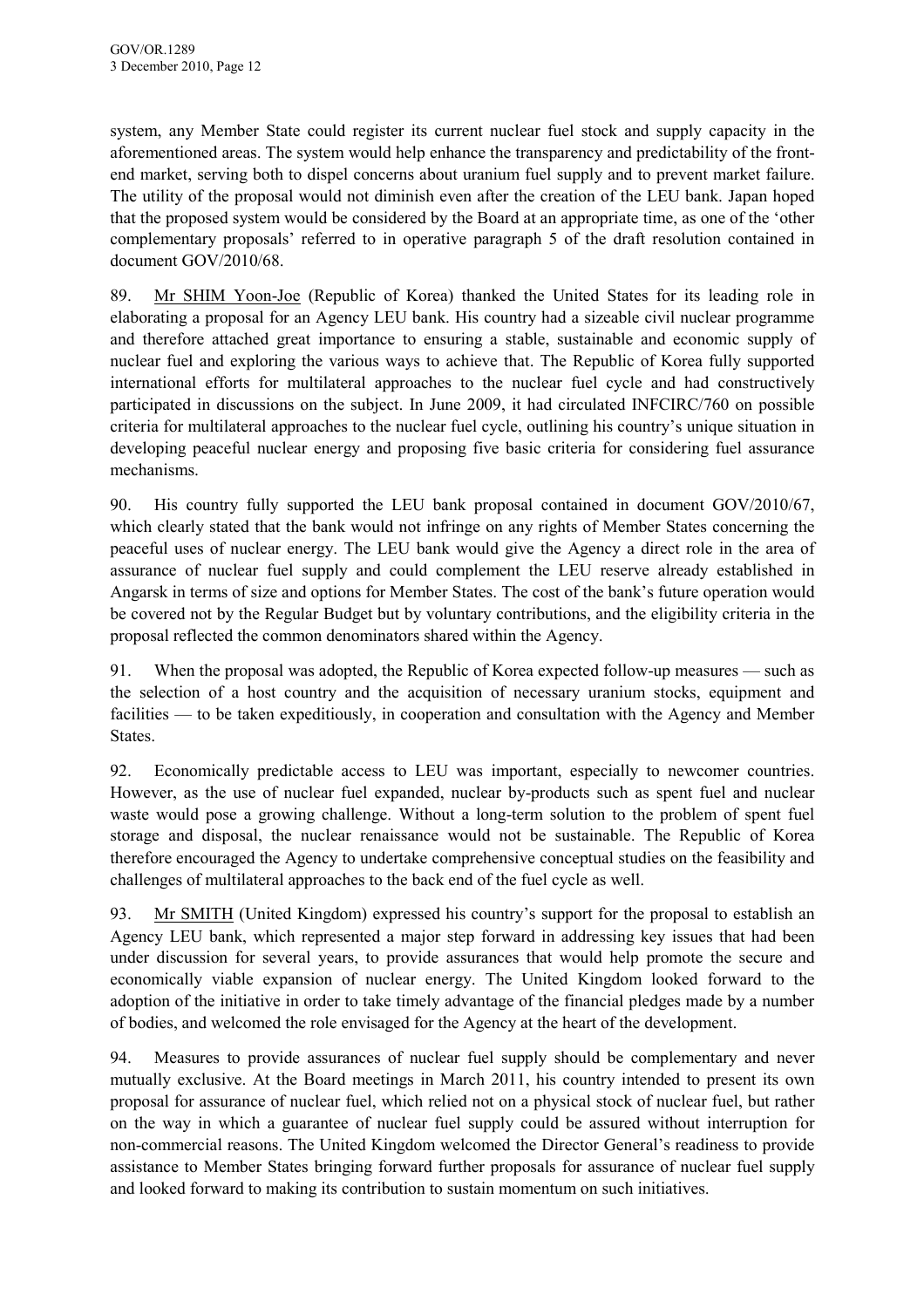95. Mr BERDENNIKOV (Russian Federation) expressed his country's support for the Agency's work to develop multilateral approaches to the nuclear fuel cycle. In January 2006, President Putin had proposed an initiative to create a global infrastructure that would allow all interested parties equal access to atomic energy. One of the steps towards implementing that initiative had been the establishment by Russia and Kazakhstan of the International Uranium Enrichment Centre in Angarsk. Armenia and Ukraine were also currently participating in the establishment of the Centre. In 2009, the Board had adopted a resolution to establish an LEU reserve at the Centre, as set out in document GOV/2009/81. On 29 November 2010, Russia had officially informed the Agency of the completion of the reserve. Consequently, an agreement on its establishment would soon enter into force and Agency Member States would have access to it. All activities related to the reserve, including the application of safeguards, were financed by Russia.

96. The proposed LEU bank, together with the Angarsk reserve, would provide additional assurances to Member States regarding the reliability and predictability of nuclear fuel supply. That was especially important to those States just beginning to develop nuclear power. Use of the LEU bank's services would be voluntary, would not diminish the rights of NPT States Parties to use atomic energy for peaceful purposes and would not affect the current commercial nuclear market. Russia also supported other proposals in the field of multilateral approaches to the nuclear fuel cycle. It highly appreciated the efforts of those States and organizations that had contributed to the proposed establishment of the international LEU bank. In particular, Russia noted the contribution of Kazakhstan, which was a responsible member of the NPT and one of the driving forces behind the creation of a nuclear-weapon-free zone in Central Asia. As Kazakhstan had nuclear fuel cycle facilities where the bank could be situated, that would help minimize its operating costs.

97. Mr MONDOLONI (France) said that the nuclear expertise of France, which covered the entire nuclear fuel cycle, had many years previously prompted it to take an interest in and to promote initiatives regarding multilateral approaches to the fuel cycle.

98. At a time when more and more countries wished to acquire a nuclear power generation capability, the assurance of nuclear fuel supplies was essential. The nuclear fuel market was functioning well, and it was important that its satisfactory operation, which ensured that the demand for fuel was met in optimum fashion, be maintained. However, the risk of supply interruptions could not be excluded, and that risk might deter some countries from embarking on nuclear power programmes or prompt them to establish fuel cycles of their own that were not economically rational.

99. Consequently, in keeping with the spirit that had prevailed at the International Conference on Access to Civil Nuclear Energy held in March 2010 in Paris, his country wished to promote practical solutions that took account of the market and of the needs of beneficiary countries. France intended to uphold the inalienable right — enshrined in NPT Article IV — of all parties to the NPT to develop research, production and use of nuclear energy for peaceful purposes as long as they abided by their international commitments. There was accordingly no question of its wishing to limit the freedom of other States in the field of nuclear energy.

100. The proposed IAEA LEU bank was a mechanism of last resort that would come into play only after all normal commercial supply possibilities had been exhausted; it would complement the market, the sound functioning of which was — and should remain — the first line of fuel supply security. Moreover, the central role of the Agency in the establishment and functioning of the bank would guarantee that the bank functioned on the basis of objective and clearly defined criteria.

101. For those reasons, France was among the authors of document GOV/2010/67 and the sponsors of the draft resolution submitted in document GOV/2010/68.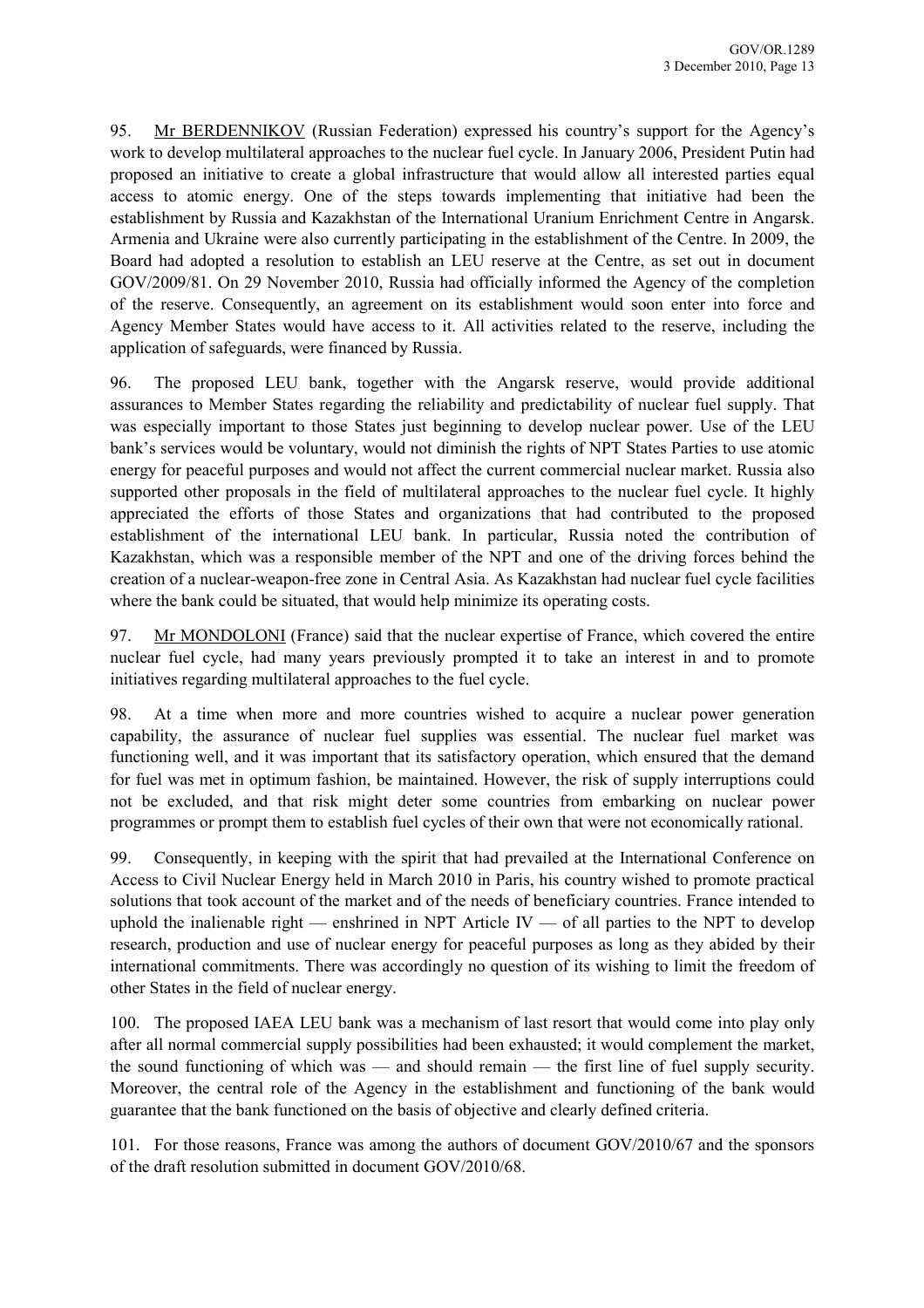102. Mr AYROSA (Brazil) said that in 2009, in response to the proposal of the Russian Federation regarding the establishment of an LEU reserve, his country had raised two questions that, in its view, had still not been answered. In so far as there had been a debate, it was a circular one in which the proposals made seemed meant to remedy a possible situation that had yet to be clearly defined — in effect, proposed solutions in search of a problem.

103. One question raised by Brazil related to the circumstances under which countries might have access to such an LEU reserve in the event that their supplies of LEU were interrupted for reasons not of a commercial or technical nature — in the event of "a supply disruption of LEU ... due to exceptional circumstances impacting availability".

104. Leaving aside the possibility of a major catastrophe as a reason for a State to be granted access to the LEU reserve, the most probable scenario was that a customer State would behave so recklessly that sanctions would be imposed on it by all the enrichment service suppliers in the global market. How then could an assurance of supply mechanism under the Agency's auspices be reconciled with the normal — satisfactory — functioning of that market?

105. The other question raised by Brazil related to matters of practicality: what would a State without a nuclear fuel fabrication plant do with the LEU purchased by it from the LEU reserve? The fuel assemblies would have to be fabricated elsewhere, and the reason preventing that State from obtaining LEU through the commercial market for LEU would probably prevent it from obtaining fuel assemblies through the commercial market for fuel assembly fabrication services.

106. In the debate, it had been claimed that the establishment of an LEU reserve would reduce the risk of nuclear weapons proliferation. His country did not believe that the development of a uranium enrichment capability by a State, in exercise of an inalienable right, in itself posed a proliferation risk. Moreover, Brazil was concerned about the implications that any proposal to establish an assurance of supply mechanism might have for the sovereign choice of a State to develop an indigenous nuclear fuel cycle capability. His country, although it had already developed such a capability, feared that the access of a State to an assurance of LEU supply mechanism might be made contingent on that State's undertaking not to develop a uranium enrichment capability.

107. Brazil continued to believe that the issue of the establishment of supply assurance mechanisms for nuclear fuel cycle services should be debated thoroughly within the Agency framework, with in-depth consideration of all the legal, financial, technical and political aspects, before the Board took decisions, which should be mature decisions based on comprehensive consultations.

108. Unfortunately, comprehensive consultations on the issue had not yet taken place, either among the members of the Board or in the General Conference, despite the fact that they had been called for by several Member States.

109. The 2010 NPT Review Conference had — by consensus — called for a continuation of discussions on the issue and its technical, legal and economic complexities in a non-discriminatory and transparent manner. The fact that its call had not been taken duly into account created an undesirable precedent for the Board and sent an equivocal message as to the credibility of the nuclear non-proliferation regime review process.

110. Brazil hoped that, following the likely establishment of the proposed IAEA LEU bank, the concerns expressed by it and several other Member States would be taken up in a serious, transparent and inclusive manner, in order that the bank might prove to be a sustainable mechanism enjoying the support of the Agency's membership at large.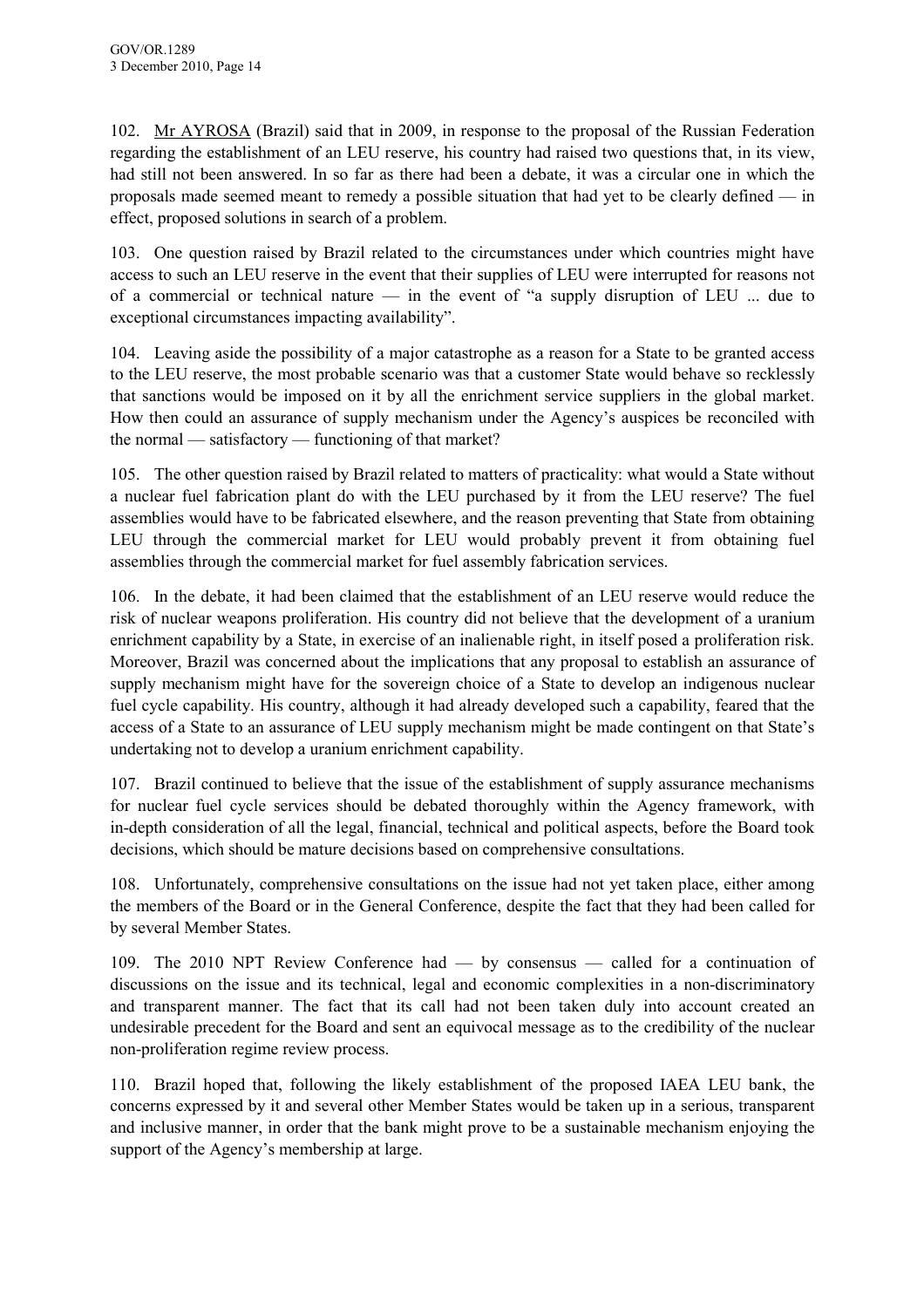111. Mr PAVLYSHYN (Ukraine) said that his country looked forward to the establishment of the proposed IAEA LEU bank, which would increase the confidence of States in their ability to obtain nuclear fuel in an assured and predictable manner.

112. Ukraine, which would like to see initiatives such as the one now under consideration receiving the widest possible support, wished to co-sponsor the draft resolution contained in document GOV/2010/68.

113. Mr HU Xiaodi (China) said that useful discussions had taken place in the Board on various initiatives for ensuring nuclear fuel supplies while addressing the risks of nuclear weapons proliferation.

114. With regard to the initiative now under consideration, China had noted that some Member States still had concerns.

115. His country, which was in principle ready to support all efforts to promote the peaceful utilization of nuclear energy while strengthening the international nuclear non-proliferation regime, was open to relevant initiatives regarding the establishment of nuclear fuel supply assurance mechanisms. It was in favour of an active role being played by the Agency in the operation of such mechanisms provided that the Agency's independence was preserved.

116. The establishment and operation of multilateral nuclear fuel supply assurance mechanisms involved complex political, economic, technical and legal factors and would affect the practical interests of many Member States. The concerns of those Member States should be taken fully into account.

117. It was important to pursue the objective of preventing the proliferation of nuclear weapons, but the right of Member States to use nuclear energy for peaceful purposes should not be impaired.

118. China stood ready to engage in consultations with all other interested Member States in search of a universally acceptable solution.

119. Mr CHAOUCH (Tunisia) said that his country could support all initiatives aimed at facilitating the acquisition of nuclear technology and materials for peaceful purposes by Member States that were Parties to the NPT and had accepted comprehensive Agency safeguards.

120. Regarding the proposal under consideration, Tunisia was of the view that access to the proposed IAEA LEU bank should not be regarded as an alternative to the exercise by Member States of the right to engage in peaceful nuclear activities, including such activities relating to the nuclear fuel cycle.

121. Regarding Action 58 agreed upon by the 2010 NPT Review Conference, referred to in preambular paragraph (d) of the draft resolution contained in document GOV/2010/68, for Tunisia the requirement of IAEA full-scope safeguards was a non-negotiable principle that should be adhered to strictly.

122. Tunisia wished that, before the tabling of that draft resolution, there had been consultations involving all interested parties with a view to accommodating all reservations. Also, it would have welcomed a Secretariat report on the financial and legal implications of the establishment and operation of the proposed IAEA LEU bank for the Agency and Member States.

123. His country regretted the lack of consensus on the proposal under consideration and hoped that there would be a comprehensive dialogue if similar proposals were made in the future.

124. Mr LÜDEKING (Germany) recalled that his country, which welcomed multilateral approaches to the issue of reliable access to nuclear fuel, had itself put forward a proposal regarding the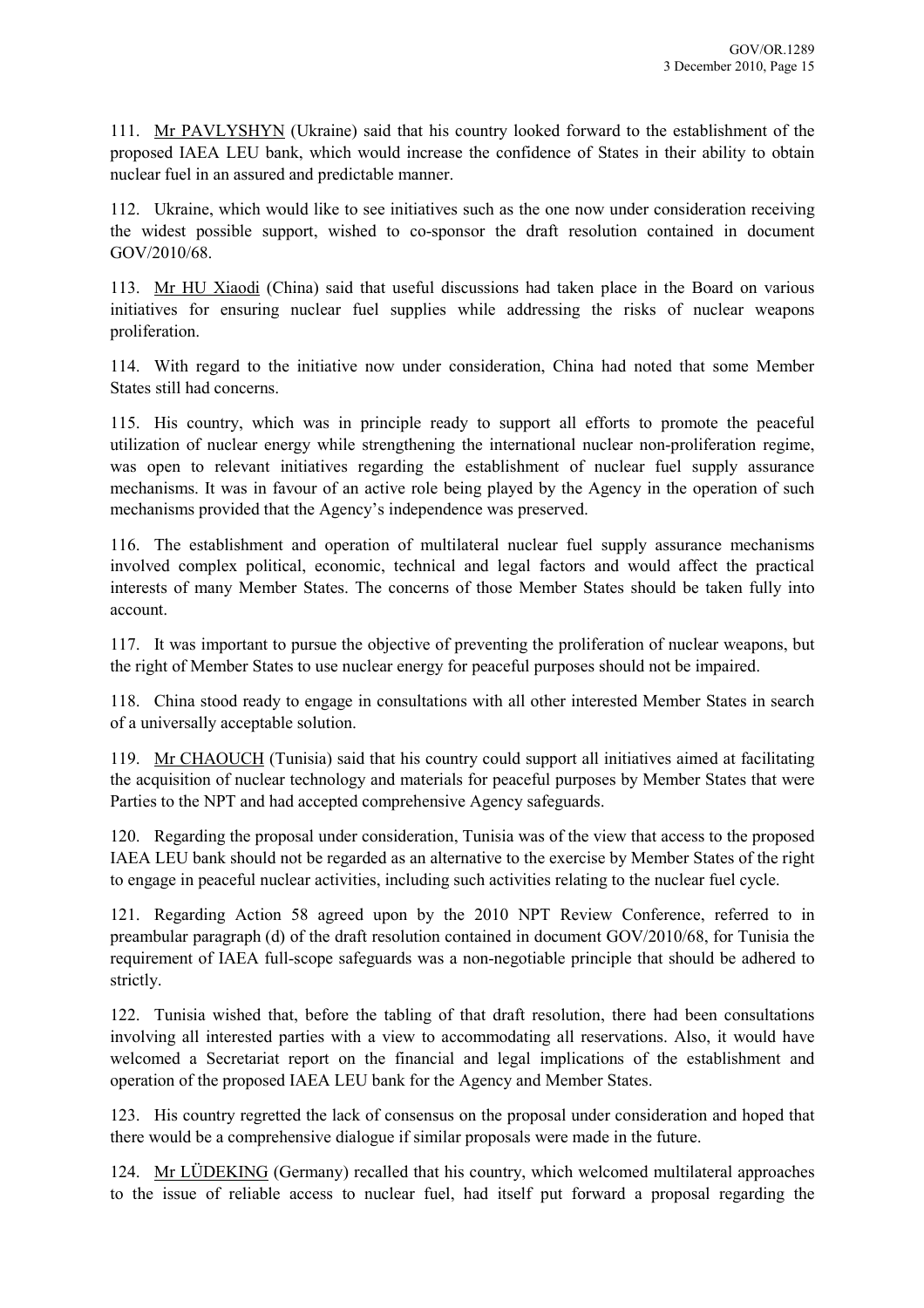establishment of a mechanism for independent access to nuclear fuel cycle services. It was convinced that such multilateral approaches could bring benefits as regards the use of nuclear energy in a safe and secure manner and the attainment of common non-proliferation goals without distorting the nuclear fuel market, which was functioning well.

125. In Germany's view, the proposed IAEA LEU bank was a true mechanism of last resort that would enable Member States to obtain assistance in exceptional circumstances of a non-technical and non-commercial nature. It would not eliminate the entrepreneurial and operating risks of nuclear power plant operators; to do so might undermine the nuclear fuel market and lead to excessive willingness on the part of market participants to take risks. That could not be the purpose of a mechanism under the auspices of the Agency.

126. His country, whose full support the Director General could count on when implementing the draft resolution contained in document GOV/2010/68, looked forward to participating in future discussions on the assurance of supply issue.

127. Mr ILLO (Niger) said that care should be taken to ensure that the proposed IAEA LEU bank, if established, never distorted the uranium market. Serious consideration should be given to its possible impact.

128. The conditions for access to the bank should be equitable, and they should be spelled out in detail by the Agency, which should ensure in each case that the problems invoked in order to justify access to the bank were truly exceptional and insurmountable.

129. Although the Agency was entitled to receive special fissionable materials, it had no authority to act as a commercial organization; to do so would divert it from its mandatory tasks.

130. At all events, Niger recommended that certain questions raised by the establishment of the IAEA LEU bank, particularly ones relating to costs and competition, be the subject of consultations with organizations such as WTO.

131. Mr LABBÉ VILLA (Chile) said that any proposal for the establishment of an LEU bank under the auspices of the Agency had to take account of certain conditions: the rights of Member States, including the right to develop a nuclear fuel fabrication capacity or expand their existing capacity, must not be affected; the criteria for access to the bank must be clear and realistic and must be applied in a non-discriminatory manner; the existence of the bank must not be allowed to interfere with the international LEU market and affect existing contractual arrangements; there must be sufficient clarity as regards the functioning of the bank, especially the decision-making process in response to States' requests for access; and the establishment and operation of the bank must not have negative implications for the Agency's Regular Budget.

132. Ms DRÁBOVÁ (Czech Republic) said that, in her country's view, all States having — or thinking of launching — nuclear power programmes needed to have assured and predictable access to nuclear fuel. Such access was particularly important for States that did not envisage establishing uranium enrichment capacities of their own.

133. Her delegation believed that the proposed IAEA LEU bank would provide such access without distorting the LEU market — that, on the contrary, it would be an effective back-up mechanism protecting against market disruptions.

134. Nuclear power plant operators and States stood to benefit from the proposed IAEA LEU bank, which should be one of a number of such international mechanisms. Access to the bank would not be contingent on renunciation by States of the right to establish a national nuclear fuel cycle or expand an existing one.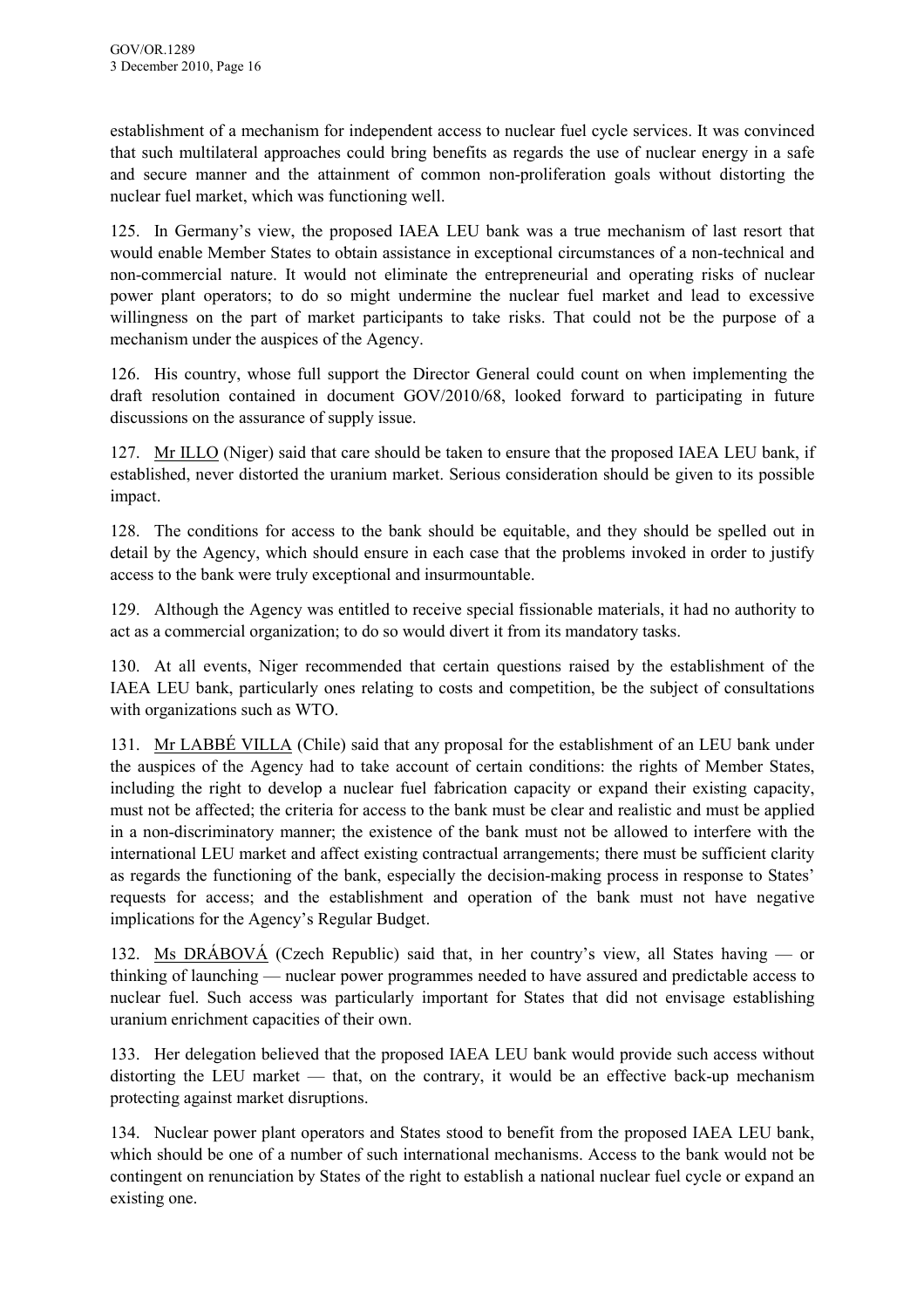135. The Statute provided the Agency with the authority to carry out the activities necessary in order to establish and operate the proposed IAEA LEU bank. It allowed the Agency to create its own stock of special fissionable materials purchased from or donated by Member States under supply arrangements approved by the Board, for supply to Member States against the payment of charges determined by the Agency.

136. Moreover, a number of Member States had already undertaken to support the proposed IAEA LEU bank's establishment, the cost of which would thus be covered from voluntary contributions.

137. In the light of those considerations, her country was among the sponsors of the draft resolution contained in document GOV/2010/68.

138. Mr ANWAR (Pakistan) said that the proposal under consideration was very important, with far-reaching legal, political, financial and technical implications that should be examined carefully.

139. His country saw definite merit in the emphasis that the joint G-77/NAM statement placed on developing a consensus on the principles and parameters of a fuel supply assurance mechanism. Also, it shared the view that the establishment and operation of the mechanism should not be exclusively donor-driven; all Member States in a position to contribute should have an opportunity to do so.

140. In addition, his country agreed that non-proliferation concerns should be addressed. At the same time, the implementation of the proposal under consideration and of similar proposals should not be allowed to restrict the right of a Member State to use nuclear technology for peaceful purposes in accordance with the Statute. That point was a particularly important one as many countries were not sure about the real purpose of such proposals.

141. The proposal under consideration and similar proposals reflected the inadequacies of the present nuclear non-proliferation regime, which was bound to be undermined by  $-$  for example  $-$ 'exceptionalism' in the form of nuclear cooperation agreements linked with promises of selective entry into exclusive export control regimes. In Pakistan's view, the nuclear non-proliferation regime would function better if it were based on principles, objectivity and equity.

142. The sponsors of the draft resolution contained in document GOV/2010/68 had spelled out NPT-linked conditions for receiving LEU from the proposed IAEA LEU bank, including the existence of a comprehensive safeguards agreement between the requesting State and the Agency. Also, they had drawn on recommendations and conclusions of the 2010 NPT Review Conference. In addition, while acknowledging the right of States to engage in peaceful nuclear activities, including fuel cycle activities, they had confined the exercise of that right to States parties to the NPT. In Pakistan's view, that was inconsistent with the Statute, which clearly accorded to all Member States the right to develop applications of, carry out research on, produce and use nuclear energy for peaceful purposes.

143. Consistent with its legal obligations and its position regarding the NPT, his country could not endorse criteria or rights that were based on the NPT or flowed from an NPT Review Conference. Consequently, it could not associate itself with some elements of the draft resolution under consideration, and his delegation would not participate in any vote held on that draft resolution.

144. However, Pakistan was prepared to participate in any nuclear fuel supply arrangement that was equitable and compatible with the Statute. It possessed technology and expertise covering the complete nuclear fuel cycle, and it stood ready to provide front-end nuclear fuel services to other Member States — under Agency safeguards of course. It was offering such services as a complement to the proposed IAEA LEU bank and similar mechanisms, and its offer was fully in line with the objective of nuclear non-proliferation.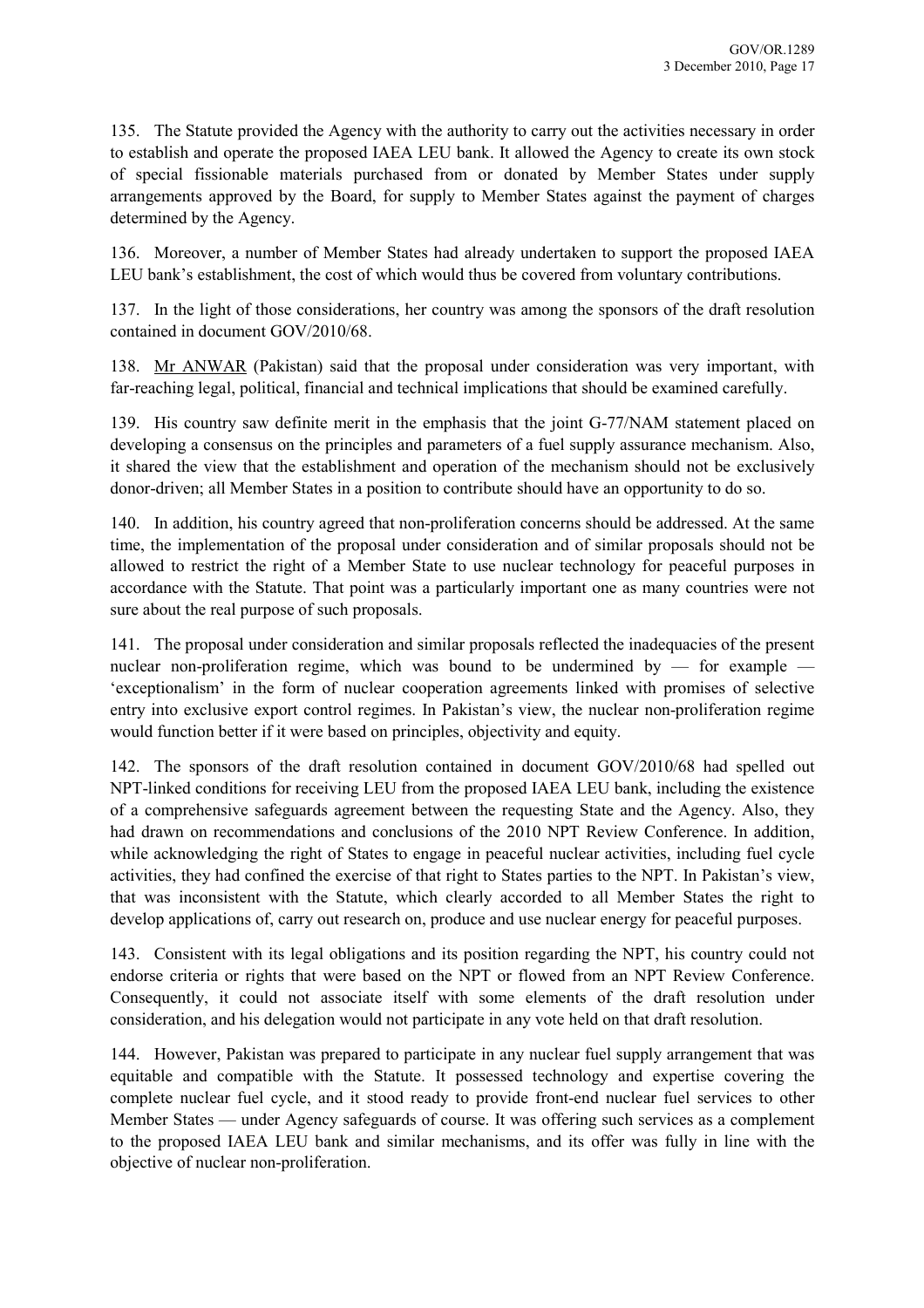145. Mr CURIA (Argentina) said that in previous discussions about nuclear fuel supply assurances his country had expressed its conceptual concerns regarding some of the ideas that had been put forward.

146. With regard to the draft resolution under consideration, Argentina was particularly concerned about operative paragraph 5, as it drew on the wording of a resolution against which it had voted and gave the impression that the establishment of the proposed IAEA LEU bank would be a step towards the establishment of a system of internationalized nuclear fuel cycles and other nuclear fuel supply mechanisms that would discourage the development of national fuel cycles and potentially restrict the access now available to the national fuel cycles already developed. The implementation of paragraph 5 as it stood could lead to the rights under Article IV of the NPT being affected in an at present unforeseeable manner.

147. Accordingly, his delegation would like paragraph 5 to be deleted or at least amended through deletion of the words after "the matter".

148. Mr MINTY (South Africa) said that, although the prevailing nuclear weapons proliferation concerns were prompting the consideration of alternative arrangements for the supply of nuclear fuel, it was important that such arrangements did not impose unwarranted restrictions on the legitimate peaceful uses of nuclear energy and on the inalienable right of Member States to develop nuclear fuel cycle capabilities consistent with their obligations under the NPT.

149. With regard to paragraph (d) on Action 58, he noted that, regrettably, the proposal of several delegations regarding the creation of an open-ended working group on the development of multilateral approaches to the nuclear fuel cycle had been rejected by a small number of delegations.

150. The many technical, legal and economic complexities associated with the proposed IAEA LEU bank had not been fully addressed. The proposal made in document GOV/2010/67 did not include provisions relating to the back end of the nuclear fuel cycle as called for by the 2010 NPT Review Conference. His delegation, and many others, believed that back-end issues should have been addressed in that proposal. Moreover, his delegation would have liked the proposal to be clearer as to the financing of the proposed IAEA LEU bank. Those were just two respects in which the proposal was deficient.

151. South Africa believed that the eligibility criteria for access to a nuclear fuel bank under the auspices of the Agency should be very clear and that all discrimination should be avoided in the bank's operations. In that regard, the proposal made in document GOV/2010/67 contradicted certain sensitive political discussions currently taking place among a number of Member States, including some of the Member States that had made that proposal.

152. The present situation seemed to be one of those rare but unfortunate occasions where the Board was being asked to accept a proposal that had been developed in haste and whose practicality was highly questionable. In his delegation's view, the proposed IAEA LEU bank could be of only symbolic value.

153. His delegation would have liked to see more time taken with a view to formulating a proposal that would command a consensus in the Board after all issues had been clarified.

154. Mr QUEISI (Jordan) said his country welcomed the proposals put forward by Member States and the Director General regarding mechanisms for assurance of nuclear fuel supply. It was appropriate to embark on a constructive dialogue on that issue as part of assistance to countries in the development of an economically feasible, secure, sustainable and effective nuclear programme. His country encouraged discussion of the proposals in a manner which would facilitate expansion of the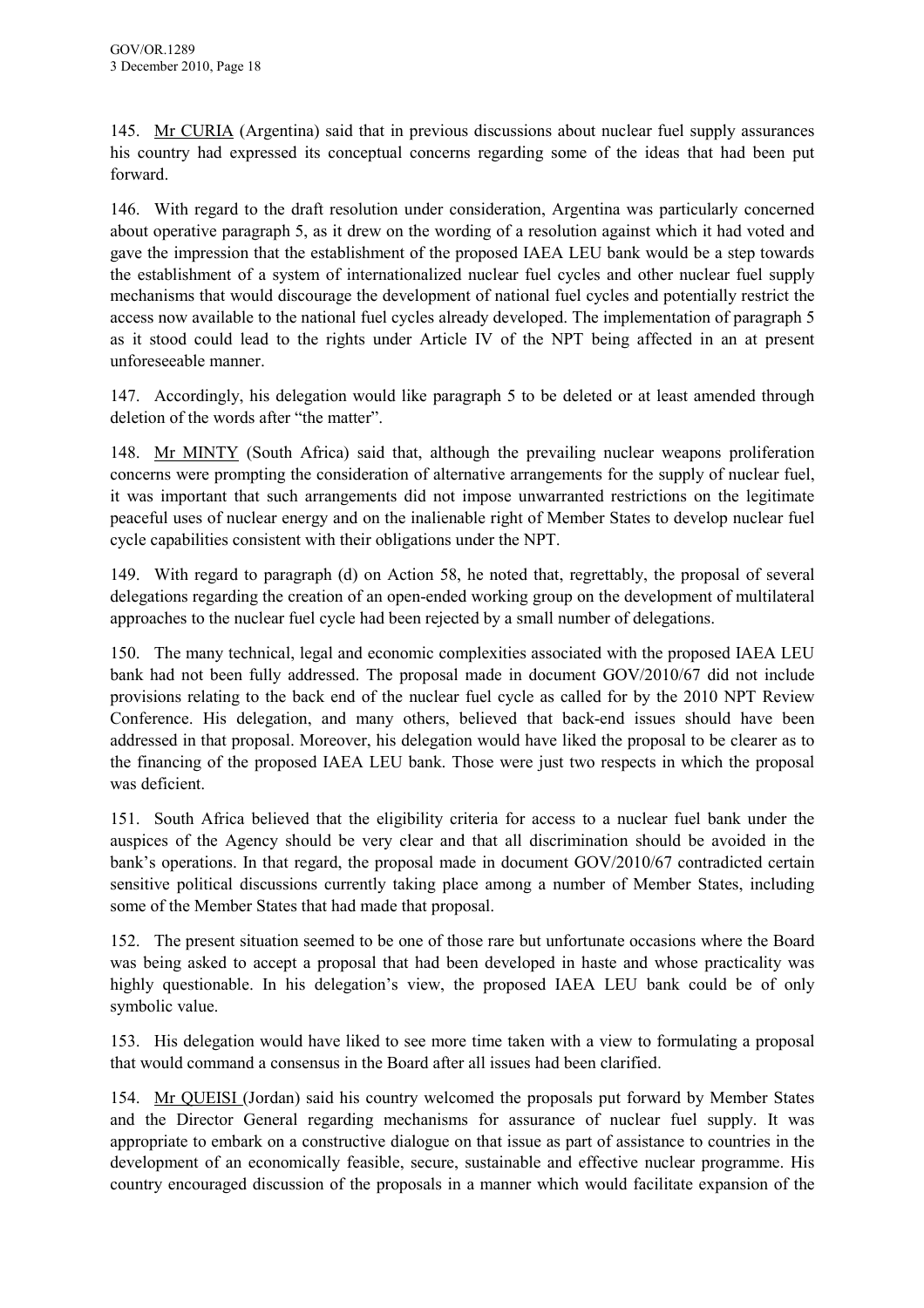available options for assured supply of fuel. Nevertheless, in-depth and comprehensive discussions were needed of the legal, political and technical implications of such proposals.

155. Assurance of supply should form part of integrated programmes to render assistance to developing countries, allowing them to establish sustainable civil nuclear programmes. Jordan had repeatedly stated its intention to expand its range of options in that respect, including the purchase of nuclear fuel services from world markets, without prejudice to its right to develop research, production and use of nuclear energy for peaceful purposes without discrimination in accordance with Article IV of the NPT. That Article also encouraged all Parties to the Treaty to facilitate and participate in the exchange of equipment, materials and scientific and technological information for the peaceful uses of nuclear energy.

156. On 4 November 2010, Jordan had hosted the first meeting of the Executive Committee of the International Framework for Nuclear Energy Cooperation, which had been held as a follow-up to the Steering Group meeting held in June in Ghana at which the following Statement of Mission had been adopted:

157. "The International Framework for Nuclear Energy Cooperation provides a forum for cooperation among participating states to explore mutually beneficial approaches to ensure the use of nuclear energy for peaceful purposes proceeds in a manner that is efficient and meets the highest standards of safety, security and non-proliferation. Participating states would not give up any rights and voluntarily engage to share the effort and gain the benefits of economical, peaceful nuclear energy."

158. Jordan had been one of the first members of that partnership and it had stressed its eagerness to participate effectively with a view to benefiting from know-how and achievements in the field of nuclear science and technology, and exchanging experience on how the basic obstacles to adopting nuclear energy could be overcome in order to develop infrastructure for all peaceful uses while ensuring non-proliferation and nuclear safety and security.

159. Ms CHIN (Singapore) said that her country understood that the aim of the proposal under discussion was to provide additional assurances of nuclear fuel supply, and while it was aware that the international fuel market had been functioning well, any nuclear power plant programme was a very long-term commitment and it was therefore important for countries which already depended on nuclear energy, or were considering adding nuclear power to their energy mix, to have assurances that nuclear fuel supplies would remain constant and predictable even under exceptional circumstances. Such a mechanism would benefit in particular those countries which did not plan to produce their own nuclear fuel or did not have the capacity to do so, inter alia owing to the high costs involved.

160. Therefore, Singapore was open to the discussion of such proposals, though it was important that they be clear, in particular with respect to the following: in providing assurances of nuclear fuel supply, there could be no denial of the right of Member States to establish or expand their own national fuel cycle production capacity if they deemed it necessary or beneficial to do so. Furthermore, the eligibility criteria must be objective and clear so that there would be no misunderstanding in the operational phase. There must also be clarity regarding any cost implications for the Agency.

161. After serious consideration of the proposal, her country could agree to the establishment of an Agency LEU bank. It understood that the group of countries putting forward the proposal had taken into consideration the concerns expressed by both developing and developed countries on several issues, including those she had outlined. Her country also understood that the LEU bank would be funded from voluntary extrabudgetary contributions. Given the benefits of the proposed LEU bank for Member States, in particular small and developing countries that were considering adding nuclear power to their energy mix, Singapore hoped that the proposal would enjoy a broad consensus, even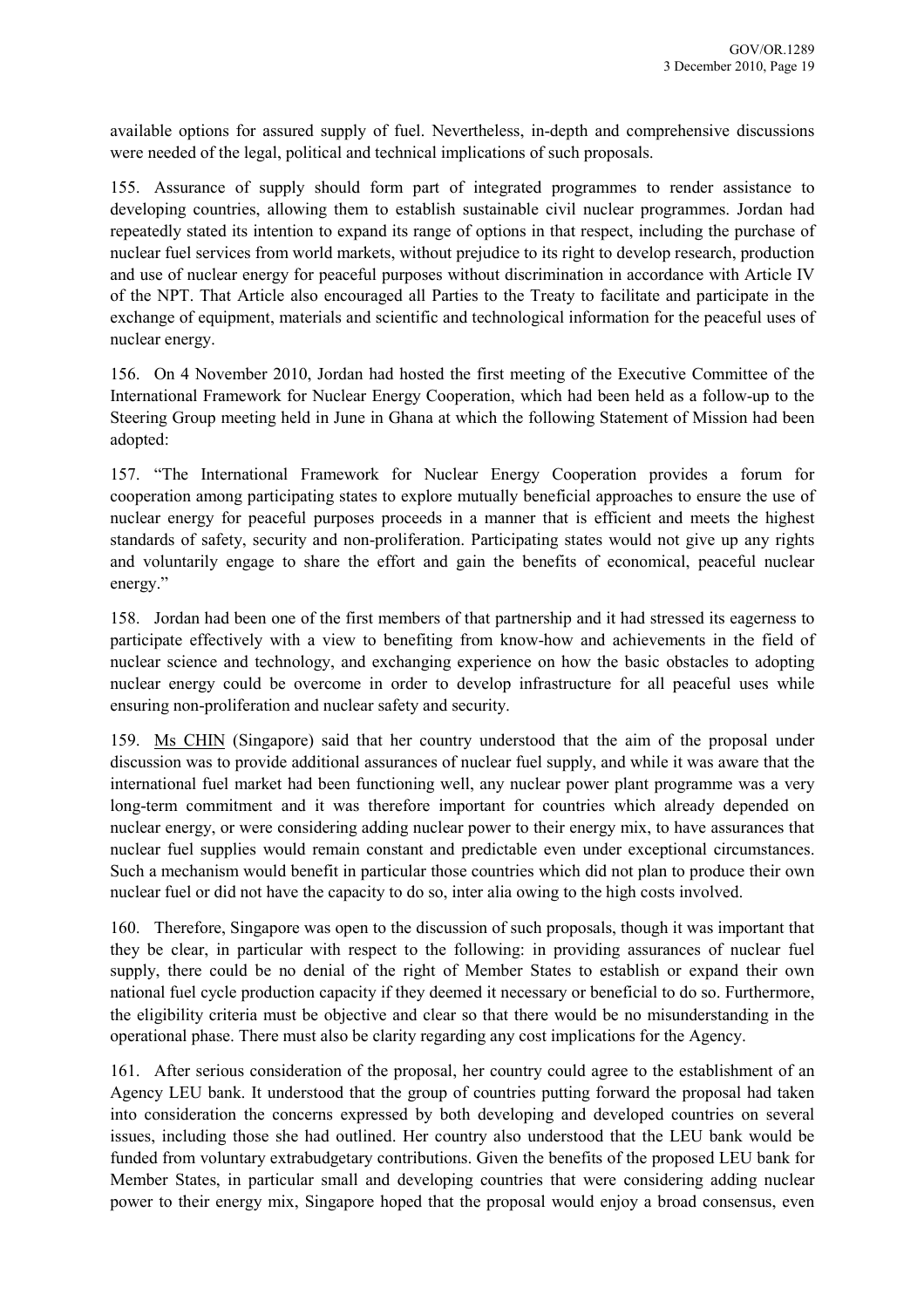though some continued to have reservations. The proponents of such proposals, and those with concerns, should continue to engage in constructive dialogue.

162. Mr GHISI (Italy) said that, during its Presidency of the G8, his country had been instrumental in the adoption of the 2009 L'Aquila Statement on Non-Proliferation which encouraged the work of the Agency on multilateral approaches to the nuclear fuel cycle, including assurances of nuclear fuel supply, as an effective means of addressing the expanded need for nuclear fuel services. In doing so, his country had been fully convinced of the benefit of multilateral assurances of nuclear fuel supply for countries wishing to promote their development through the peaceful use of nuclear energy. Italy was pleased to see that the LEU fuel reserve in Angarsk was now a reality. That achievement should be reinforced by the establishment of an Agency fuel bank.

163. Mr UZCÁTEGUI DUQUE (Bolivarian Republic of Venezuela) said that his country was of the opinion that the proposal contained in document GOV/2010/67 and the draft resolution contained in document GOV/2010/68 had not been sufficiently discussed among Member States and that there were still elements which caused major concern to a large number of them, many of which were not Board members. It was thus important to be cautious and to take account of the views of all members of the Agency. The matter should thus be dealt with by the General Conference. Furthermore, as the Group of 77 and NAM had indicated, the issue of assurance of supply should be discussed in an open-ended working group with a view to establishing a conceptual framework for any proposals submitted on that issue.

164. His country found contradictory the draft resolution's reference to the final document of the 2010 NPT Review Conference which underscored the importance of discussing the development of multilateral approaches to the nuclear fuel cycle "in a non-discriminatory and transparent manner". Taking a decision without engaging in an open-ended negotiation process reneged on the commitment made by governments during that Conference.

165. The Agency's Statute established its main objective as "to accelerate and enlarge the contribution of atomic energy to peace, health and prosperity throughout the world". No proposal should limit the sovereign right of States to pursue development policies in the nuclear field with peaceful aims, including all phases of nuclear fuel production, nor should it impose discriminatory measures on any Member State of the Agency. Thus, any eligibility criteria should not go beyond the provisions of the Statute.

166. Furthermore, before taking any decision on the establishment of an LEU bank, the budgetary implications and funding modalities should be clearly defined. Member States had still not been adequately informed on those aspects. Moreover, his country was concerned that a major portion of the proposed funding came from non-governmental sources whose own interests could influence the decision-making process, thus impacting on the independence and objectivity of the Agency.

167. For those reasons, his country was in no position to support either the proposal contained in document GOV/2010/67 or the draft resolution contained in document GOV/2010/68.

168. Mr CAZA (Canada) said that his country believed that the international commercial market for nuclear fuel supply had worked well to date and would continue to do so. Nevertheless, new mechanisms for assurance of supply could make a contribution by promoting increased confidence among those seeking to develop or expand their nuclear power capabilities.

169. Canada supported the principles previously outlined by the Agency in that regard, namely that such mechanisms must be non-discriminatory and available to all States in compliance with their safeguards obligations, that the release of material should be based on objective criteria established in advance, and that such mechanisms should not require that any recipient relinquish rights granted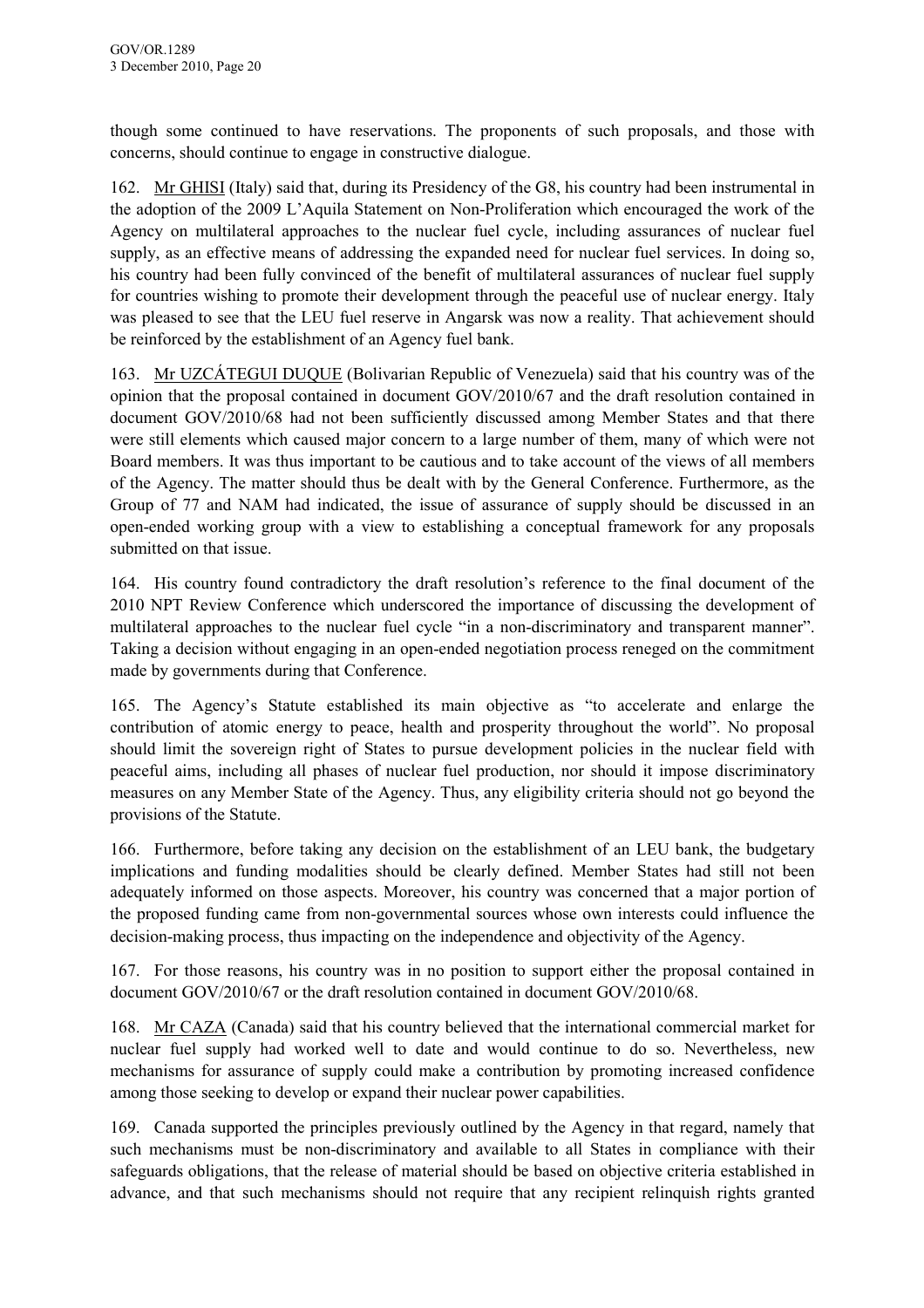under the NPT. In addition, they should not disrupt the existing commercial market and be limited in their use to exceptional circumstances. A variety of complementary proposals and concepts for fuel assurances should be considered and each proposal should be carefully scrutinized on its own merits.

170. In that context, his country welcomed the further elaboration of the Agency fuel bank initiative. The proposal addressed the key concerns regarding eligibility criteria and potential impact on the commercial market. In particular, his country noted that the establishment of the reserve of LEU and the subsequent implementation of supply agreements with Member States would be a mechanism of last resort only and any disturbance of or interference with the functioning of the existing fuel market would be avoided. Concerns regarding potential cost implications for the Agency had also largely been addressed, although his country looked forward to the future elaboration and consideration by the Board of a detailed financial and administrative plan and Host State Agreements. Canada also noted that the proposal did not impact on the existing rights of Member States. To sum up, the proposal constituted a practical step forward and his country supported its approval by the Board and urged its adoption by consensus.

171. Ms VAN DEELEN (Netherlands) said that her country had always been a strong supporter of multilateral nuclear fuel assurance mechanisms and, in particular, the proposed Agency fuel bank. It therefore warmly supported the proposal contained in document GOV/2010/67. The Netherlands was convinced that the proposal would provide Member States with a viable fuel assurance mechanism. It also believed that there had been sufficient consultations and discussions on the issue and that it was therefore time for the Board to take a favourable decision.

172. Mr STACEY MORENO (Ecuador) said that his country would always take a constructive approach to any proposal which was capable of facilitating peaceful nuclear activities, particularly in LDCs, thus upholding the inalienable right of such countries to use nuclear energy for peaceful purposes.

173. The topic under discussion, which was related to the nuclear fuel cycle, was an important one. However, his country felt that the establishment of a fuel bank, while interesting, was not a particularly urgent matter. The draft resolution did address some of the concerns that had been raised, but many elements still required clarification, such as funding and, in particular, the sustainability thereof in the long term, ensuring that no external influence was brought to bear and that access to the mechanism was assured. Thus, Ecuador hoped that, if a positive decision was taken, that would not prevent more in-depth consideration in the Board with a view to taking decisions in future in connection with the implementation of that initiative.

174. Mr PETERSEN (Norway)\* said his country was firmly convinced that the proposed fuel bank would be an important step towards the development of a new, equitable and sustainable international nuclear fuel cycle regime. The proposal fully respected the right of countries to the peaceful uses of nuclear energy and it benefited energy security without distorting the existing fuel market, also furthering the goals of non-proliferation and a world free of nuclear weapons. It also reflected the positive outcome of the 2010 NPT Review Conference. Furthermore, given the fact that many new countries were embarking on nuclear power programmes, the timing was right.

175. Norway had been a strong supporter of multilateral approaches to the nuclear fuel cycle from the start. It was one of the many donors to the Agency LEU bank and had paid the final instalment of its pledge of \$5 million in September 2010. He thanked the Secretariat for its efforts. The funding for the proposal was secured and the issue had been discussed thoroughly. Norway now looked forward to the establishment of the fuel bank under Agency auspices, as provided for in the Statute, thus furthering one of the core objectives of the organization. It urged all Board members to give the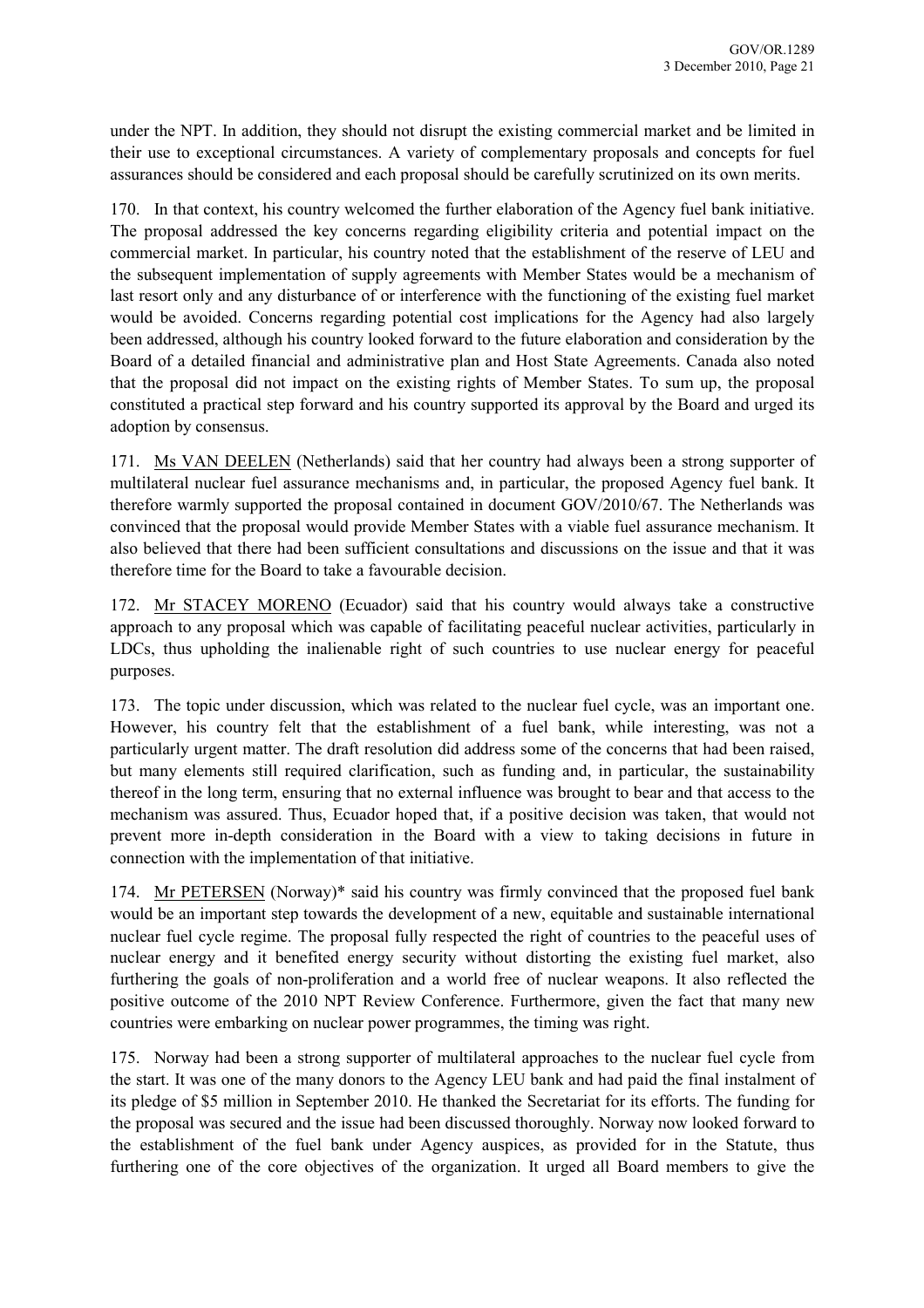proposal their full support and called upon the Secretariat, following the Board's decision, to take the necessary steps to implement that important project.

176. Ms GOICOCHEA ESTENOZ (Cuba)\* said that her country was of the opinion that the important issue currently under consideration required further elaboration and negotiation owing to its sensitivity, complexity and implications, with a view to achieving consensus in the General Conference. Unfortunately, the proposal contained in document GOV/2010/67 had only been published officially on the GovAtom website on 26 November 2010.

177. In addition to associating herself with the statements made on behalf of the Group of 77, NAM and GRULAC, she also expressed full support for the statements made by the representatives of Brazil, Argentina, South Africa and Venezuela.

178. Her country upheld its position of principle on the issue under discussion. Though it did not oppose the establishment and operation by the Agency, in conformity with its Statute, of an LEU bank, such a bank must comply with the following conditions: it must be available to all Member States without discrimination; it must have assured, predictable and unconditional funding; and it must ensure that there were firm commitments on the part of fuel manufacturers to process the LEU into fuel elements.

179. Cuba shared the view expressed by several countries regarding the many technical, economic, financial and political questions on which no satisfactory response had as yet been forthcoming from the Secretariat or the proponents of the initiative. The main proponents had, regrettably, not addressed the genuine concerns raised by a large number of countries and they had put forward the draft resolution contained in document GOV/2010/68. Paragraph 5 of that draft resolution prejudged the future adoption of a system to strengthen assurances of nuclear fuel supply, which gave cause for concern that there might not be proper consultation on and in-depth consideration of other proposed mechanisms with a view ensuring the support of Member States. The draft resolution also lacked an essential element, namely independence, which needed to be ensured in the face of the source of some of the extrabudgetary funding.

180. If the international fuel bank was truly to be the responsibility of the Agency, it should be established with the participation of all Member States. Therefore, Cuba was in support of the establishment of an open-ended working group to consider the issue. Given the significance of the issue, the General Conference would subsequently need to look into the proposals, or even the decision taken by the Board.

181. Mr KAZYKHANOV (Kazakhstan)\* said his country fully supported the draft resolution contained in document GOV/2010/68. It believed that the project was ready for implementation and had appropriate financial backing.

182. His country's position on the establishment of LEU reserves under Agency auspices was well known. It had expressed its readiness to allow its territory to be used to host the proposed fuel bank, as indicated in a statement made by the President of Kazakhstan and in the country's position paper on that issue which had been circulated in INFCIRC/782. If the draft resolution was adopted, Kazakhstan hoped that the Board would authorize the Director General to take steps to that effect. To date, it was the only Member State that had made such an offer. It possessed a developed nuclear industry, nuclear technology, highly qualified nuclear experts and corresponding infrastructure and national legislation. It stood ready to cooperate with the Secretariat in preparing a Host State Agreement and consulting on the technical details.

183. Moving forward on the issue of multilateral nuclear fuel supply assurances was a step in the right direction. The establishment of LEU reserves under Agency auspices should assist all States in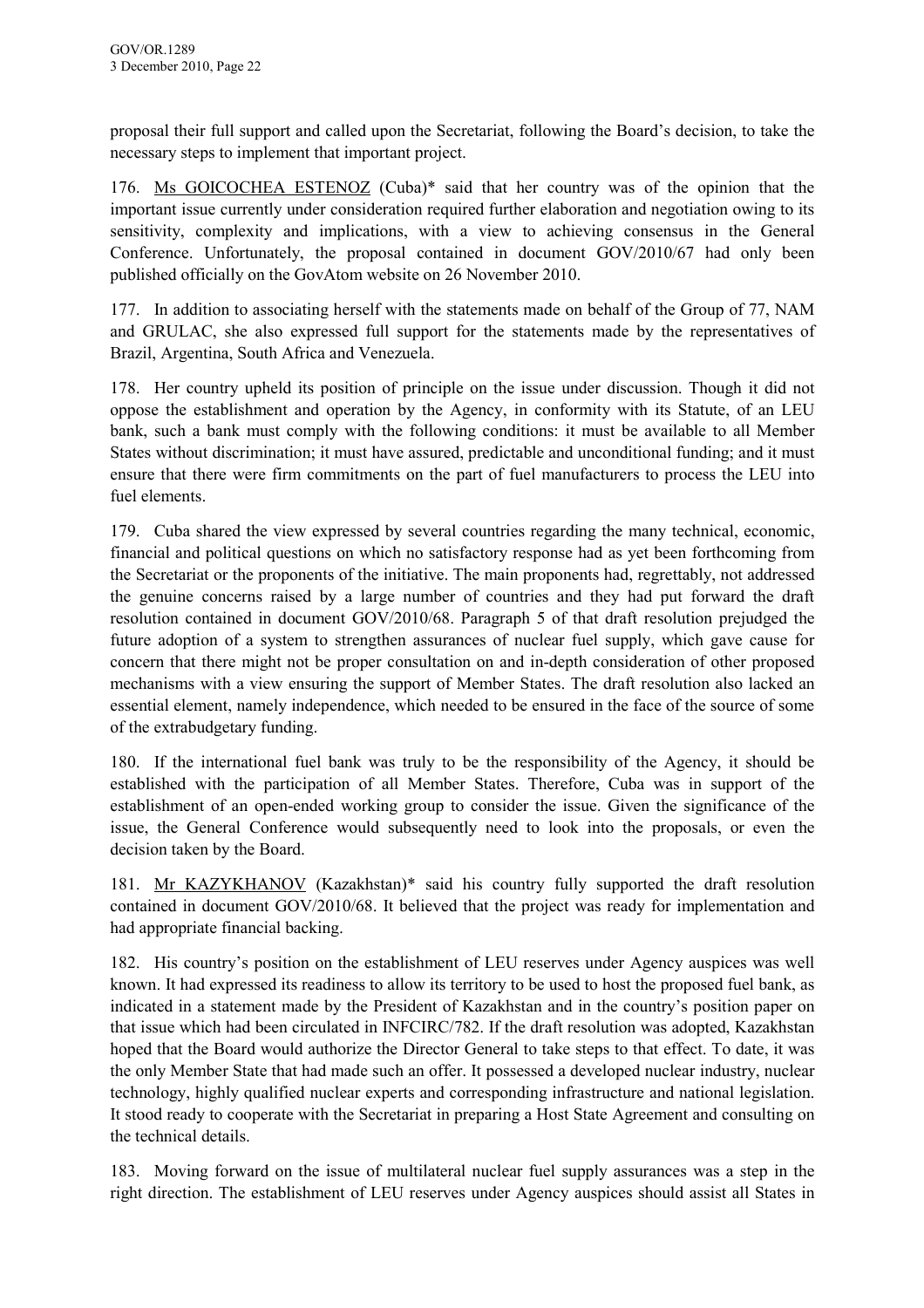gaining guaranteed access to nuclear fuel and would not infringe their sovereign right to develop peaceful national nuclear energy programmes.

184. Mr OTHMAN (Syrian Arab Republic)\* thanked all States that had contributed to the proposal contained in document GOV/2010/67 which, unfortunately, lacked many technical, financial and legal details and was thus not ripe for discussion and implementation. Any proposal in that regard should be in conformity with the Agency's Statute and the sovereign right of States to develop their nuclear programmes, including the nuclear fuel cycle, as guaranteed by all relevant international instruments. It should also not reduce international cooperation on the peaceful uses of nuclear energy.

185. The proposal currently under consideration came less than one year after the adoption of the Russian initiative on the establishment of an LEU reserve. Sufficient time should be allowed for comprehensive consideration of the proposal in the light of experience with the implementation of the Russian initiative. As yet, no request had been submitted to the Board for fuel supplies. There was thus no need for haste. Many features of the proposal needed further discussion, in particular funding and the management of the proposed fuel bank. In addition, the eligibility criteria needed to be standardized and harmonized with those for the Russian initiative, and with the eligibility criteria for technical cooperation and the guiding principles for technical assistance set forth in INFCIRC/267. Imposing conditions which were legally and technically unwarranted hampered international cooperation, which should be promoted and encouraged by the Agency in accordance with its Statute.

186. Finally, the Board was indeed responsible for the discharge of the Agency's functions, but it was nevertheless accountable to the General Conference. The adoption of any decision to establish an LEU bank should have the approval of the General Conference and all the Agency's Member States, not just members of the Board.

187. Mr SOLTANIEH (Islamic Republic of Iran)\* said that the issue under consideration was a complex one with technical, legal, commercial, economic, political and strategic implications. Over the preceding three decades, assurance of supply had been frequently discussed without arriving at any tangible result. There had been some progress recently, but more time was needed since many Member States remained sceptical and there was still a lack of trust. The Agency's Committee on Assurances of Supply had failed to produce the international legally binding instrument it had been mandated to prepare even after seven years of negotiation. He himself had witnessed the reluctance of the industrial countries to cooperate and accommodate the concerns of developing countries, a situation he was again witnessing today.

188. There was concern over hidden and transparent attempts to deprive other countries of nuclear fuel production capabilities and related technology. It was being argued that, apart from a few countries, including the nuclear-weapon States and those which had rejected the NPT, States must accept a denial of their inalienable rights. The main concern of developing countries was that the developed countries were seeking to create a monopoly on strategic and critical technology and a state of nuclear apartheid.

189. Articles II and III of the Agency's Statute and Article IV of the NPT guaranteed the inalienable right of States to develop research, production and use of nuclear energy for peaceful uses, and parties with the capabilities to provide assistance and transfer technology either directly or through the Agency undertook to do so. That clearly included the right to have national policies and facilities for the production of fuel for domestic nuclear power plants and research reactors. Member States had the right to choose their nuclear fuel supply options without discrimination or restrictions. The Final Document of the 2010 NPT Review Conference had confirmed that all States' choices and decisions in the field of peaceful uses of nuclear energy should be respected without jeopardizing their fuel cycle policies.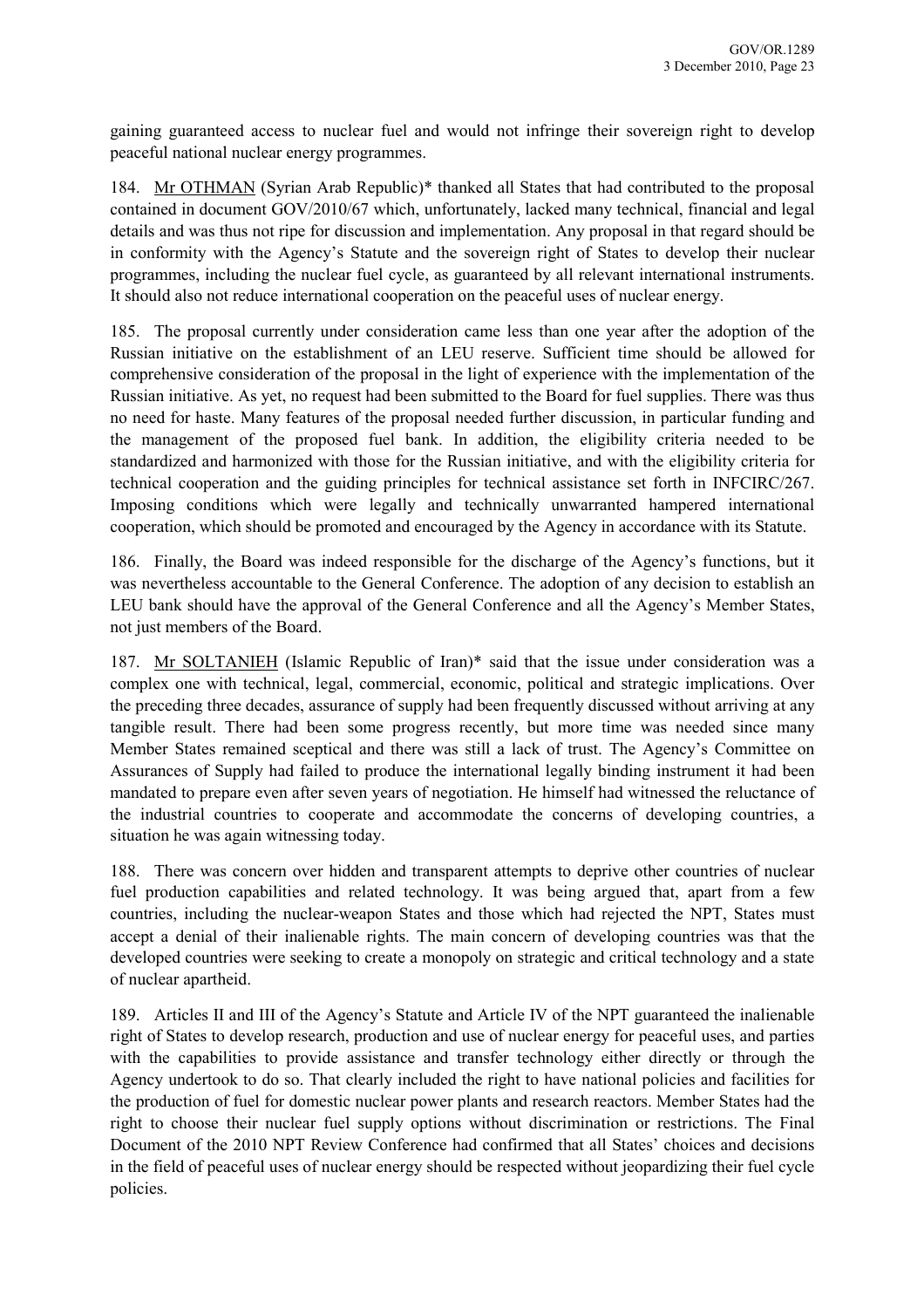190. Iran rejected any attempt to discourage certain peaceful nuclear activities on the grounds of their alleged sensitivity. It therefore rejected any restriction on access to nuclear fuel or on the inalienable right of States to develop all aspects of nuclear science and technology, including the nuclear fuel cycle, for peaceful purposes.

191. The recent problems with the supply of fuel requested for the Tehran research reactor, which produced radioisotopes for humanitarian, medical purposes, and the inability of the Agency to take a decision on the conclusion of a supply agreement confirmed his assertion that there was no legally binding assurance of fuel supply and no genuine political determination on the part of potential suppliers to provide one.

192. Any consideration of the issue of nuclear fuel supply assurances must be based on a coherent and comprehensive conceptual framework that adequately addressed the views and concerns of all Member States and that was subject to the provisions of the Statute. Furthermore, any decision on proposals for assurances of supply, and specifically on the establishment of an Agency fuel bank, which had an undeniable impact on all Member States, must be negotiated and decided on by the General Conference by consensus.

193. Member States could not accept a situation where any organization or entity outside the Agency, such as the Nuclear Threat Initiative, might launch initiatives, donating money for the Agency to establish such mechanisms. Money and donations should not be a deciding factor for such an important issue in an autonomous organization. If Member States reached a decision on any initiative, they themselves should provide the funding through the Regular Budget or voluntary contributions. Financial or political expectations were naturally attached to any donation from NGOs or private institutions. The Agency did not need charity. As a matter of principle, donors from Member States should not create leverage, which ran counter to the principles enshrined in the Statute under which all Member States decided on an equal footing what was best for all.

194. The proposal under consideration included conditions that polarized Member States and imposed discrimination which contravened both the letter and spirit of the Statute. It was interesting that industrial countries that were active in the field of nuclear energy, the nuclear fuel cycle and nuclear weapons were taking the lead in worrying about possible interruptions in fuel supplies to developing countries when those very countries had questioned the utility of the proposal and had raised concerns about the lack of open-ended negotiation. It was ridiculous that the proponents of the proposal should be providing assurances that it would not distort the uranium market, since they themselves ran that market. The only conclusion that could be drawn was that the underlying intention of the proposal was further nuclear monopoly and nuclear apartheid under the umbrella of the Agency. All Member States should have equal opportunity to benefit from a mechanism like an Agency fuel bank. The proposal was not a solution for existing fuel supply constraints but a new problem, creating obstacles and political tensions among Member States. Thus, it was not acceptable.

195. Finally, he noted that, since voting sheets were already being distributed by the Secretariat, even though discussions were still in progress, it appeared that it was irrelevant what Member States had to say on the subject as the decision was already taken.

196. Mr DAVIES (United States of America) said that the sponsors of the LEU bank proposal had reached many mutual understandings about its aim, scope, and implementation, but that his comments reflected the understanding and policy only of his own Government.

197. The sponsors agreed on the principle that the LEU bank should operate within the constraints of extrabudgetary resources made available to the Agency on a voluntary basis. It would rely on the Director General and the Secretariat to enter into host country arrangements that imposed no insupportable obligations on the Agency and, drawing on expert advice from outside, to acquire LEU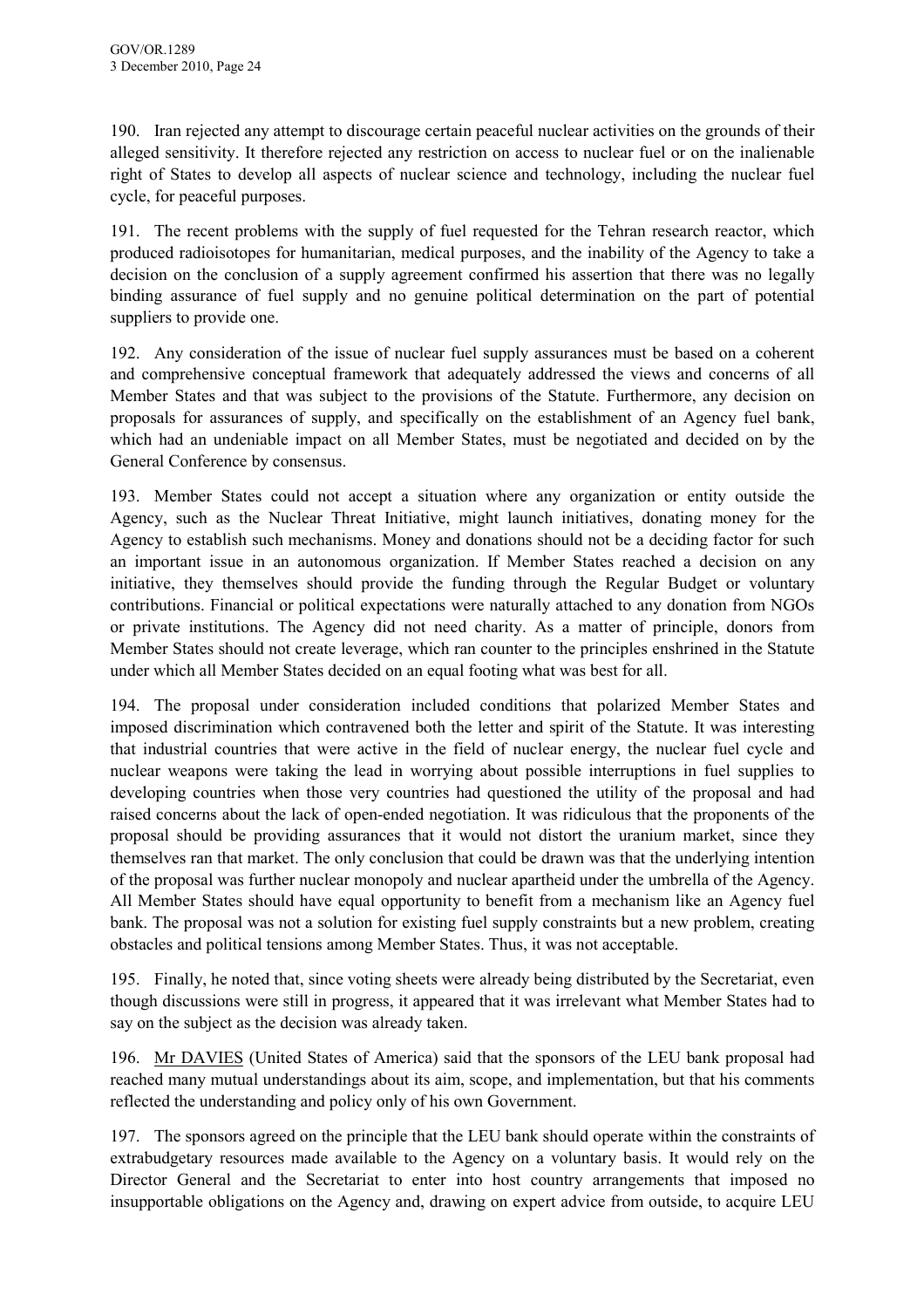for the bank in measured procurements that neither affected the market for that commodity nor burdened the Agency with insupportable costs for management of the material.

198. Concerning fuel fabrication, the proposal aimed to reinforce confidence in the availability of LEU; the manufacture of fuel assemblies for any specific reactor was a commercial and technical undertaking of a different character. Any State with a power plant operating on its territory would have, or the plant operator would have, market arrangements for fabrication, often involving States other than the source country of the LEU used.

199. It was not plausible to demand a commitment from companies that fabrication services would be provided in any contingency, and it was doubtful that Member States that were hosts to fuel fabrication companies could legally impose that obligation on their nationals. One State sponsoring the proposal had separately commissioned a survey of the fuel fabrication industry and would share with Member States the findings of that study concerning the capacities and, indeed, redundancies among competent firms to provide fabrication services specific to the various designs of nuclear power plants in operation.

200. The Model Supply Agreement between the Agency and a State purchasing LEU from the bank was provided in document GOV/2010/67, Attachment 1. The principles and basic criteria the Agency should require in any host State arrangement were also set out in document GOV/2010/67. For efficient implementation, the Director General needed the latitude to develop one or more Host State Agreements that would reflect a variety of services hosts might contribute voluntarily to the Agency. Each such agreement would be subject to consideration and approval by the Board of Governors.

201. Any State purchasing LEU from the bank would be responsible, in conjunction with the plant operator, for arranging for transport of the LEU from the bank to a fabricator and to the end-use power plant, just as it would for any contracted supply of LEU the inhibition of which would have triggered resort to the IAEA bank. As set forth in document GOV/2010/67 and its Attachment 1, the purchasing State bore liability from the moment it assumed title to the material.

202. National consent rights regarding re-export or re-processing that attached to LEU acquired for the IAEA bank as a result of the material's sourcing or location of enrichment would apply after the transfer of the material to a purchasing State. Suppliers were not in a position to separately guarantee provision of separate commercial shipping services.

203. With reference to calls for unanimous adoption — of principles or of a conceptual framework — by the General Conference or by "all governing bodies" of the Agency, the United States recalled that the proposal under consideration would authorize an Agency project as defined in Article XI of the Statute. That provision established the responsibility of the Board of Governors to approve projects. His country and the other co-sponsors therefore asked that the Board exercise that authority by adopting the resolution contained in document GOV/2010/68.

204. If the current voluntary, cost-neutral proposal were adopted by vote or by consensus, the Board and the Agency would still have work ahead of them. The United States would diligently and with good will work through with the Agency all the questions which had been discussed, with transparency, mutual respect and preserving the rights of all Member States.

205. Mr SOLTANIEH (Islamic Republic of Iran)\* said that the clarification by the United States that fuel fabrication would be up to the companies and not be guaranteed had only heightened his country's concern and raised the question of what a potential recipient of LEU from the Agency's bank should do with the material. A scheme which did not include fuel fabrication was flawed from a technical, not political, standpoint and would undermine the Agency's credibility.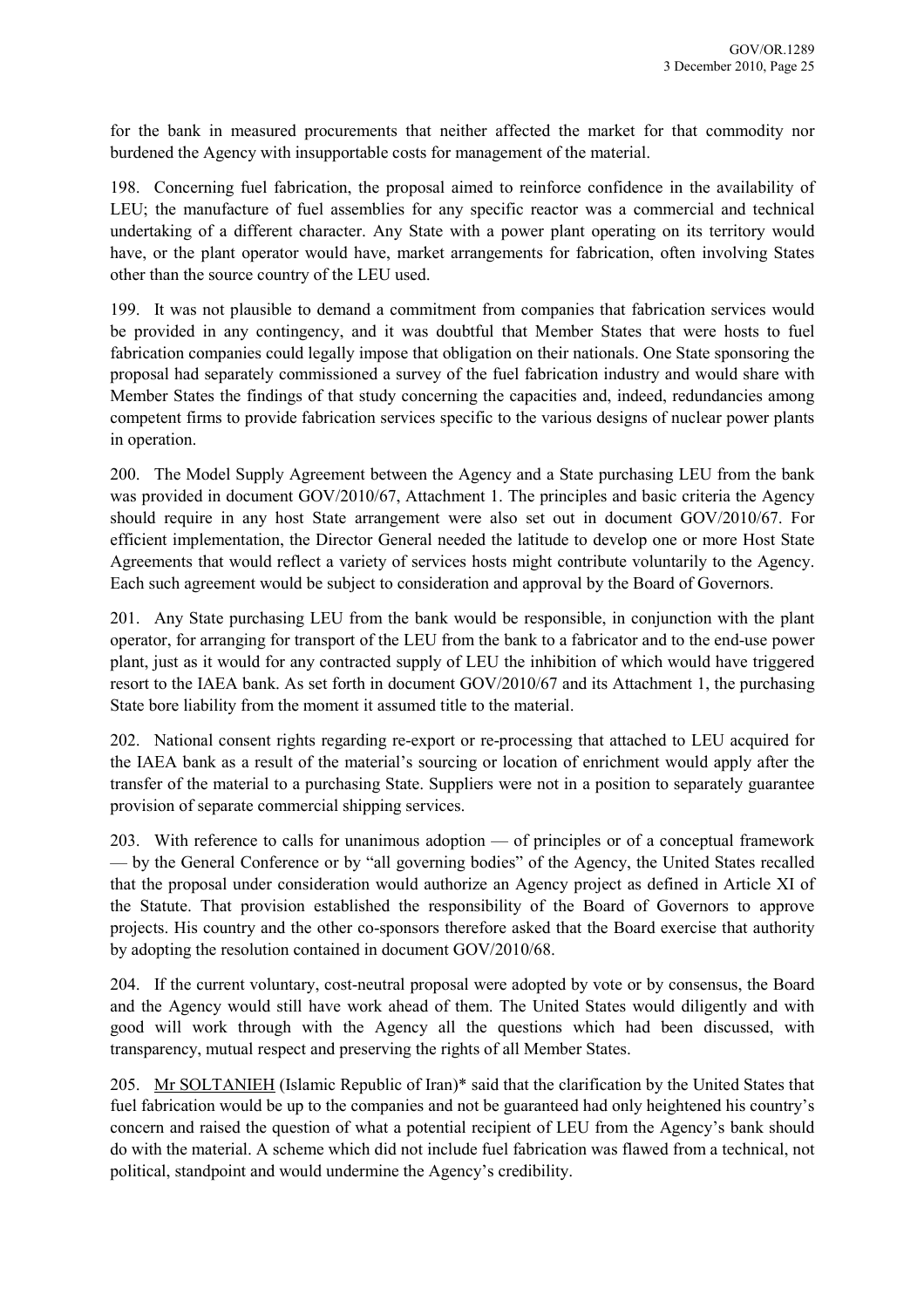206. Mr DAVIES (United States of America) responded by saying it was his understanding as a nonspecialist that fuel supply and fuel fabrication for reactors was very often handled by separate companies operating in separate countries, and it was an oversimplification to describe the proposal as technically flawed simply because it did not include provision for fuel fabrication.

207. The CHAIRMAN invited the Board to proceed to take a decision on whether to adopt the draft resolution contained in document GOV/2010/68.

208. At the request of Mr Uzcátegui Duque (Bolivarian Republic of Venezuela), a roll-call vote was taken.

209. Australia, having been drawn by lot by the Chairman, was called upon to vote first.

210. The result of the vote was as follows:

In favour: Australia, Azerbaijan, Belgium, Cameroon, Canada, Chile, China, Czech Republic, Denmark, France, Germany, India, Italy, Japan, Jordan, Kenya, Republic of Korea, Mongolia, Netherlands, Niger, Peru, Portugal, Russian Federation, Singapore, Ukraine, United Arab Emirates, United Kingdom, United States of America.

Against: None.

Abstaining: Argentina, Brazil, Ecuador, South Africa, Tunisia, Venezuela.

211. There were 28 votes in favour and none against, with 6 abstentions. The resolution was adopted.

212. Mr CURIA (Argentina), explaining his vote, said he had abstained because his country was of the view that the uranium bank should be a supplement to existing practices in the nuclear fuel market, not an alternative to them, and that its implementation should in no way impinge on the inalienable right of States party to the NPT to develop nuclear energy as provided for by Article IV of the Treaty.

213. Argentina would have preferred to see paragraph 5 of the resolution deleted or amended. That paragraph should not be understood in any way as an endorsement or advance approval of any initiative on assurance of nuclear fuel supply which might emerge in the future, and any such initiative must be evaluated by the Board of Governors based on its own merits.

214. Mr KHULLAR (India), explaining his vote in support of the resolution, said that as a country with well-established capabilities over the entire fuel cycle and a sizeable pool of highly qualified and trained manpower, India was prepared to supplement international efforts for sustainable growth of nuclear energy while addressing proliferation concerns and would like to participate as a supplier State in such initiatives. His country believed the potential existed to use thorium-based fuels in light water reactors to provide proliferation resistance and higher energy output.

215. India believed that fuel bank arrangements should be available to all Agency Member States requiring them and should not affect the right of any Member State to carry out research and development on nuclear fuel cycles. Neither should artificial restrictions be imposed on supplier States in a position to support such fuel supply arrangements.

216. Not being party to the NPT, India was not bound by the decisions of the NPT Review Conference. Nothing in the resolution just adopted by the Board could derogate from the rights of Member States set forth in the Agency's Statute. In his country's view, implementation of the resolution, including the role played by the Director General, should be strictly circumscribed by the Agency's Statute and Member States' respective safeguards agreements with the Agency.

217. Mr ENKHSAIKHAN (Mongolia), explaining his vote in support of the resolution, recalled that the issue had been discussed in the Board and outside it for some years already; that in 2007 the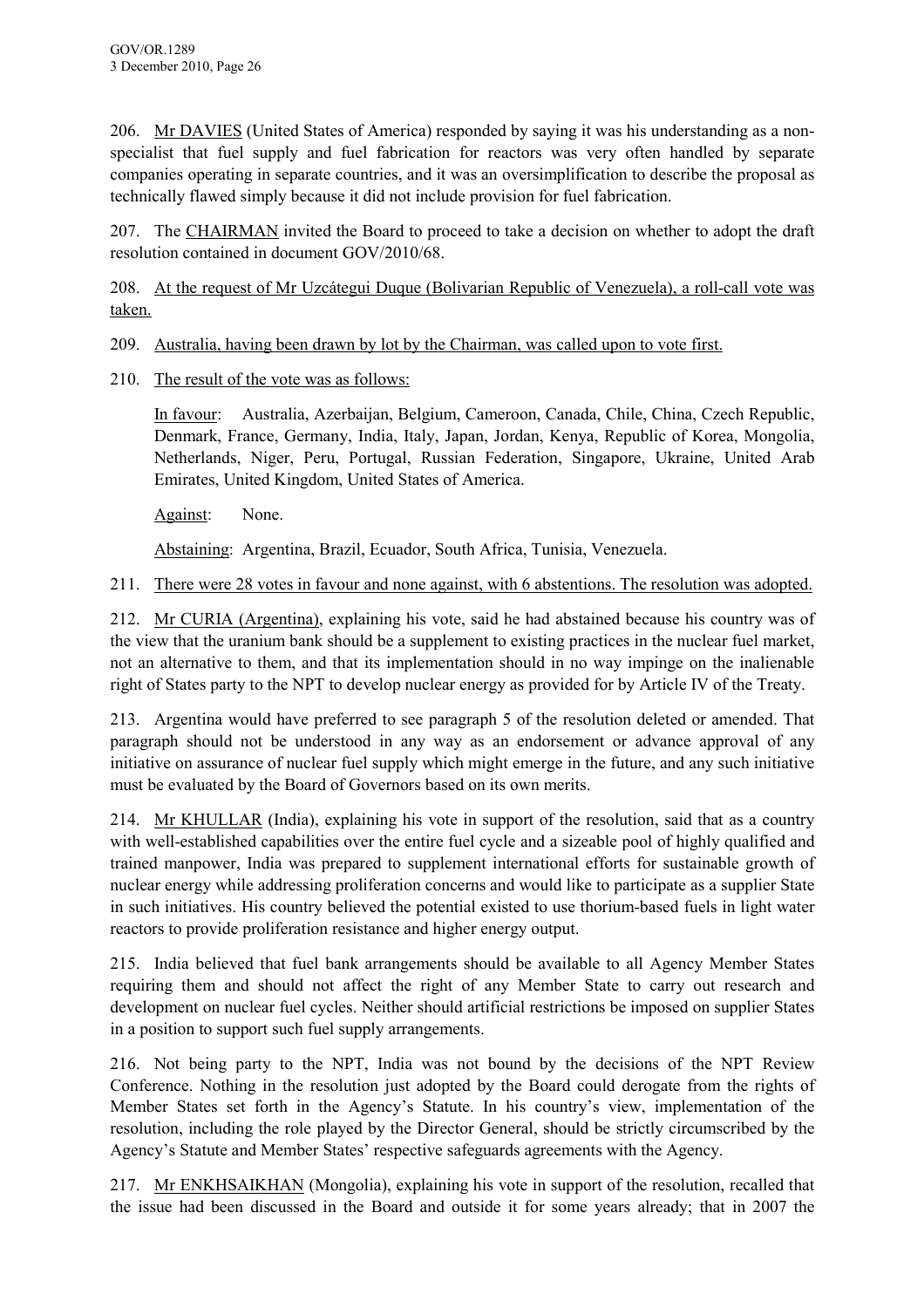Director General had reported on a possible new framework for the utilization of nuclear energy; that in 2009 he had reported on a proposal for the establishment of an Agency LEU bank; and that the previous year the Board had adopted a resolution to establish an LEU reserve in Angarsk, Russia. The Board's current consideration of the proposal on assurance of supply and the Board's decision were thus a logical continuation of that process.

218. The essence of the proposal was to establish an Agency LEU bank for possible use by Member States as an assurance of nuclear fuel supply for their nuclear facilities. It was one of several proposals that had been made on various aspects of assured nuclear fuel supply in line with Article IV of the NPT and Article IX of the Agency's Statute.

219. After careful examination, Mongolia had determined the four eligibility criteria in paragraph 19 of document GOV/2010/67 to be clear and fair and agreed with the seven actions recommended in paragraph 22. The proposal ensured the right of States to receive LEU from a guaranteed supply mechanism and did not require giving up the option to establish or further develop a national fuel cycle. The proposal was also plainly not linked to any conditions except the clearly defined eligibility criteria, nor did it affect in any way potential future international assurance supply mechanisms.

220. Mr QUEISI (Jordan), explaining his vote in favour of the proposal, said that the vote and discussion on the subject of assurance of nuclear fuel supply was in keeping with the general trend in the area of nuclear fuel supply and promotion of the peaceful uses of nuclear power. Jordan had supported the resolution without any prejudice to the right of any country to develop nuclear fuel cycles in accordance with Article IV of the NPT.

### **8. Any other business**

221. Mr DAVIES (United States of America), speaking on behalf of the North America Group, expressed thanks to some senior officials who would soon be leaving the Agency for their dedicated service and contributions to the Agency.

222. Ms Ana Maria Cetto had headed the Agency's Department of Technical Cooperation with great dedication since 2003. The Member States in North America recognized the importance of technical cooperation in the work of the Agency and had been long-standing leaders in support of technical cooperation and the strengthening of its activities.

223. Mr Yuri Sokolov had been a sure and expert hand at the helm of the Department of Nuclear Energy since 2003, and the Group was grateful for his leadership in furthering the safe and efficient use of nuclear power worldwide and in establishing programmes to provide Agency guidance to States newly interested in nuclear power so that they could expand power generation in a responsible manner.

224. Mr Werner Burkart had brought enthusiasm, innovation, and commitment to his role as Head of the Department of Nuclear Sciences and Applications since 2000, promoting the effective use of nuclear technologies and techniques in development and environmental applications, an area of growing international focus and action.

225. The North America Group also thanked Mr Johan Rautenbach for his service as Director of the Office of Legal Affairs in facilitating the work of the Agency across its diverse mandates, and Ms Eliana Amaral for her service as Director of the Division of Radiation, Transport, and Waste Safety in promoting the Agency's critical nuclear safety mission.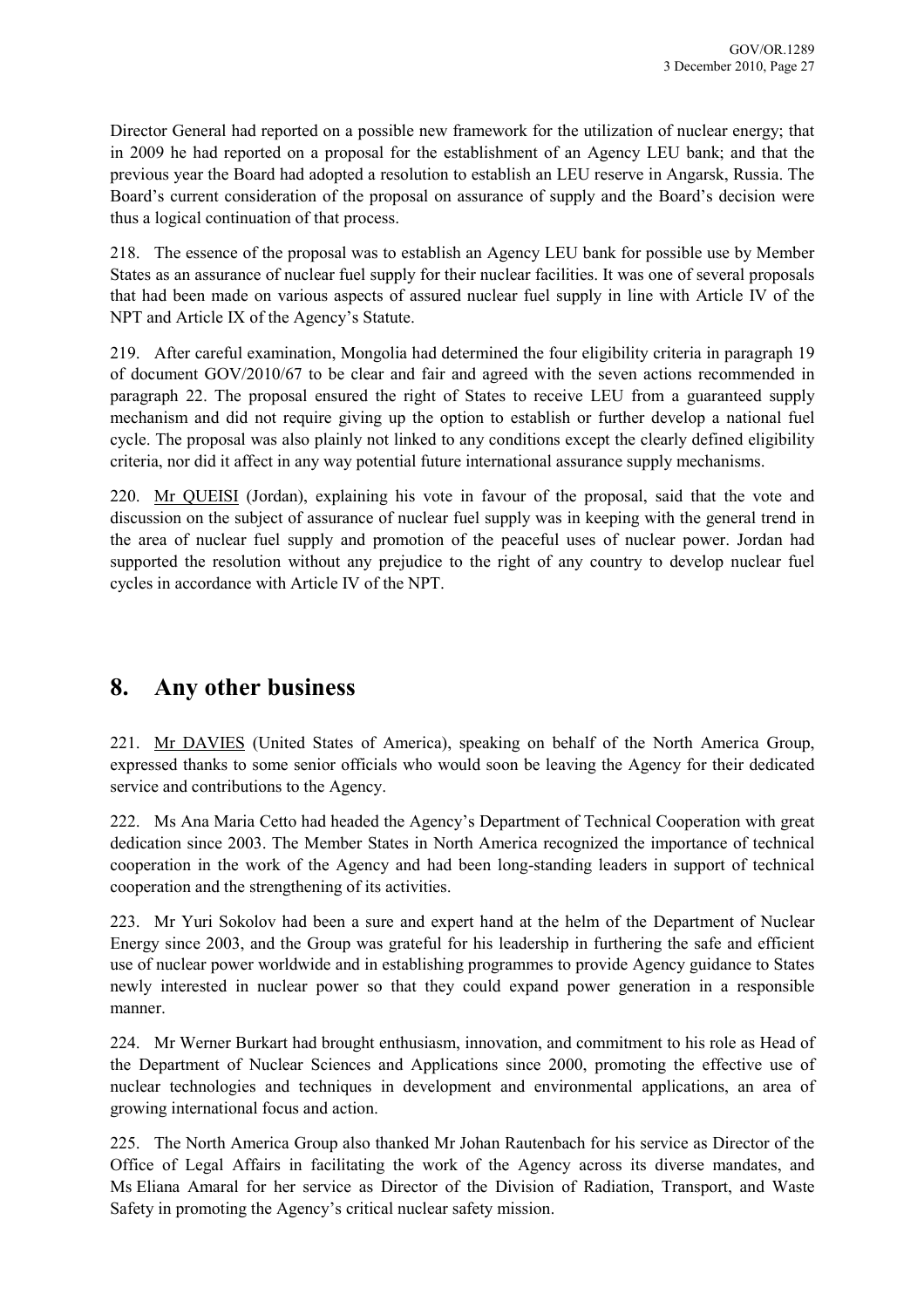<span id="page-32-0"></span>226. The Group extended a warm welcome to the incoming Deputy Directors General, Kwaku Aning, Alexander Bychkov, and Daud Mohamad, and to the incoming Directors of the Office of Legal Affairs, Peri Lynne Johnson, and of the Division of Radiation, Transport, and Waste Safety, Pil-Soo Hahn. The Group looked forward to working with all of them to advance the Agency's important work promoting the contributions of atomic energy to peace, health, and prosperity throughout the world.

227. Mr RECKER (Belgium), speaking on behalf of the European Union, paid tribute to senior officials who were leaving the Agency. He thanked Mr Burkart for his excellent work, openness and personal commitment to the work of the Department of Nuclear Sciences and Applications; Mr Sokolov for the professionalism and expertise with which he had led the Department of Nuclear Energy in challenging times; Ms Cetto for her long-standing efforts and personal contribution to promoting and enhancing the technical cooperation Programme, and Mr Rautenbach for his expertise and dedication as Director of the Office of Legal Affairs. The European Union wished them all the best in their future endeavours.

228. The European Union thanked Mr Kwaku Aning for his outstanding work as Secretary of the Policy-Making Organs. Mr Aning had served as a wise advisor to the Chairman of the Board and the President of the General Conference and had attended closely to Member States' concerns. His integrity and impeccable professional work would stand him in good stead in his new role as Deputy Director General and Head of the Department of Technical Cooperation, where many challenges lay ahead, and the European Union assured him of its full support. He congratulated Mr Vilmos Cserveny as the new Secretary of the Policy-Making Organs and assured him likewise of the European Union's full support.

229. Mr SOLTANIEH (Islamic Republic of Iran)\*, speaking on behalf of the Vienna Chapter of NAM, said that the group remained concerned by recurring leaks of safeguards confidential information, including the possibility of leaks by staff leaving the Agency, which in the absence of adequate corrective measures called into question the credibility of the Agency's regime for ensuring the protection of safeguards confidential information.

230. The group recalled the Director General's opening statement to the September 2010 session of the Board<sup>2</sup>, in which he had rightly pointed out that those issues were very complicated and required time for in-depth consideration. During that session of the Board, NAM had requested<sup>3</sup> that the Director General present a comprehensive progress report to the Board at its current, December, session that would fully address the group's concerns regarding the protection of safeguards confidential information by the Agency. In that regard, NAM noted with appreciation the Secretariat's circulation of document 2010/Note 47 providing more specific information on the use of cost-free experts in 2009. NAM also welcomed the Director General's intention to present a progress report on the Agency's information security regime in time for the current session of the Board. However, given that the Secretariat had circulated document 2010/Note 60 on information security at the Agency only the previous week, NAM requested the inclusion of an agenda item to discuss the matter at the Board meetings in March 2011, when the issue of cost-free experts could also be discussed.

231. Mr AL HINAI (Oman)\*, speaking on behalf of the Arab Group, recalled that in September 2009 the General Conference had adopted resolution GC(53)/RES/17, entitled "Israeli nuclear capabilities", calling on Israel to join the NPT and place all its nuclear facilities under Agency comprehensive

 $\overline{\phantom{a}}$  , which is a set of the set of the set of the set of the set of the set of the set of the set of the set of the set of the set of the set of the set of the set of the set of the set of the set of the set of th  $2^2$  See GOV/OR.1276, para. 38.

<sup>3</sup> See GOV/OR.1283, para. 166.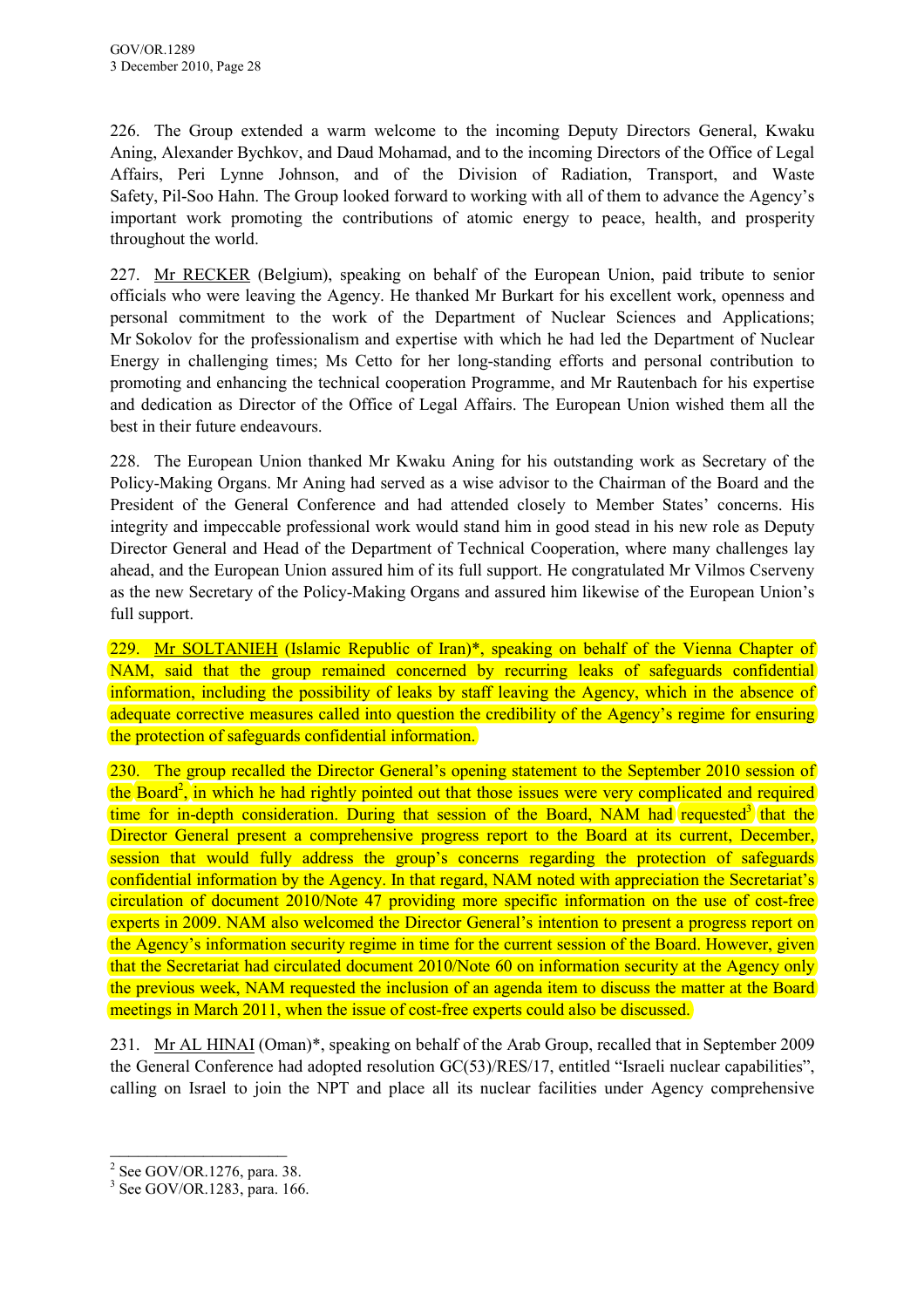safeguards. The General Conference had also expressed deep concern over the nature of Israeli nuclear capabilities outside the non-proliferation regime.

232. The May 2010 NPT Review Conference in its Final Document had reaffirmed the importance of Israel's joining the NPT and placing all its nuclear facilities under Agency comprehensive safeguards. The Review Conference had called for the convening of an international conference to consider establishing a nuclear-weapon-free zone in the Middle East and had authorized the Agency to develop the terms of reference for such a conference.

233. Although the 54th regular session of the General Conference had not taken a decision on that issue, a discussion had been held that had reflected the concern of a large number of Member States regarding the threat posed by Israeli nuclear capabilities to peace, security and stability in the Middle East and the world.

234. All the Arab States had joined the NPT and had declared themselves ready to take practical measures toward creating a nuclear-weapon-free zone in the Middle East. In the meantime, Israel, for its part, continued to defy the international community by refusing to join the NPT and place all its nuclear facilities under Agency comprehensive safeguards despite the various international initiatives in that regard aiming to create a nuclear-weapon-free zone in the Middle East. Israel had on many occasions made public declarations in that regard, and the concern over Israel's nuclear capabilities was aggravated by the aggressive policies pursued by Israel vis-à-vis neighbouring Arab States that threatened peace and security in the region.

235. The Arab Group was deeply disconcerted by the fact that nuclear powers made pronouncements in support of the universal character of the NPT but seemed to turn a blind eye to the nuclear capabilities of Israel, which contradicted that principle.

236. Accordingly, the Arab Group demanded that the issue of Israeli nuclear capabilities remain on the Agency's agenda and called on Member States to work toward a truly universal NPT and toward creating a nuclear-weapon-free zone in the Middle East with a view to maintaining peace and stability in the region.

237. Mr CAZA (Canada) announced his Government's voluntary, extrabudgetary contribution of \$130 000 to support implementation of the Code of Conduct on the Safety and Security of Radioactive Sources and the associated Guidance on the Import and Export of Radioactive Sources. As one of the world's largest suppliers of radioactive sources, Canada had long supported the Agency's work related to the Code of Conduct. Officials from the Canadian Nuclear Safety Commission had assisted the Secretariat and colleagues from many other Member States in the development of best practices related to the Code and Guidance. Canada's Department of Foreign Affairs and International Trade had approved funding, as it had for several years, from its Counter-Terrorism Capacity Building Program to assist the Agency in its annual technical meetings related to the Code and Guidance. Canada greatly appreciated the work of the Agency in that area and remained committed to sharing its experience with other Member States.

238. His country also welcomed document 2010/Note 60 on information security at the Agency, noting that it reflected due and diligent examination of that important issue by the Secretariat.

239. Mr NAKANE (Japan) said that the most realistic and effective way to strengthen the Agency safeguards system was through the universalization of the additional protocol. 103 States had now concluded an additional protocol with the Agency, as compared to 93 a year previously. Japan paid tribute to the strenuous efforts of the Secretariat in that regard under the strong leadership of the Director General. Japan would continue to work towards the universalization of the additional protocol, including by hosting the Asian Senior-level Talks on Non-Proliferation (ASTOP) meetings,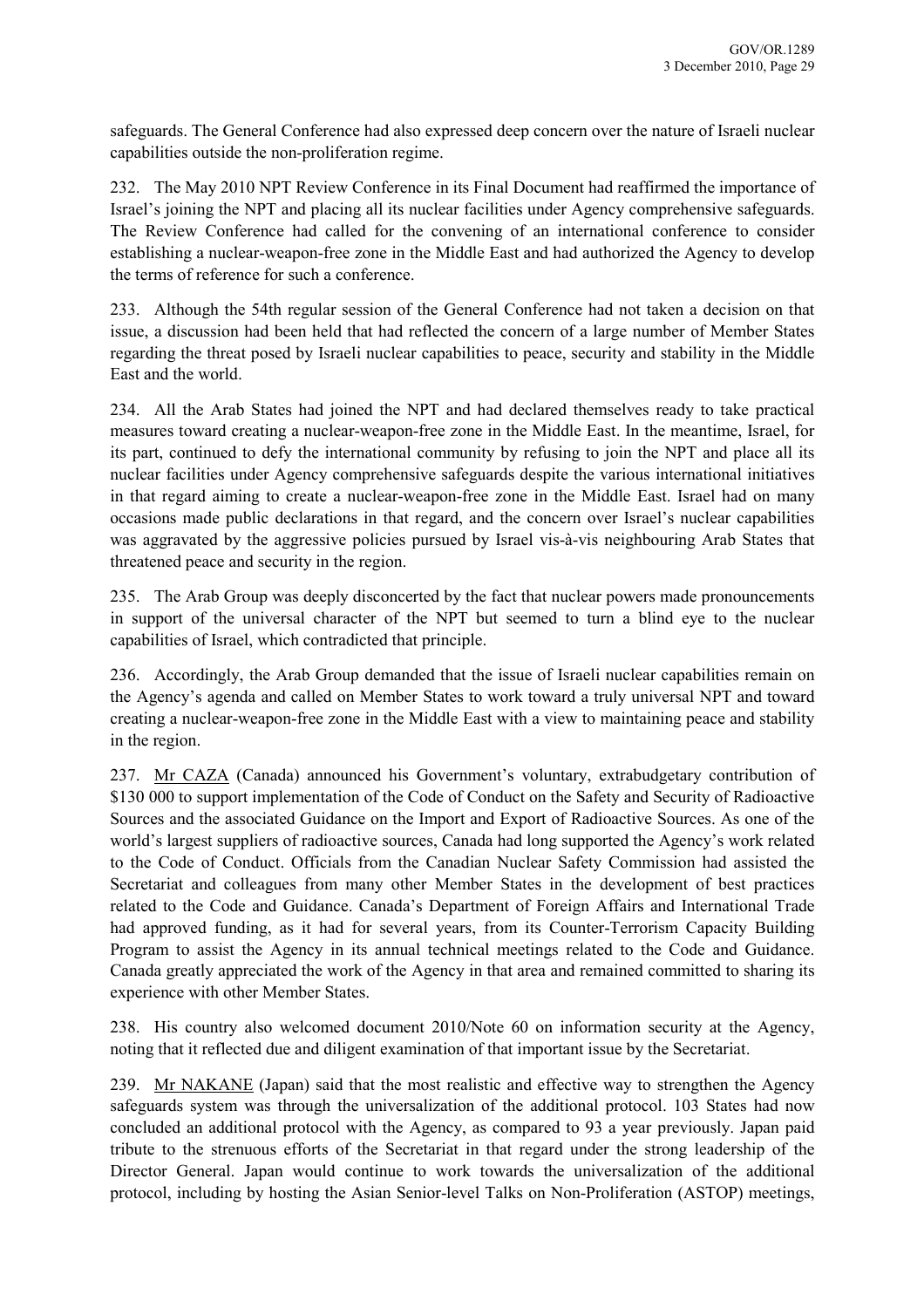and cooperating with the Agency on various seminars on the subject. His country would make an extrabudgetary contribution towards the holding of Agency safeguards seminars in the Asian region in March 2011. Japan was very pleased that Singapore had kindly agreed to host the seminars, and hoped for the active participation of other States in the region.

240. He expressed his Government's gratitude to the Deputy Directors General who were leaving the Agency. Mr Burkart had made extensive contributions in the area of nuclear sciences and applications, in particular to PACT, the Agency's collaborating centre scheme and achievement of the UN Millennium Development Goals. Ms Cetto's work in the key area of technical cooperation had been truly far-reaching and had contributed greatly to the Agency's success in that regard. Mr Sokolov had made extensive efforts towards ensuring the peaceful use of nuclear energy, developing global capabilities and facilitating the sharing of information and knowledge. His great contributions to INPRO activities would be remembered as one of his valuable achievements. Japan wished all three good health, prosperity and success.

241. Ms CHIN (Singapore) expressed her country's support for the Agency in all three main areas of its work — safety and security, safeguards and verification, and science and technology — which were equally important and mutually reinforcing. The Agency's support to China, Singapore and the United States in hosting the ASEAN Regional Forum intersessional meeting on peaceful uses of nuclear energy in July 2010 had been appreciated. In addition, her country would be collaborating with the Agency and Japan to host two interregional seminars on the safeguards system in March 2011.

242. She expressed her country's appreciation to Mr Sokolov, Mr Burkart and Ms Cetto for their dedication in advancing the important work of the Agency in their respective fields and wished them every success in their future endeavours. She also expressed support to the incoming Deputy Director General for Technical Cooperation, Mr Aning.

243. Mr MCGUIRE (Australia) expressed his country's appreciation to the outgoing Deputy Directors General for their excellent service to the Agency and its Member States throughout their respective terms. In particular, Australia recognized their significant contributions during the commissioning and operation of the OPAL research reactor, and their commitment to facilitating the expansion of the peaceful uses of nuclear science and technology in the Asia-Pacific region. He wished them every success in their future professional and personal endeavours. Australia also welcomed the incoming Deputy Directors General and looked forward to working productively with them.

244. Australia welcomed document 2010/Note 60 on information security at the Agency and felt that the actions outlined therein addressed the issue comprehensively and satisfactorily. He requested the Director General to keep the Board informed of future developments in that area as appropriate.

245. Mr KHULLAR (India) recalled that his country had withdrawn its nomination of the Comptroller and Auditor General of India for the post of External Auditor of the Agency in order to arrive at a consensus at the 53rd session of the General Conference in 2009. However, India would be presenting the candidature once again for the period 2012–13. The Comptroller and Auditor General of India was the country's supreme audit institution with extensive auditing experience — including performance audits — at an international level. A developing country had provided the External Auditor only once in the history of the Agency. Such an imbalance needed to be redressed and India's assumption of the post for 2012–13 would be a step in the right direction. He trusted that his country's patience reflected in its previous withdrawals would be rewarded by a consensus in its favour at the 55th session of the General Conference in 2011.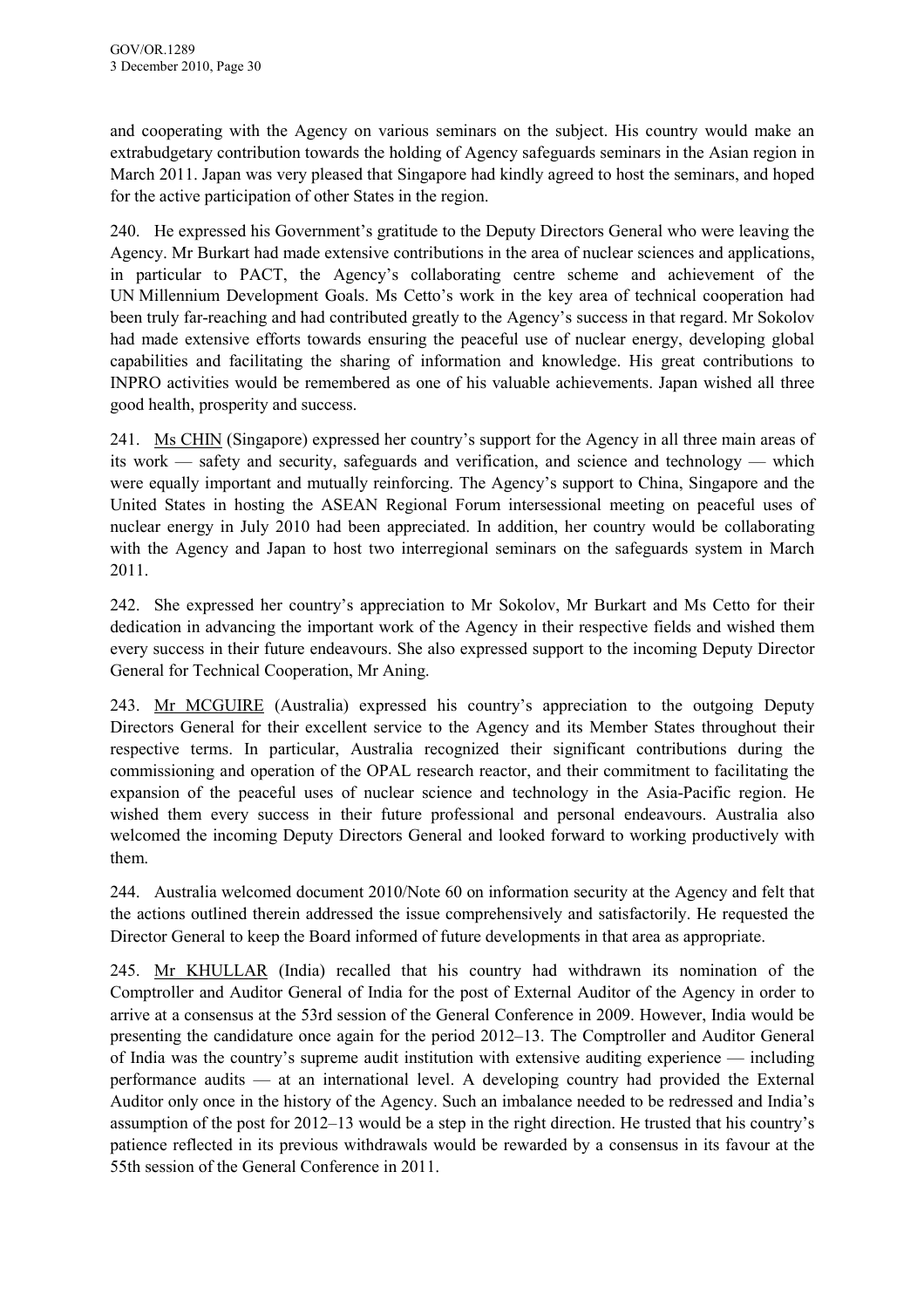246. He expressed his country's deep appreciation for the work of the outgoing Deputy Directors General, wishing them well in their future endeavours.

247. Mr LABBÉ VILLA (Chile), speaking on behalf of GRULAC, expressed gratitude to all the outgoing Deputy Directors General and other officials leaving the Agency and wished them happiness and success in the future.

248. Mr DAVIES (United States of America) expressed regret that the issue of Israeli nuclear capabilities had once again been brought before the Board, indicating that certain States were more interested in scoring political points and dividing the Agency than engaging in serious dialogue or cooperating to build a climate of trust and confidence. Israel had broken no agreements under the purview of the Agency, unlike other Member States whose nuclear activities were on the Board's agenda. Although the United States remained firmly committed to the universality of the NPT and the achievement of a Middle East free of all weapons of mass destruction and their means of delivery after the right conditions were met, it believed that continuing to single out Israel for censure was inappropriate and counterproductive. Repeatedly raising the issue could only serve to further politicize the Agency and undermine prospects for holding a conference in 2012 on a Middle East free of weapons of mass destruction, as called for by the 2010 NPT Review Conference.

249. Mr SOLTANIEH (Islamic Republic of Iran)\* expressed support for the proposal by the Arab Group that the issue of Israeli nuclear capabilities should remain on the agenda while Member States worked towards universality of the NPT and a nuclear-weapon-free zone in the Middle East. The issue of Israeli nuclear capabilities was of serious concern to all Member States, as it posed a threat not only to the Middle East but to the world as a whole, particularly considering that Israel had not undertaken any international commitments or placed its nuclear facilities under full-scope Agency safeguards.

250. During the early 1980s, there had been discussions in the General Conference on whether to suspend Israel from the exercise of the privileges and rights of membership for violation of its obligations. During those discussions, the delegate of the United States had said that the politicization of the Agency was unacceptable to his Government because it had been founded as a technical body to promote the peaceful uses of atomic energy. The delegate had said that the pattern of abuse of the UN system to carry on political vendettas was corrosively dangerous and that the politicization of the Agency must cease.<sup>4</sup> The United States had stated its intention to withdraw from the Conference and reassess its policy regarding its support for and participation in the Agency and its activities. Iran agreed that the Agency was a technical body that should not be politicized, and therefore felt that double standards were being applied in addressing the Iranian nuclear programme.

251. During the same discussions, the delegate of Israel had stated that the Statute did not make membership of the Agency conditional upon States placing their nuclear facilities under safeguards,<sup>5</sup> otherwise, many members would be in violation of the Statute.<sup>6</sup> Iran's view was that Israel's clear policy not to place its nuclear facilities under Agency safeguards or join the NPT justified concerns that Israeli nuclear capabilities posed a serious threat to international peace and security.

252. With regard to Japan's offer of an extrabudgetary contribution to hold seminars on safeguards, Iran emphasized that the Secretariat could not decide to convene a seminar or conference on sensitive issues just because a State had donated money for that purpose. Such details as the agenda and invitees first needed to be considered and approved by Member States and the Secretariat.

 $\overline{\phantom{a}}$  , which is a set of the set of the set of the set of the set of the set of the set of the set of the set of the set of the set of the set of the set of the set of the set of the set of the set of the set of th

 $4$  See GC(XXV)/OR.237, para 53.

 $<sup>5</sup>$  See GC(XXV)/OR.237, para. 4.</sup>

 $6$  See GC(XXVI)/OR.245, para. 27.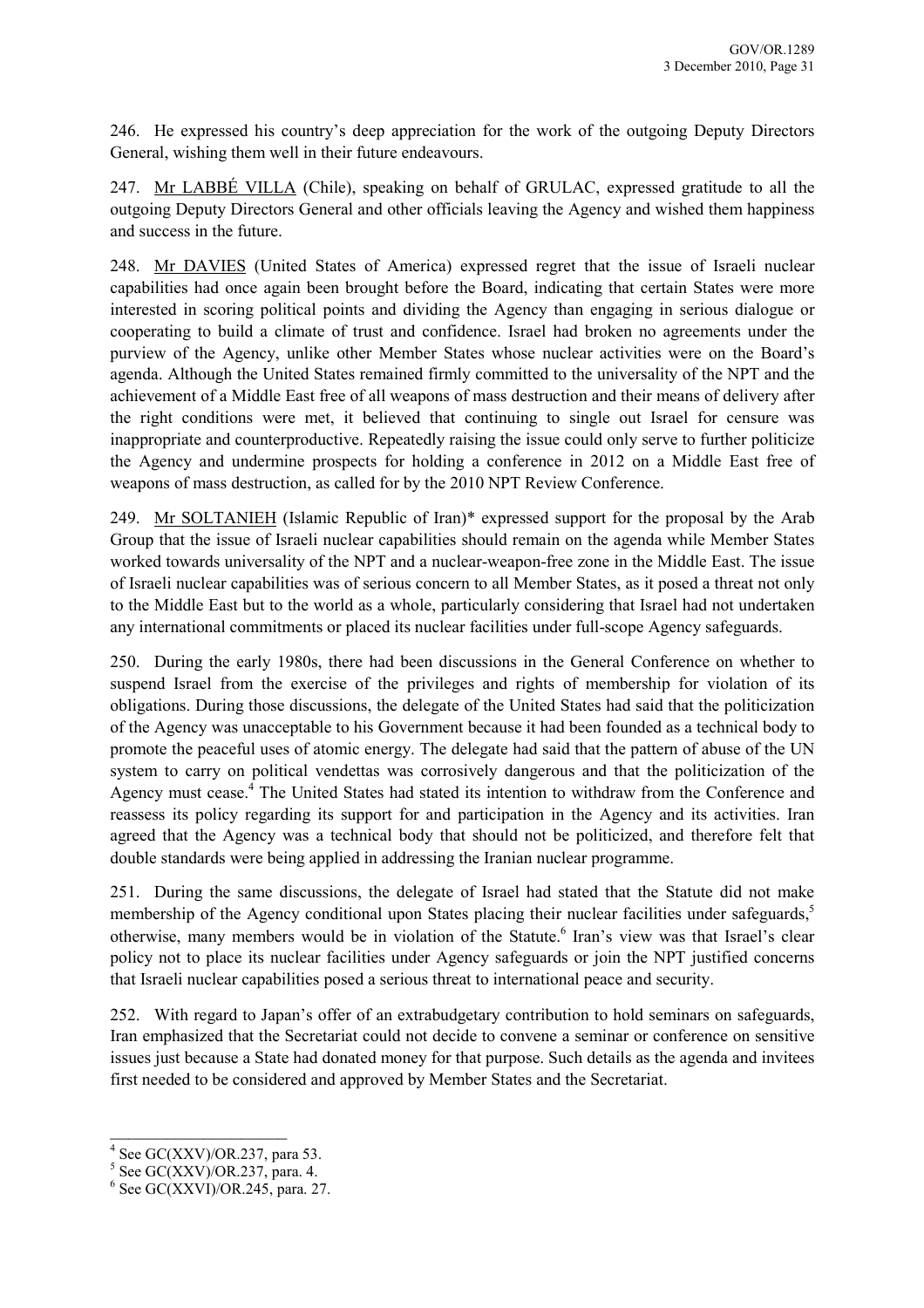253. Since the additional protocol was non-legally binding, as confirmed by the 2010 NPT Review Conference, the Secretariat should not urge Member States to adhere to it. It was the sovereign right of a State to decide whether to join a treaty or not.

254. He expressed his country's sincere appreciation for the excellent, competent work and dedication of Ms Cetto, and welcomed Mr Aning who would be replacing her. He also thanked Mr Burkart, Mr Sokolov and Mr Rautenbach as they left the Agency. They had all been very professional and impartial in carrying out their excellent work.

255. Mr AZOULAY (Israel)\* said that his country rejected the unrelenting efforts of certain countries to raise the issue of the so-called Israeli nuclear capabilities. Those countries were attempting to associate Israel with countries such as Iran and Syria that were under investigation by the Agency for non-compliance with their international obligations. Raising the issue was incompatible with the rules and norms of international law: it was the sovereign right of any State to decide whether it consented to being bound by any particular treaty. The Statute required the Agency to carry out its activities with due observance of the sovereign rights of States and did not encourage States to accede to international treaties.

256. The 54th session of the General Conference had chosen not to adopt a resolution on Israel, but instead to give a chance to the peace process and deliberation of the issue among States of the Middle East. The Agency should focus on Member States that were in violation of their safeguards obligations. The most significant threats to the non-proliferation regime and the NPT were those posed by States that pursued nuclear weapons under cover of their NPT membership, of which there had been four cases in the Middle East. Making accusations against Israel served to distract attention from those real and serious violations. Iran represented the greatest threat to peace and security in the Middle East and beyond, and the real facts concerning that country's drive for nuclear weapons could not be concealed.

257. The preceding week, Iran itself had used the argument of the sovereign rights of States not to accede to treaties and conventions, which was clearly a case of double standards.

258. The CHAIRMAN thanked all participants and the Secretariat for their professionalism and for helping him to carry out his functions smoothly.

259. He noted that a number of senior members of the Secretariat staff would shortly be leaving their positions. Mr Burkart had served for over ten years as Deputy Director General for Nuclear Sciences and Applications and had a number of substantial achievements to his credit during that time. Ms Cetto, Deputy Director General for Technical Cooperation, had rightfully earned the tributes paid to her during the TACC for her leadership of the technical cooperation programme over the preceding eight years. In his role as Deputy Director General for Nuclear Energy, Mr Sokolov had directed and strengthened the work of his Department for the preceding seven years. Mr Rautenbach was leaving after eight years as Director of the Office of Legal Affairs, Mr Ramamoorthy was leaving after seven years as Director of the Division of Physical and Chemical Sciences, and Ms Amaral was leaving after five years as Director of the Division of Radiation, Transport and Waste Safety. He thanked them all for their substantial contributions to the work of the Agency and wished them well for their future endeavours.

260. The Secretary of the Board and General Conference, Mr Aning, was leaving that role to take up the position of Deputy Director General for Technical Cooperation. Mr Aning was universally admired and respected. For over ten years, he had provided the advice and support needed to run the Agency's business smoothly and effectively, and had been a source of wise counsel and a facilitator of consensus. The Agency wished him success as he took up his new tasks. He (the Chairman) looked